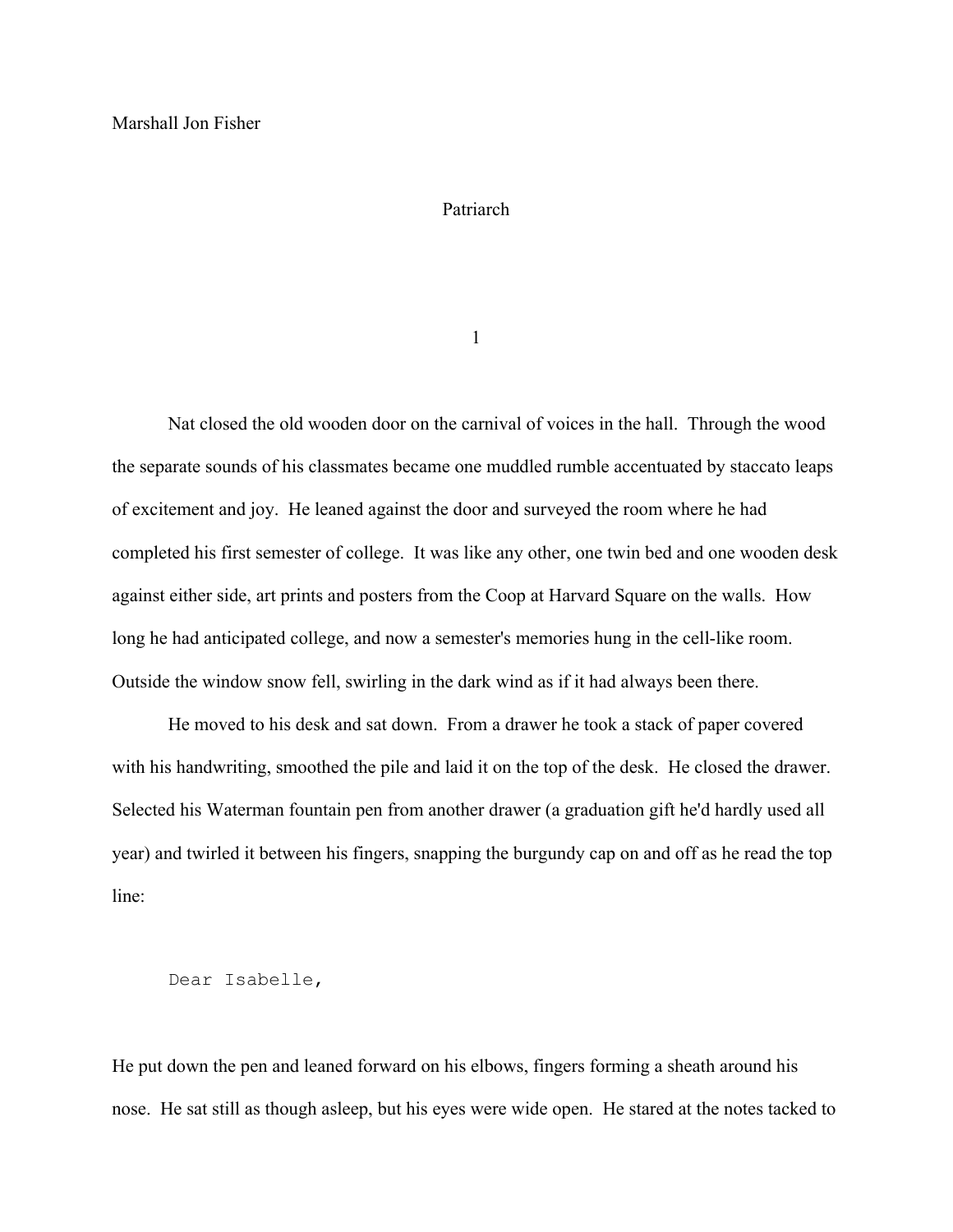the wall above the desk, but his eyes were open merely for the fact of not being closed. He saw nothing.

Bumps and shouts brought his eyes into focus. Something richocheted off the doors and walls along the hall. Screams of unchecked adrenalin. Final exams were over, and a game of tackle football had erupted in the warm, carpeted dormitory hall.

Voices he recognized rose and fell, drifting through the closed door as though across years, faded and spotty.

"Go for it, Weavsey!"

"He scores! He scores!"

"Hey, let's take it outside."

"It's snowing, you maniac."

"Snow football!"

"Somebody get the Natster!"

Nat placed his fingers against his temples and lightly pressed. The paper in front of him grew, its edges melted and sharpened again.

"Hey, time out schmuck, I'm getting the Gnat!"

The sound of his name blended with the other sounds, was just another shout echoing through the walls. He twirled the pen between three fingers, tightened and released the muscles on his forehead, and began to read.

The door shot open like a window in a storm, bedlam blowing into the calm room. Nat's rommate of four months, Pete Weaver, stood in the doorway silhouetted in the bright hall light like an angel or some ominous messenger in a film.

"Gnat-man!"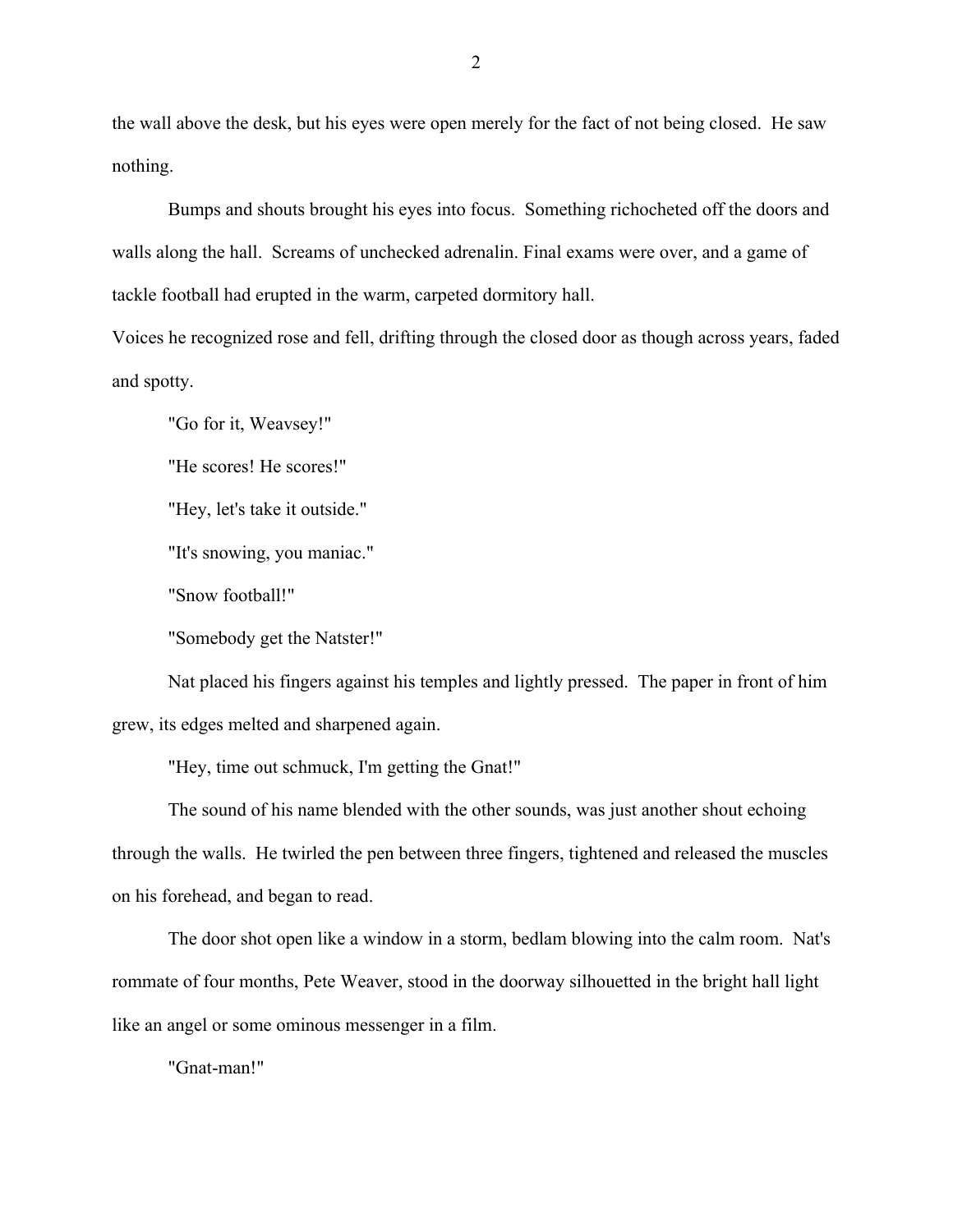"Peter." Nat twisted his body toward the other boy, leaning his left elbow on the back of the chair. The first week of school he'd thought he'd been sentenced to share a ten-by-twentyfoot room with a mindless ass. Weaver had done nothing the entire orientation week but play drinking games, throw up, and chase after women. Nat had gone to the university- sanctioned parties, worn a name tag, planned his curriculum. Before long, though, they'd found a common ground despite their contrasting personalities and had forged a comfortable friendship. Weaver was actually quite bright despite a penchant for pleasure and immediate gratification, and Nat had even come to enjoy getting drunk once in a while. They'd learned to smoke pot together, and shared tales of infatuation and imagined conquest.

"Nat King Pole!"

"Yes, Peter. I'm here."

"Let's go, buddy. We're heading for the Field. Last night of the semester. Snow football. Tackle!"

"Maybe a little later, Pete."

"What? What the hell can you be working on now, dude? Finals are over. We're free, man!"

"It's a letter, that's all. I just want to get it finished."

"A letter?" Weaver grinned. "It's got to be to a woman. You cheating on Jeannie, you dog?" He came towards the desk, straining his eyes to read the sheet of paper, which Nat started to hide before Weaver reached the desk and pulled it from under his elbow. "Isabelle? You're writing a letter to your sister? You're going to see her soon enough, aren't you?"

"Not for over a week, since I'm going to Jeannie's, and there's just something I need to tell her. It's no big deal, really."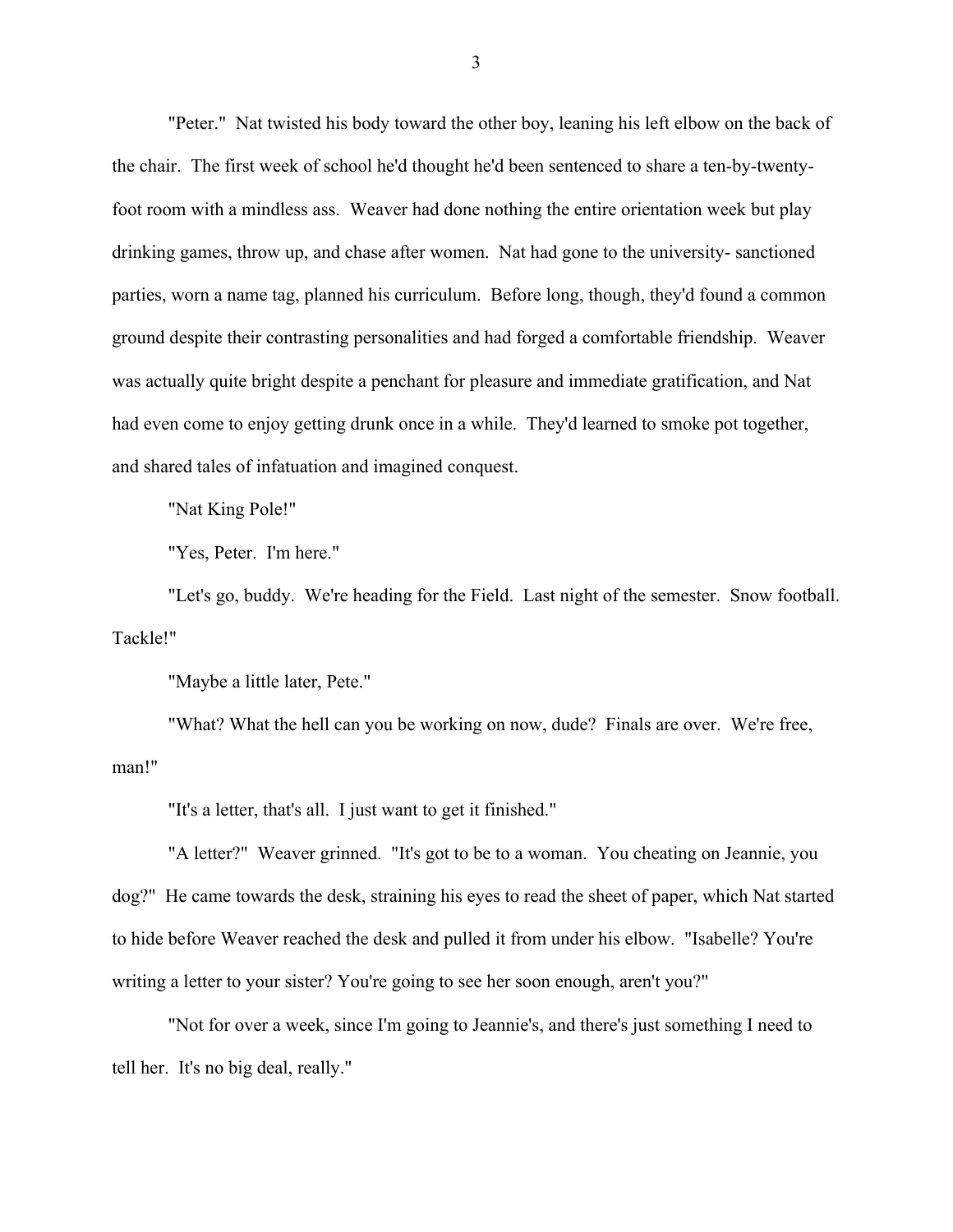"So pick up the phone. The gridiron awaits."

"I'll be out in a little while. You guys get started."

"Jesus, Nat. You'd think you'd done enough writing in the last week."

"Well, you know me, Weavse. Boring Nat."

"Nah, you just want to be, for some reason. If you knew what was good for you, you'd know you were born to be a quarterback, not an intellectual."

"Oh, I see. And what were you born to be, Weavse?"

"I'm the intellectual in this cell. Don't you know that by now?"

"Oh, yeah. I keep forgetting."

"Sure. That's why chicks flock to me, you know. And you probably thought it was my oversized genitalia."

"I admit, I assumed...."

"We'll see you on the Field of Honor. Even if we have to come up here and drag you out."

"Okay, Weavse." And Weaver was gone, the door slammed behind him. Footsteps thundered down the hall, filtered out the door at the far end

"Let's go for it!"

"No guts no glory!"

"Wahhhooo!"

—and cut off like a shot as the heavy door to the stairs swung shut. From a carnival Nat's room became a cavern. The entire dorm was suddenly his alone. He looked out the window at the snow still falling and heard the faded remnant of a shout ripple up from the field adjoining the building.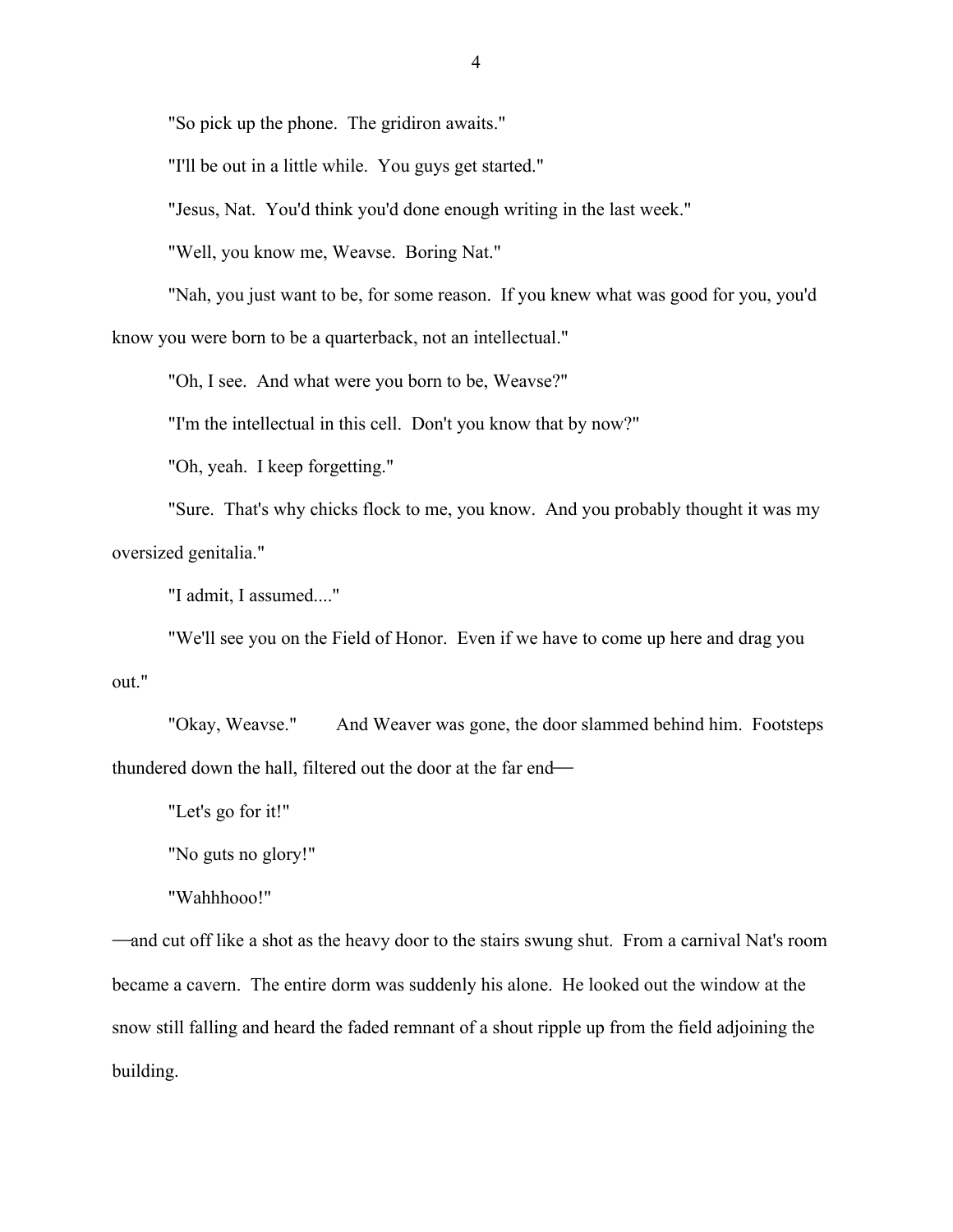Again he turned his attention to the pages in front of him, regarding them as though he had no idea what might be revealed there. Turning the pages over, he scanned his own words but could barely remember having written them. They had fallen from his head to the paper as fast as he could write them, and the paper was now saturated with nearly illegible swoops and hooks of ink. Continuing to twirl the pen in miniature acrobatics as he had throughout his conversation with Weaver, he tensed his face slightly into what might have been a frown and began to read.

## Dear Isabelle,

You're probably wondering already why I'm bothering to write you when we'll be together in a few days. Actually, it will be more like a week and a half. That girl I told you about, Jeannie, has invited me to come to her house. It's a farm up in New Hampshire, and ought to be beautiful in the snow. I figured Hartford could wait another week; our break is a nice long one. Anyway, I can tell you all about Jeannie (probably what you're more eager to hear) when I see you. What I'm going to say in this letter I think I have to write.

It's about the family, our family, and so of course about you and me too. And maybe it's not even as big a deal as I'm making it out to be--maybe you'll wonder why I didn't just wait and tell you when I got home. But something has happened in the last month or so that's shaken me up a bit, and it concerns you too, and so I feel I have to tell you about it.

You remember when Dad came up to see me a couple weeks ago?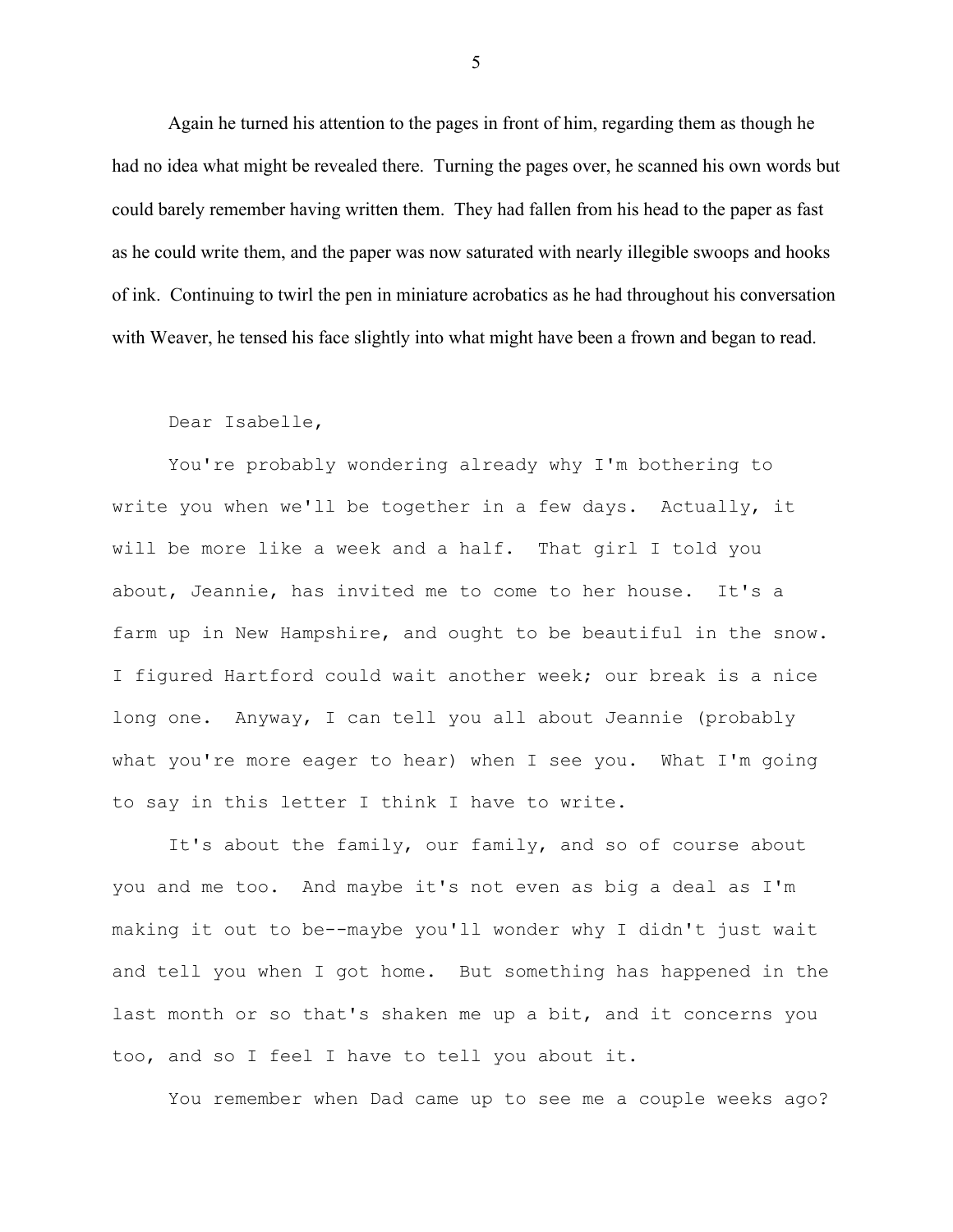I don't know what he told you, probably that I was having some sort of problem that I needed to talk to him in person about. That was sort of true, but not exactly. I mean, I'd just been home for Thanksgiving the week before--I could've talked with him then, right? No, this was something much more, and if it was a problem (though that word is far too vague and impotent) then it was his as much as mine.

But I'm skipping way ahead. This is going to take a bit of introduction, I'm afraid. You're always saying I'm too quiet, Izzy, but now you're going to have to suffer a rare outburst of verbiage, probably enough to make you long for my great silences.

We were brought up, you and I, on a steady diet of Rationalism, were we not? (You can see I'm starting at the beginning, little sister, but try to stay with me and not run off to your Prince records, or whatever it is silly high school girls are listening to these days.) Reared by our father, the science teacher, we learned that all knowledge worth knowing can be gained through rational thought, or even better, through experimentation. A phenomenologist to the core, old Dad, he instilled in us a sense of devout agnosticism, if not outright atheism. Our Gods were Newton and Einstein, Bohr and Curie, those giants who followed their intellects and their reason above all dogma. Darwin's struggle against the Creationist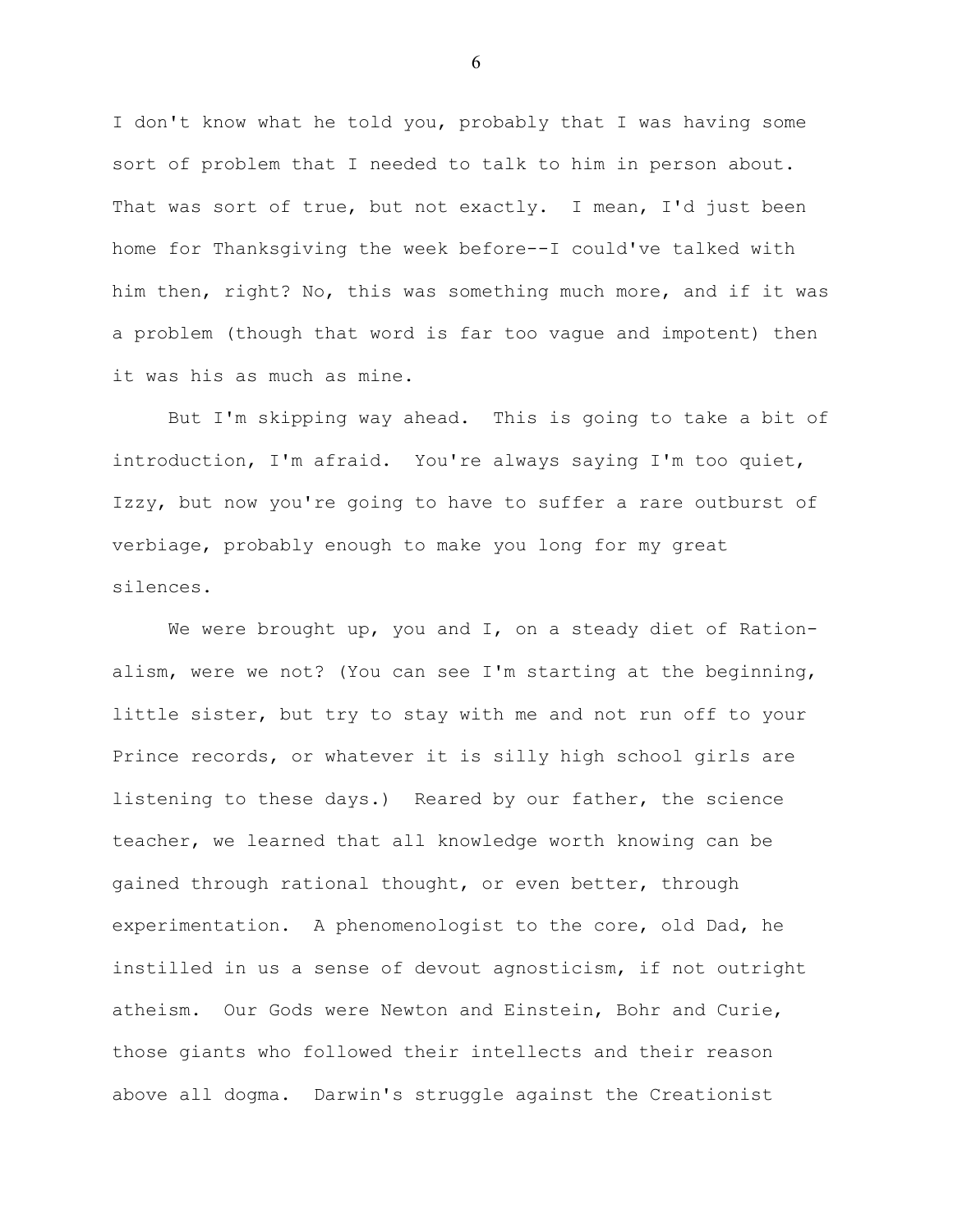hegemony was our folklore, the famous speech by Huxley just one story in the bible of our childhood. Remember when Dad was invited to that church to debate the minister on the question of Evolution vs. Creationism? He was our hero that night, a knight in the army of reason, riding into the lair of the enemy, the believing sheep, pushing light against darkness. We cheered for him, and were proud.

And with this credo of reason came an atmosphere of openness. Nothing was so secret that it couldn't be discussed freely at virtually any time. What was sex, after all, but another function of those wonderful and amazing machines we call our bodies? Nothing to be ashamed or embarrassed about. No questions were off limits--for all of them science held the answer. The mysteries of our world remained mysteries only as long as we refused to apply the scientific method to them. No doubt Dad tried to instill these same precepts in his ninthgrade Biology students, but for them it was a teacher talking for forty-five minutes a day. For us it was a way of life, a formula for rational living. There was no area of inquiry which we couldn't discuss with Dad in an open, rational way.

Except one.

Do you know what I'm referring to already, Iz? Probably, because there is only one possibility. Do you remember ever hearing Dad even once mention his father, our grandfather? The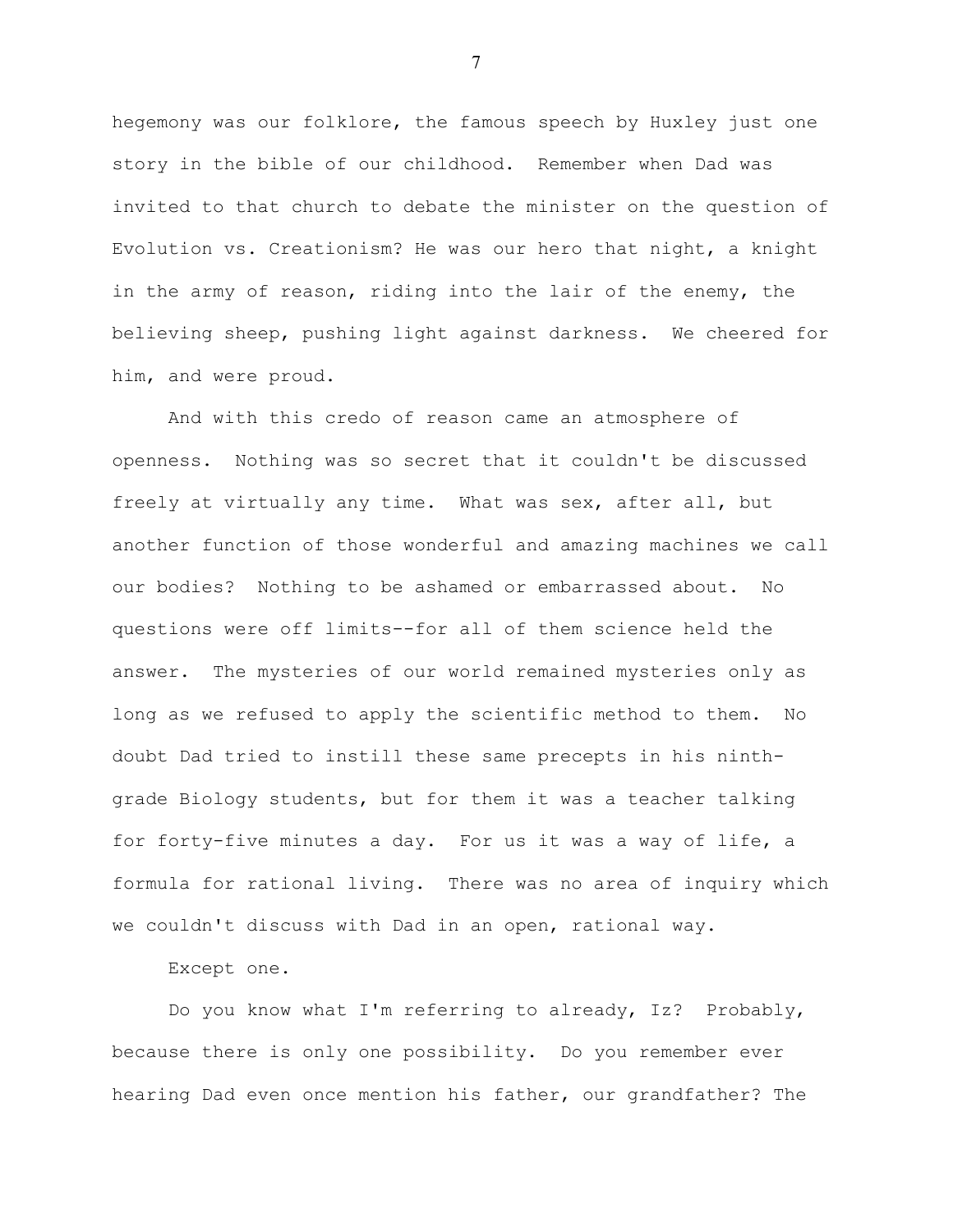single bit of information we were given about him at any point in our lives was that he had died when Dad was about ten, and that Dad had grown up fatherless. That's all. Did you ever hear anything else? What he did for a living? What he was like? Even his name, for God's sake (excuse me: for Einstein's sake)? We, the children in America's most free and open family, were for some reason denied the name of our paternal grandfather. Once, sensing that it was a topic Dad didn't want to touch, I asked Mom about it, but she said that she knew nothing more than we did. That Dad preferred to stick with the bare fact of his father's early demise and grew angry if anyone pressed him further. She hadn't pushed him for more information since the early days of their marriage. For years I was dying to approach Grandmom about it, but figured that if Dad couldn't even talk about it, how could his mother, a more secretive person to begin with? Still, I kept meaning to gingerly approach the subject with her, and then she died, almost three years ago now.

Has it bothered you too? I don't know, maybe it's because I'm the son, and so much like Dad. You take after Mom--smart but detached, not so damn serious about everything. But I'm almost a goddamn genetic replica of Dad, and he sure doesn't take after his mother, so he must be a lot like our grandfather was. And that means I'm a direct genetic consequence of that man. And for years it killed me that I'd never be able to know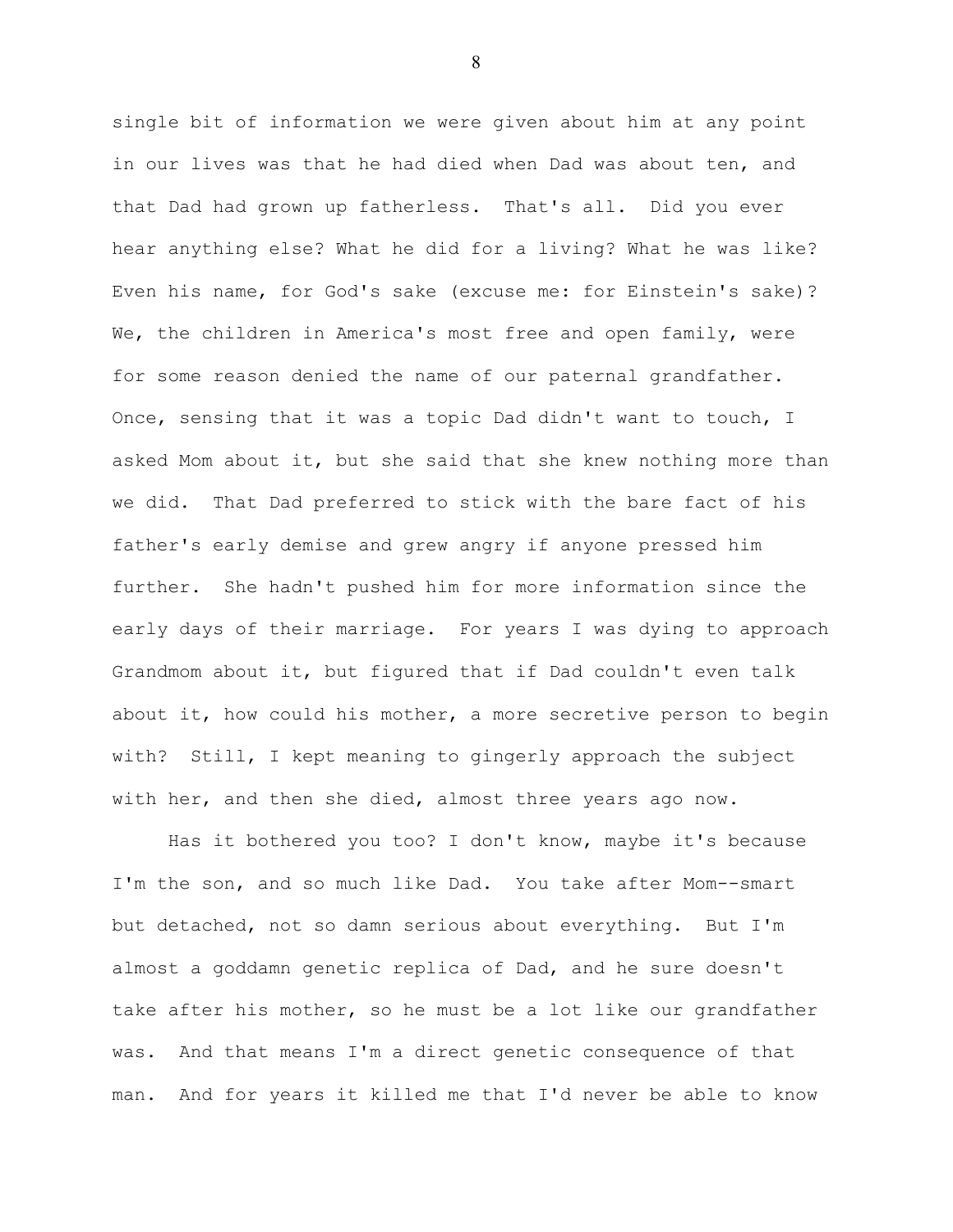who he was.

So I decided to try to find out for myself, if no one would tell me. I became obsessed with finding any bit of information about him, this mysterious Mr. Green. I pictured him as a projection of Dad grown old, or even sometimes as myself sixty years from now (you can begin to see what this had become to me). But where could I begin?

First I went to the public library, where they have the Hartford Courant on microfilm. I checked the obituaries, every damn day from 1944 to 1948, giving Dad two years leeway in either direction regarding his story. But no Greens had perished in Hartford in the mid to late forties. So then what? There was no other way but to ask members of the family. I went over to Aunt Silvia and Uncle Ernie's (this past August, when I said I was going over to say goodbye before I left for college) and delicately tried to find out something. But nada. They both just mumbled the same vague story, that he died when Dad was a little boy. I asked what he died of, and they said they weren't sure, or didn't remember, as though it didn't really matter. And then quickly changed the subject. I left for school the next week wondering why the Courant published obituaries for every Hartfordite who died except my grandfather.

Once I got here, of course, things were pretty hectic for a while. I was somewhat overwhelmed by the independence and the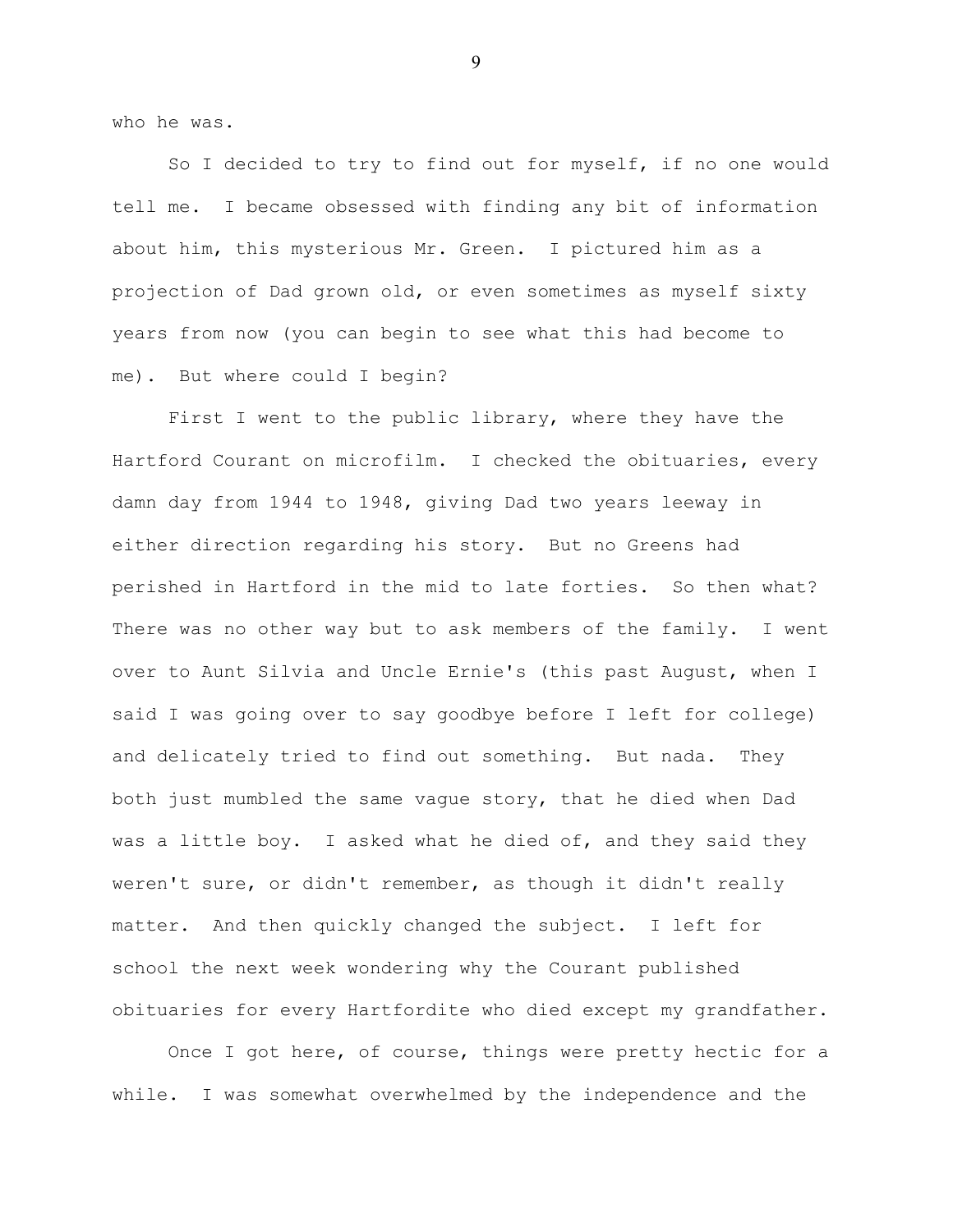social freedoms and pressures. My mind was consumed with orienting myself to a drastically new environment: beer, marijuana (yes, my innocent waif of a sister, an occasional puff of forbidden substance has been known to pass even the most incorrupt lips), sex (more of this in person (to further titillate your anticipation of my homecoming)), and a roommate all had to be absorbed into my system (and by the way, Weaver turned out to be okay, despite an immoderate proclivity for hedonism). But after I'd assimilated these changes to my lifestyle the question of our grandfather once again seeped into my daily consciousness like a job you need to get done but have procrastinated; it hangs over you day after day, and to free your mind you simply have to do it.

I tried Mom's side of the family here in Boston, figuring that they were far enough removed from the issue to tell me what they might know. I went to Aunt Beth and Uncle Al's, but either they knew nothing or weren't telling. But they must have at least known his name! I didn't ask for it in so many words (maybe I should have), but you'd think that would be the first thing they'd tell me. And if for some reason everyone really doesn't know anything about the man, why in hell don't they care? I mean Jesus, Izzy, they all act as though nothing's strange about the whole thing. Of course nothing could be less than perfect in our wonderful, happy, well-formed extended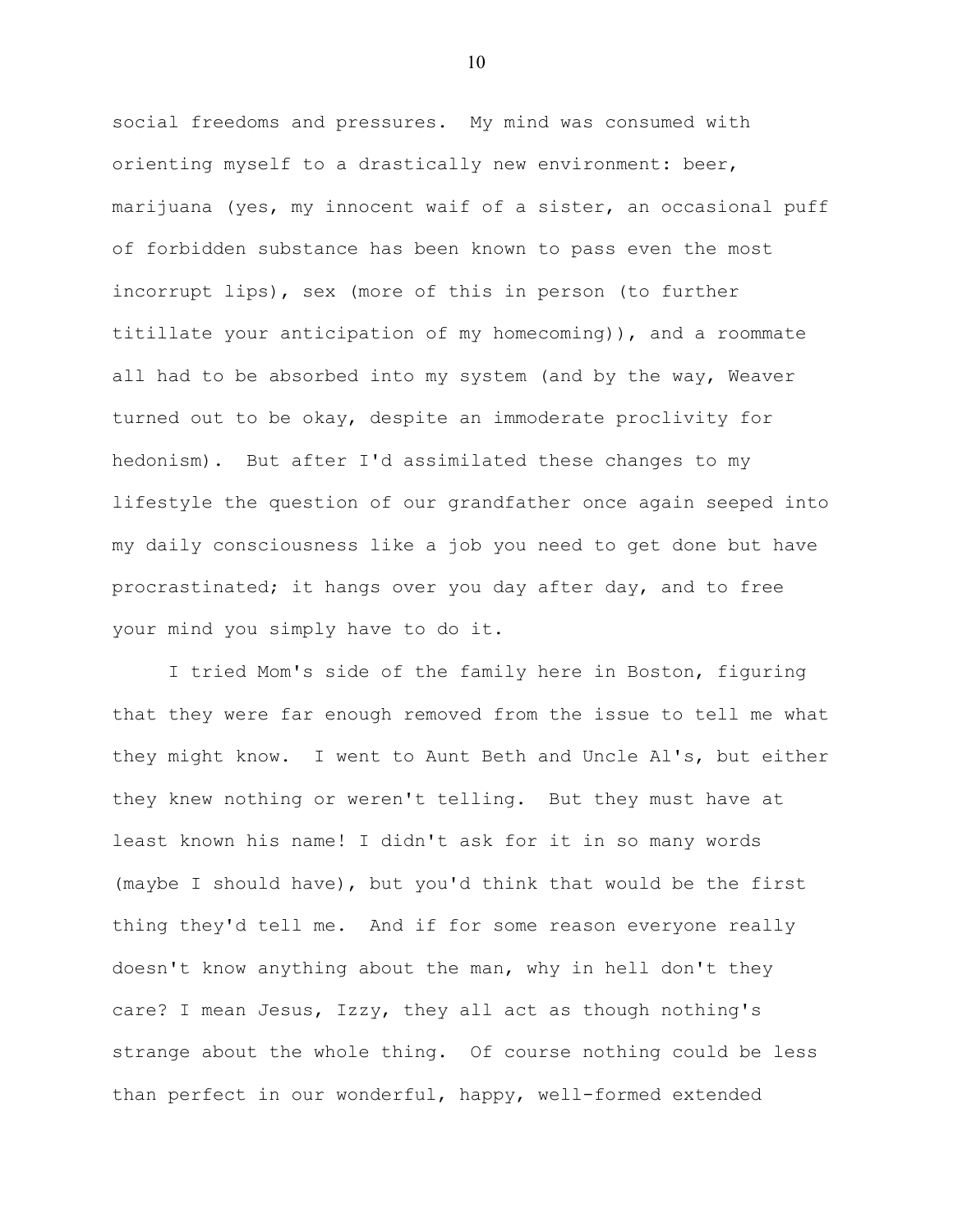family. All is as it should be, right?

Anyway, I seemed to have run into a dead end. I couldn't think of anywhere else to go for information, and mid-terms were approaching, so I let the whole matter slip into the back of my mind, beneath Calculus, German, intramural football, and Jeannie (not necessarily in that order should Jeannie inquire).

Then I was home for Thanksgiving. And seeing all the family, and Hartford, started it all up again, the feeling that I *had* to know. You remember I spent a lot of time--two whole days, in fact--over at John's house? Well, I wasn't at John's. Friday I was back at the library, buried again in old microfilms of the Courant. All day I sat there reading through the newspapers of 1946. Not with much hope--it certainly wasn't the likeliest way to get personal family information--but just hoping that by immersing myself in the daily life of Hartford when Dad was ten I would somehow catch on to some spark, some clue that would help me. All day I sat there, and found nothing. It was fascinating, though. The men were home from the bloodiest war in history. It was a new world, Izzy. The war was over and things would never be the same. They would be better--a ubiquitous optimism filled the stories, the columns, even the ads. *It's a Wonderful Life* was just out, starring James Stewart, "America's Favorite Feller," and Donna Reed, "Jimmy's Favorite Girl." Dress shirts cost five bucks. The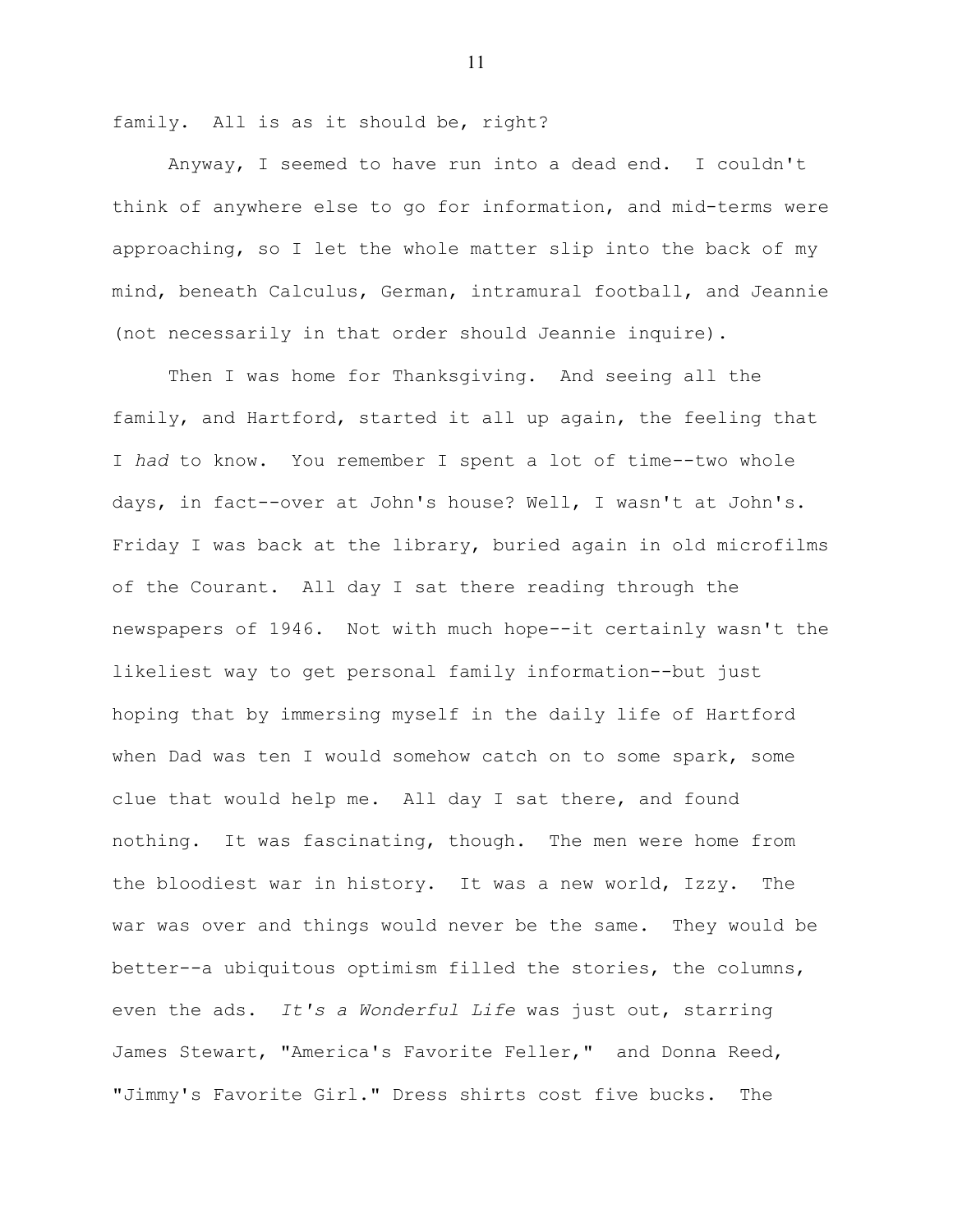newspaper itself cost three cents, the same as it had in 1900 (I checked for fun)--inflation wasn't an idea in people's heads. Hartford was so different then--the downtown area was a place to live, a fine place to grow up. You could actually walk around your neighborhood at night, or play ball in the streets. People knew each other, they lived in real communities. Even to this day when the name of some Jewish Hartford family comes up, Mom and Dad probably know someone at least related to them.

Anyway, I sat there all day in front of that microfilm machine and imbibed the world of 1946 Hartford, but made no progress in my personal search. Until I was just about ready to give it up and head home, starved for dinner. Imagine me, Isabelle, hunched over the machine, straining my eyes, bloodshot after a full day of reading newstype, to scan one more roll of forty-year old history. Try to see me as my eyes happen to stumble over a headline, a seemingly unextraordinary bit of local news:

Sisson Avenue Merchant Felled by Falling Awning

Nothing special, right? Just another article to pass over. But for some reason I read this one. It must have been that my eyes had caught the first line of the story, for when I read it again I felt blood rush to my head and my fingers squeezed the sides of the machine till they hurt.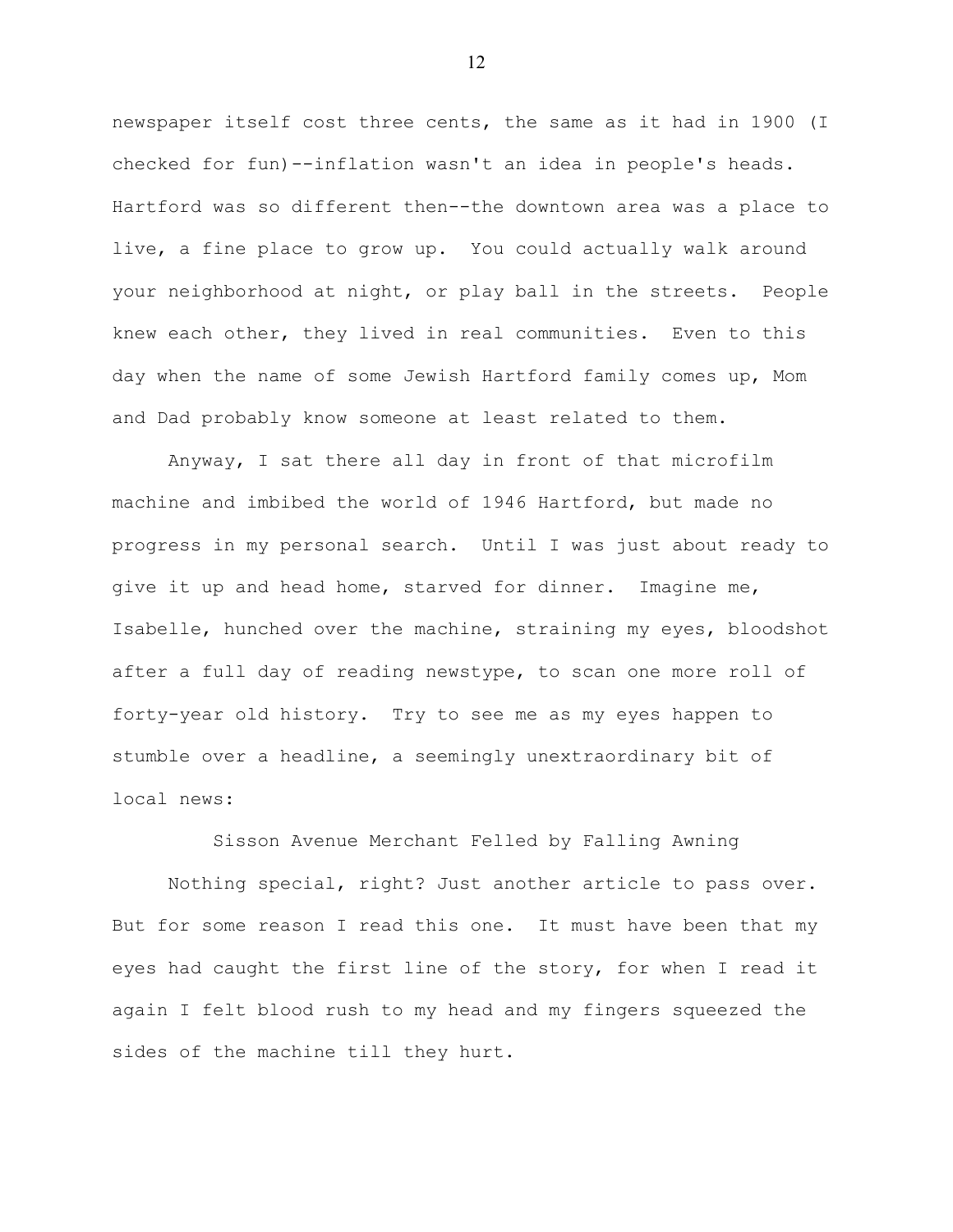Sisson Avenue Merchant Felled by Falling Awning Mr. Nat Green, owner of Klingmann's Bakery on Sisson Drive,

 Can you see me, Izzy, as I read these words? Never before had I read those two names in conjunction without their signifying me. It was as though I were reading of myself in another lifetime. It was seconds before I realized that this was another Nat Green, but only a microsecond after that that I knew who it was. The Jewish community in Hartford was not so large; if there had been another Nat Green, or even other Greens, I would have heard about it from someone.

I sat there for several minutes, afraid to read the rest of the story, transfixed by the shapes that formed my name, here in a 1946 newspaper. Of course, finally I did read it. In fact, I still have it--the xerox I made is right here on my desk at this moment. Here is what it says:

Sisson Avenue Merchant Felled by Falling Awning

 Mr. Nat Green, owner of Klingmann's Bakery on Sisson Avenue, was struck down yesterday by a falling pole which had been supporting the awning over the sidewalk in front of his establishment. According to Captain Thomas Foley of the Police Department, the collapse of the awning was due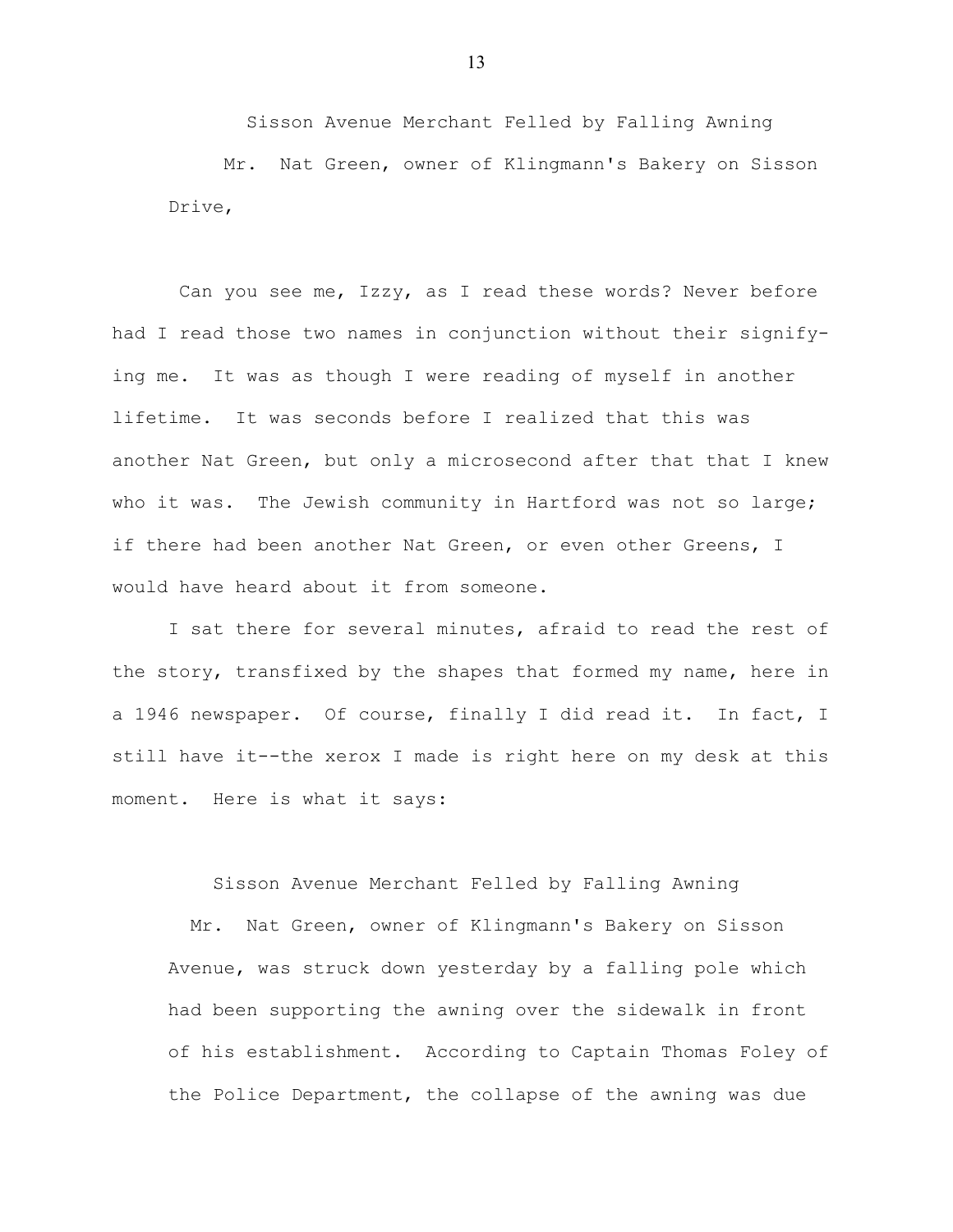to an unusual buildup in snow which had collected on top of the canvas during the storms of last week.

 "What we had here, I suppose, is a combination of two heavy storms right after each other, with no melting at all in between. Add to that an old awning and stiff winds. It's really a shame," said Capt. Foley.

There was only one witness to the accident, which occurred yesterday morning at approximately 6:45 a.m. "I had just been talking with Nat not two minutes before," said Mrs. Julia Eisenstein of 35 Holcombe Street, a librarian at the public library. "He was sweeping snow from last night off his sidewalk. The next minute I'm walking away when I turn around--Nat had shouted something after me. I turn and see him standing there smiling, waving his broom happily. Then the whole thing just came down on him like an avalanche. He just disappeared in front of me."

 Mr. Green is being treated at Hartford Hospital for injuries to the head. There is no word yet regarding his condition.

Was that it? A freak accident, and he'd really died, like Dad had so briefly explained? But it couldn't be--why then the silence? Why the shrugs, the refusal to admit that there is a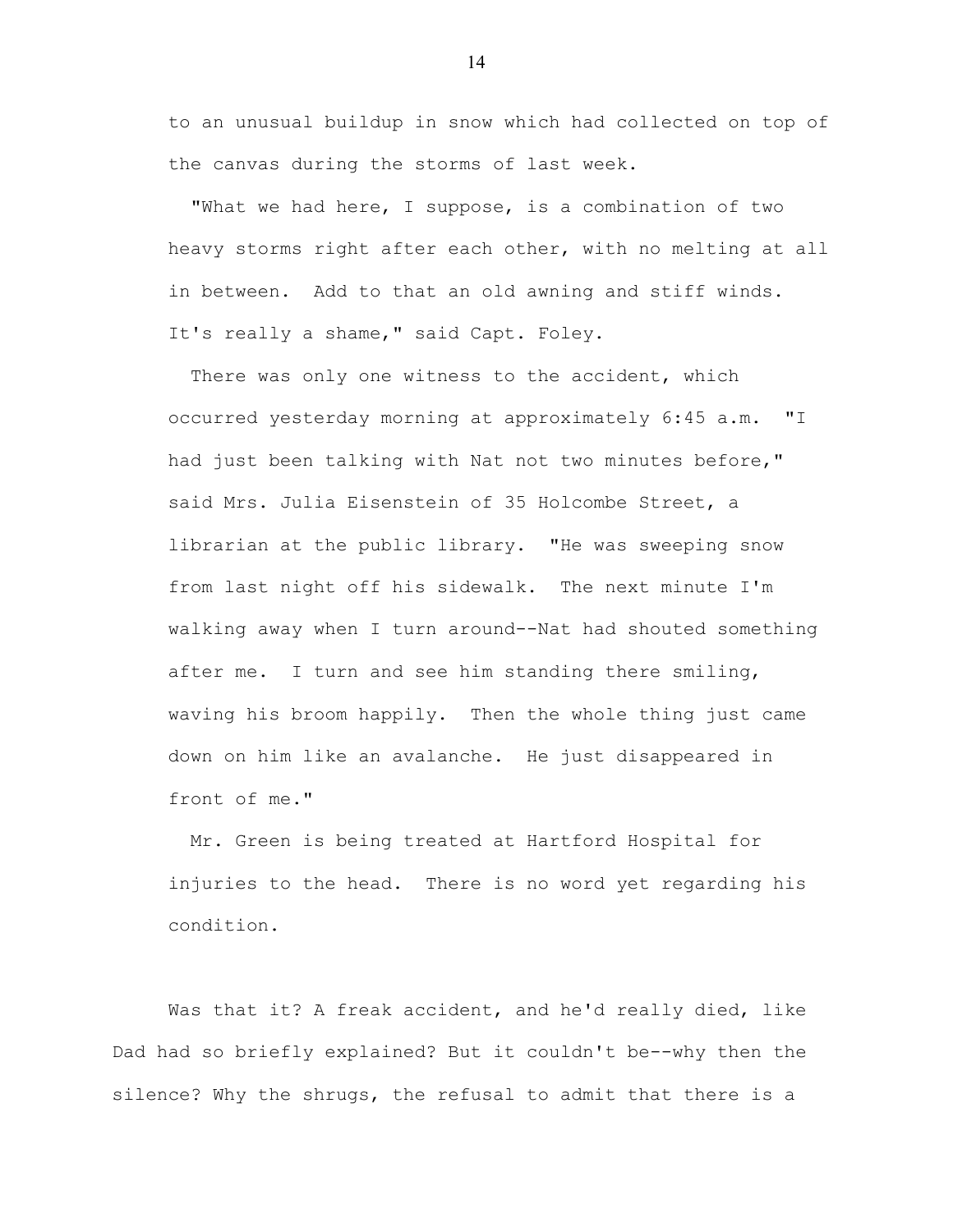hole in our history, so obvious and so ignored that when you take a minute to look at it the whole thing seems ludicrous? For Christ's sake, there's no shame in an accident--why act like he was an axe murderer or something?

Dinner could wait. I inched my way through the next day's newspaper, reading every goddamn printed word, front page to classifieds. No follow-up article. I read and re-read the obituaries, which I had already gone through before, but he definitely wasn't there. (Yet he had to have died--Jews don't name their children after people still living.) Then the day after that, and the day after that. Nothing. After one single-column article that left no conclusion to the incident, the Courant had decided the story was no longer newsworthy. Again and again I went back to the death notices, each time extending my search to further after the accident--two weeks, three weeks, two months. I even read through the ones with similar names, in case there'd been a misprint. But Nat Green had not died.

"Jesus, Green, you still at it?" The sound of a voice struck him like a signal from far away (for a microsecond he'd thought it was a voice from forty years ago, a soft cry on a cold and empty snowswept street). He jumped. "Wha..."

"You'd think you were writing the first draft of the goddamn Bible, not a letter to your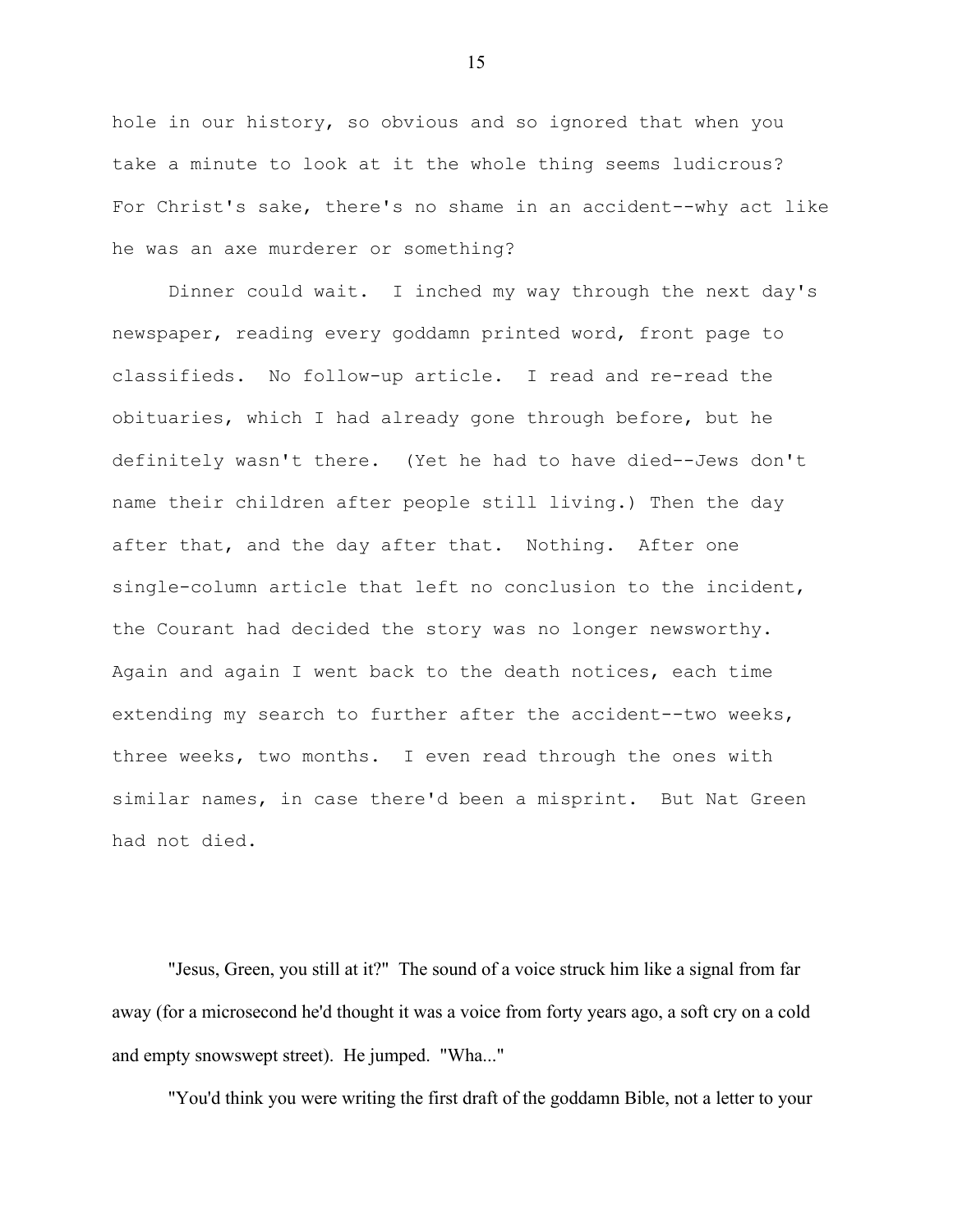little sister." When had the door opened? Weaver stood in the doorway, dripping with melting snow. He peeled off his outermost layer, an oversized denim jacket with fleece lining, and also the next layer, a huge gray sweatshirt, and dropped them in the hall. He also pulled off his shoes—worn out high-top basketball shoes saturated with snow—and left them in the hall too.

"Game's not over, is it?"

Weaver bent over and knocked clumps of snow from the bottom of his jeans, and entered the room. "No way," he said, throwing his body onto his bed with a flourish. Nat closed his pen and turned his chair to face him. "We're still going strong. I just remembered I told Stefanie I'd come over tonight. Like an hour ago tonight. Thought I'd better give her a call. No need to lose a night of ecstasy because of a football game."

"Where have your values gone?" said Nat.

"Don't get me wrong—given the ultimatum, I'd have to think several times before abandoning my buddies and the gridiron. But fortunately I don't have to make that choice. I can have both."

"Disgusting but true. I might even go further and propose that the two are not mutually independent."

"Fascinating. Please carry on the exploration of your thesis."

"One leads to the other," said Nat. "It is the very fact of your heroics on the athletic field that make possible the facile and frequent satiations of your considerable lust."

"Remarkable. The phallus being served by the brawn, you mean."

"Why not? Certainly not by the brain in this case."

"I see. Unfortunately I have neither the time nor inclination to continue this discourse.

Please feel free to carry on without me while I place my call." He rolled over and stretched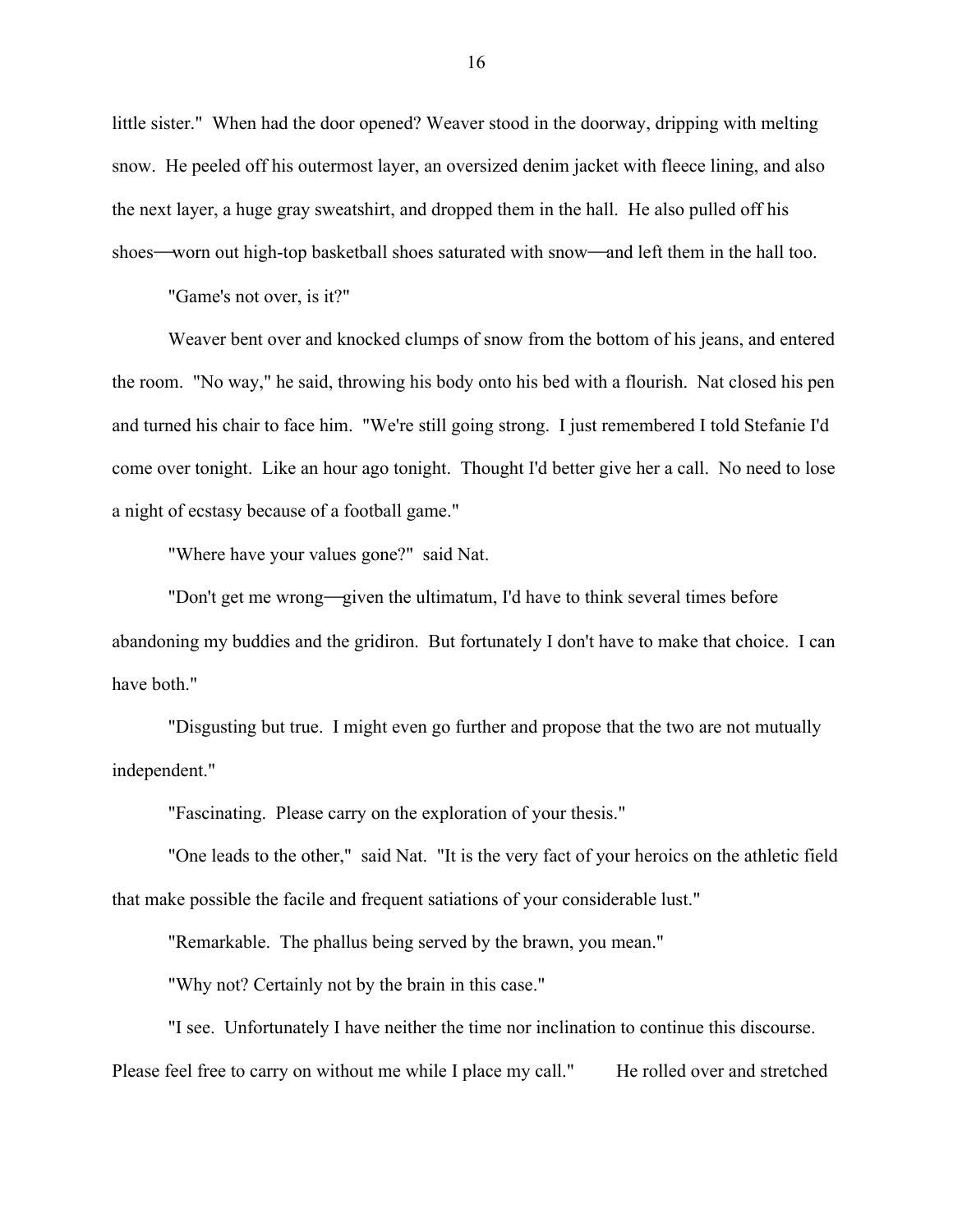out an arm to grab the telephone from the floor between the two beds. He dialed, and then pulled off one more layer of sweatshirt, leaving only a long-sleeved tee shirt. He leaned his large, taut body back against his pillow and smiled to himself. *He will be happy*, thought Nat as he watched him. *He will be one of the happy ones*.

"Hi, Stef? Listen, I'm sorry about...." Nat turned back to his desk and let Weaver's palaver fade from his consciousness. He read the last sentence over:

But Nat Green had not died.

Could that have been only a few weeks ago in the library? Fall had turned to winter, the semester had ended, nothing was the same.

He turned over the stack of paper, put the pen on top of it, and left the room. He walked down to the end of the hall, where a window overlooked the field. Dark figures darted across the fresh snow, chased each other like ants on a wall, collided in piles and separated again.

"Look like more fun than writing a letter?" Nat turned to see Weaver back out in the hall, bent over to relace his shoes.

"I'll be out there in a little while," Nat walked back toward their room. He stopped by his roommate and watched him pull the layers of clothing back on.

"Everything settled in your personal life?"

"No problem. She's reading a good book. I said I'd be there by midnight."

"But it's almost eleven-thirty now."

"So I'll be a few minutes late. I'll apologize."

"As easy as that."

"As easy as that. Now why don't you get your football togs on? You don't know what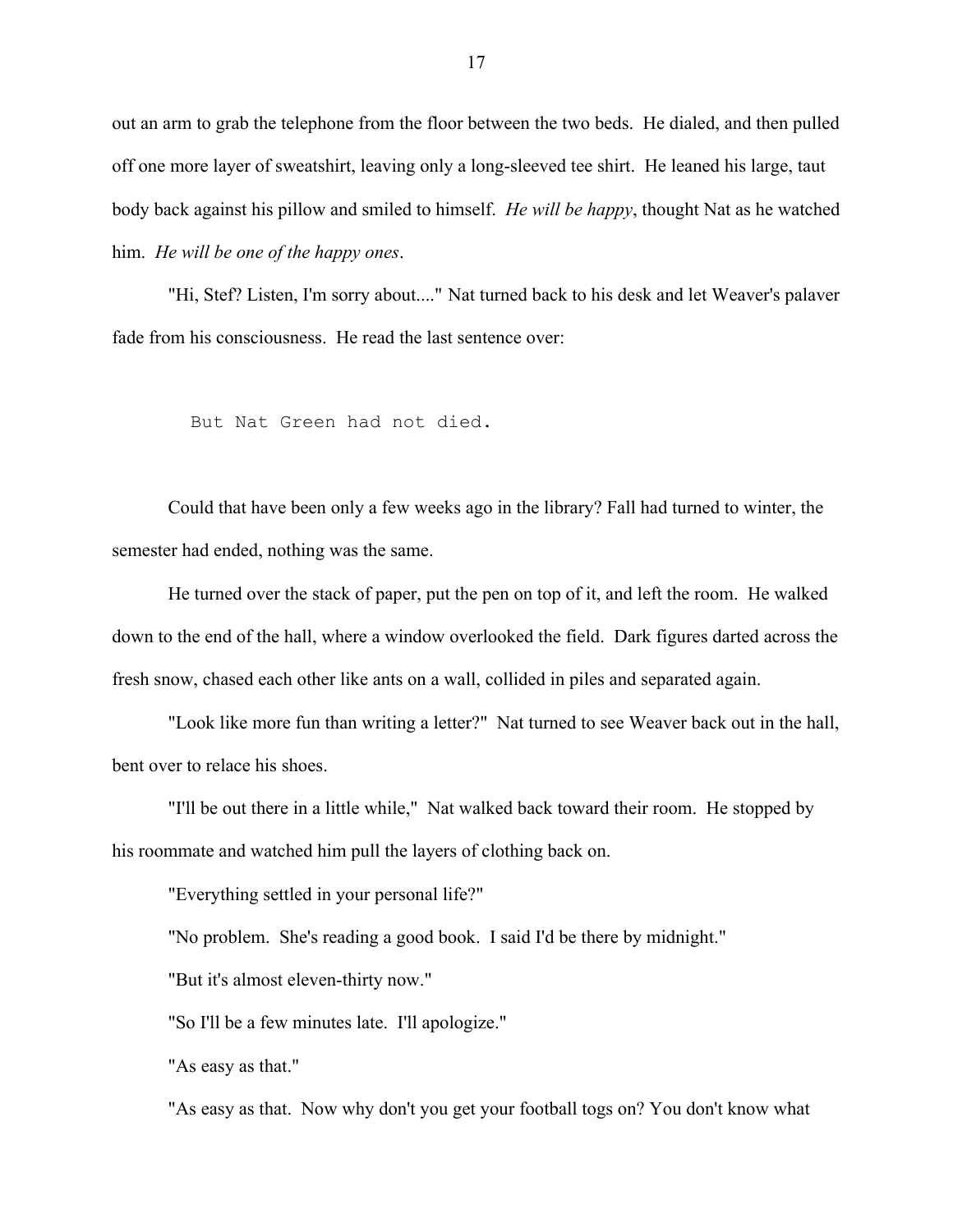you're missing. This is life," said Weaver, pulling a wool cap over his busy blonde hair. "Feeling that cold on your face. The sting as the frozen ball hits your fingers."

"Okay, Thoreau, I'll join you soon."

"You do that." Weaver clapped his hands together once, hard. "Cowabunga!" He ran down the hall and burst through the swinging door. Nat heard his footsteps resonate in the staircase, fading flight by flight. When they stopped and he heard the door to the building downstairs open and then swing shut, he went back into his room and closed the door.

2

The pile of papers and the burgundy fountain pen sat on his desk in a glow of light. He approached gingerly and sat in front of them as though before a foreign text. *Where was I*? Oh yes, deep in the library on a late afternoon in late November, daylight in the windows replaced by vespertine shadows, oncoming darkness.

What could I do, Izzy? The old newspapers weren't going to give me anything more. My eyes stung from the small print in the artificial light, my back ached from bending over the screen. It wasn't turning out to be much of a relaxing vacation from school. But I couldn't stop now. I returned the stacks of microfilm that had grown beside me all day and left the library.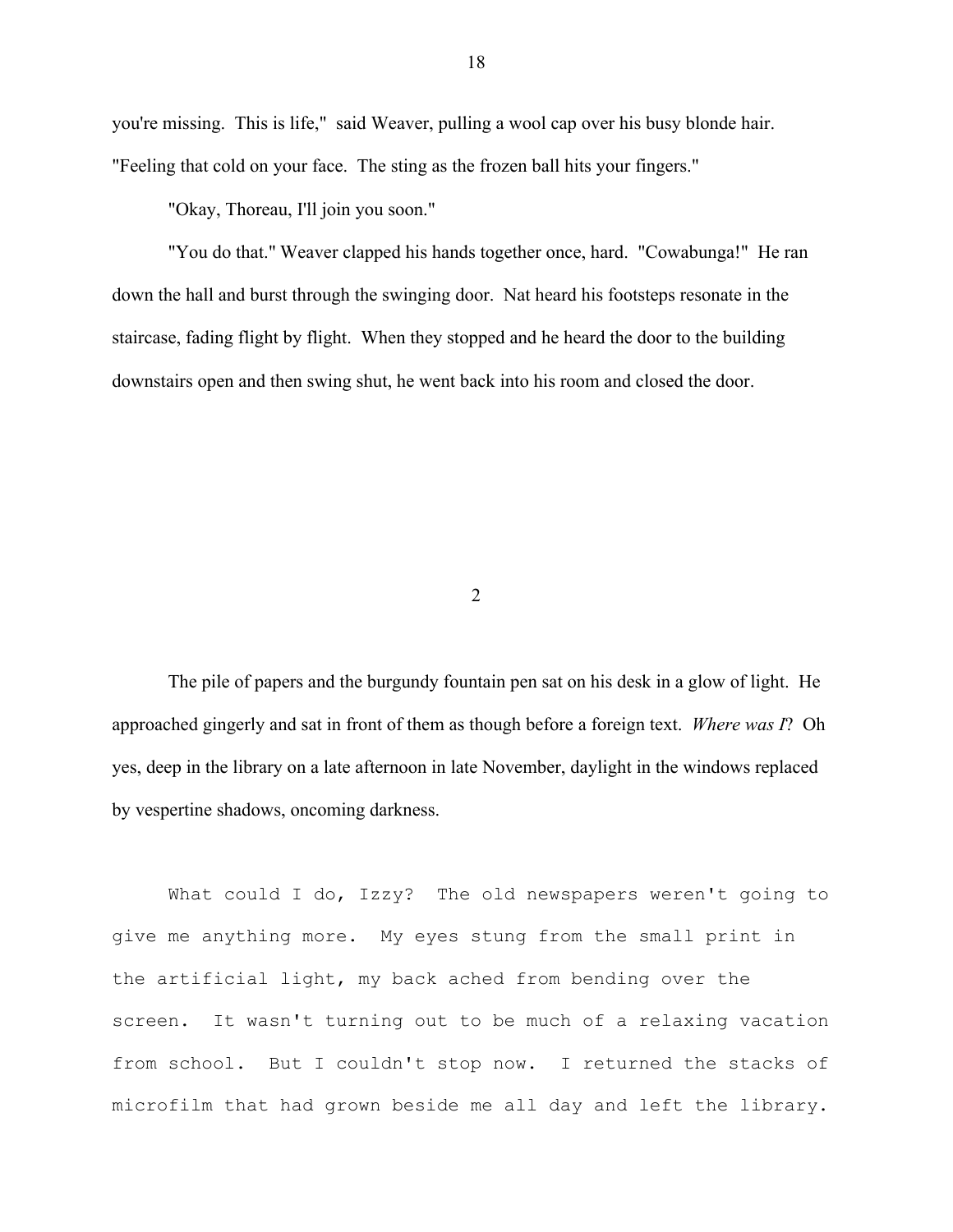The cold air slapped my face and filled me with new energy. I ran to the car, letting my legs unwind from the hours of sitting, and took off. It was almost six, and I had to get to the hospital.

The secretary was just closing the office of archives when I ran in. I chattered away like a madman, explaining that I was doing a project for school, a history of my family, and I just needed to check on one distant cousin (who would believe it was my own grandfather?) who had apparently been admitted to the hospital in late 1946. I knew it was an inconvenience, but I was going back to school on Sunday, had spent all day in the library, and this was the final bit of information I needed. An implausible tale, I admit, but she must have figured it was too unlikely to be untrue, for she said she'd look it up for me if it didn't take too long. "Name?" she said, and I said "Nat Green," confused whether she'd meant mine or the patient's, not knowing which I'd given. "Do you know approximately when he was admitted?" "December 27, 1946." "I guess you really have been in the library." "Yes ma'am." "Well, I'll have to go into the old files in the storage room." "I'm sorry, this must be a terrible inconvenience, it's just that . . . " "No, no, it's all right honey. My husband's working late tonight anyway. An extra fifteen minutes here won't make any difference to me."

She disappeared and returned in a few minutes with a drawer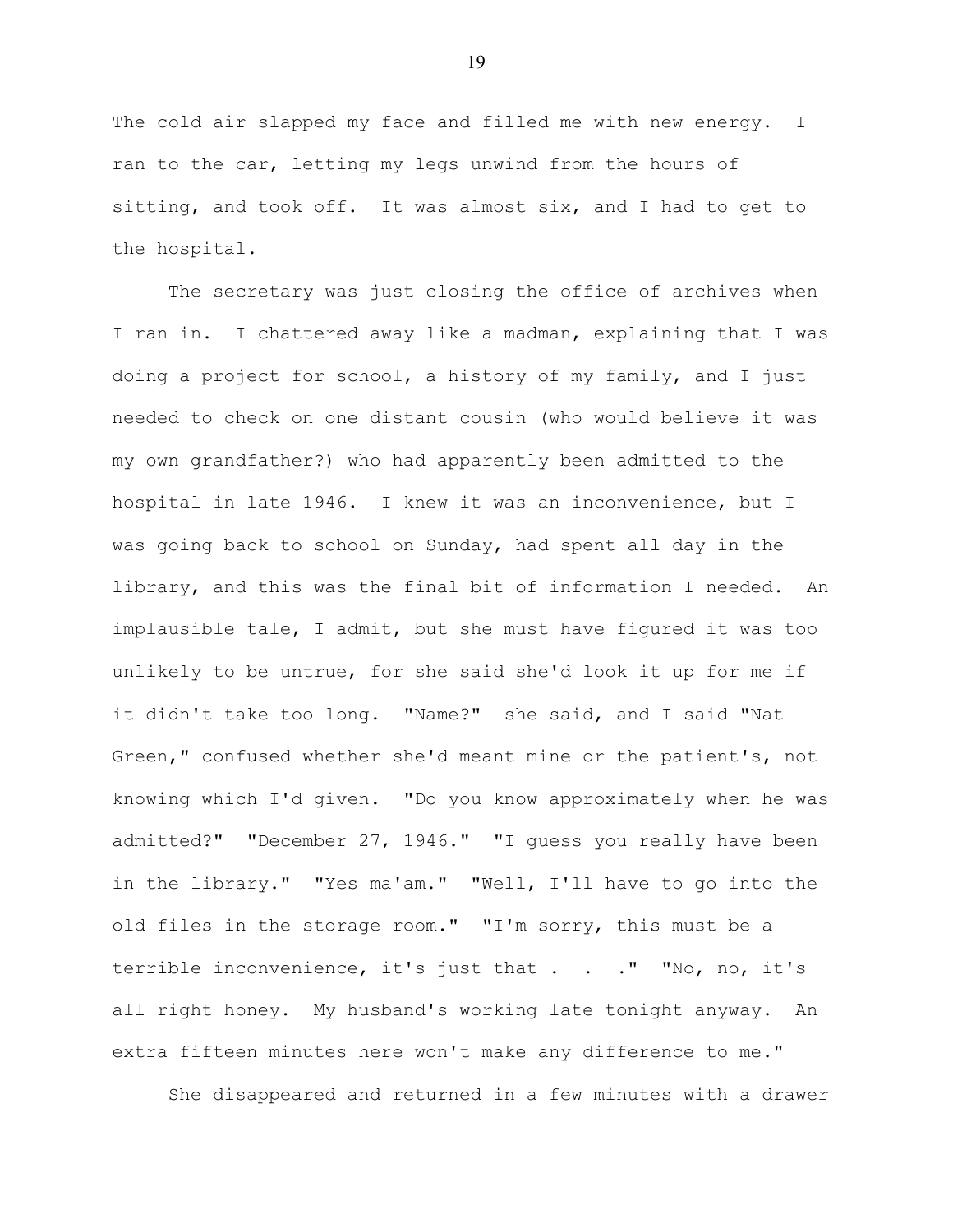of files in her arms and dropped them onto her desk. "Here's '46. Kind of neat, going into the old files like this. You know we've got them all the way back to the turn of the century? Now what was that name ... Green?" In a minute she had extracted a tattered yellow folder and placed it delicately on the desk in front of me. "Now I'm just going to put away a few things, get ready to leave while you look at that, all right?" and she left me alone with the record of our grandfather.

The folder had darkened with the dust of forty years, and the edges were soft and frayed. The tab extruding from the side read in faded blue-black ink from a fountain-pen nib: "Green, Nat." Carefully I opened the folder and read the admission sheet. His date of birth: 2/2/09. Place of birth: Russia. And then the facts that settled what I already knew. Name of spouse: Rachel Green. Grandmom. Age of spouse: 36. Children: Benjamin Green. Dad. Age of children: 10.

Heart pounding, I skipped ahead, past less significant facts, to the injury. Patient had suffered a severe concussion from falling beam. Had been admitted to the hospital unconscious. Remained in a post-traumatic coma for two days before regaining consciousness. After steady improvement and positive response to therapy, patient was released ten days later into his wife's care. Was expected to be able to return to work within a couple of weeks.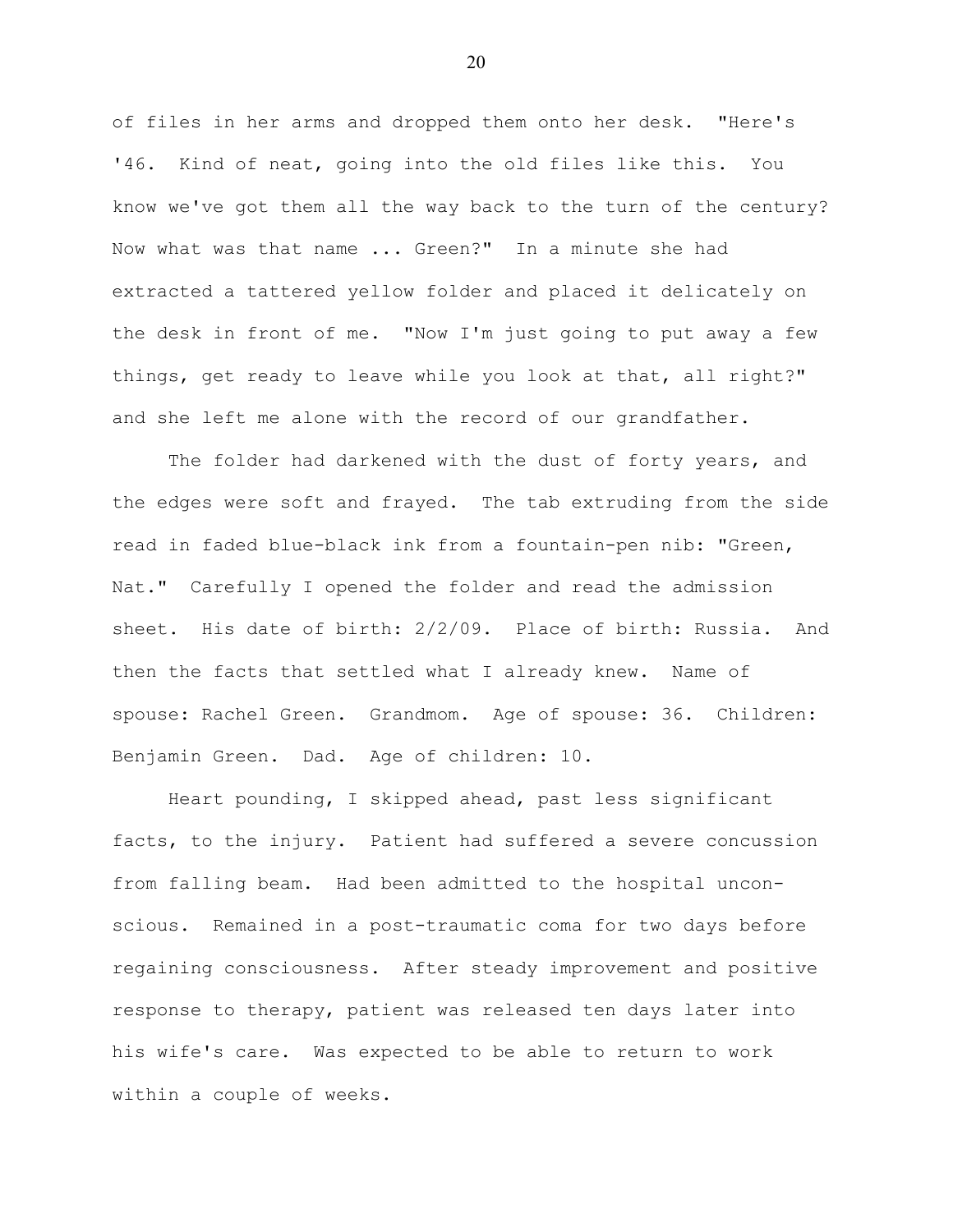And that was it. No record of return visits, or further complications. Could that really be it, after I had thought I'd found a real clue, an explanation for all the mystery? The secretary came back into the room and began collecting things into her pocketbook. "Find what you're looking for?" "I don't know," I said. "There's nothing about a return visit, any later examinations, no report of long-range recovery." She took the folder from me and glanced in it. "Well, you know back then they didn't keep very comprehensive records. Without computers, it was a lot more difficult. Anyway, it looks as though he recovered and there may not have been any other visits. I really have no idea, but probably treatments were less comprehensive back then, too. Will this help your project?" I told her yes; I thanked her for staying late. And I walked back out into the cold evening and drove home having learned something, having found out mainly that I had so much more to find out.

Nat tilted his chair on its back two legs, his sneakers against the desk for leverage. He closed his eyes, wrapped his arms around himself and squeezed, stretched. The phone was ringing. How many? He kept his eyes closed and let it ring. Probably for Weaver anyway. Six, seven, eight. Silence. He leaned forward, rubbed his temples. *Don't stop*. It was late. His mind began to wander: sleep, Jeannie's house tomorrow, picked up at 10:00, four-hour ride, snow football, food, sleep. he shook his head violently, like a wet dog. *Finish*.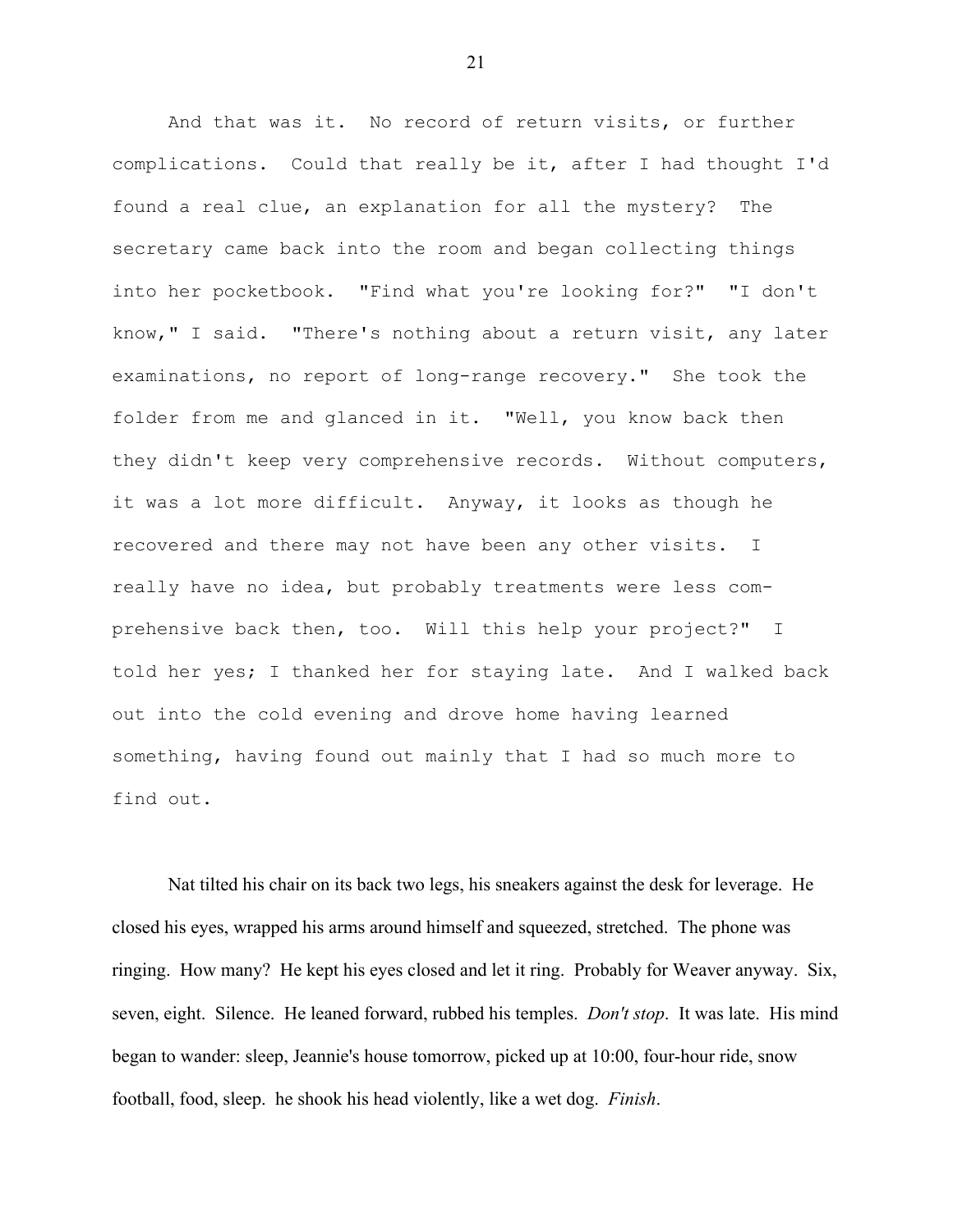I had only one other lead. At home I got out the phone book and looked up a real dark horse. The odds were low, but there it was, a diamond just waiting in a haystack for me for forty years: Eisenstein, J. 35 Holcombe Street.

The next afternoon, saying I was going to John's house again, I drove out to Holcombe Street, in Dad's old neighborhood in the north end of town and pulled up at a gas station pay phone. An elderly woman's voice answered--I swear it could have been Grandmom herself.

"Could I speak with Mrs. Eisenstein please?"

"Yes, speaking."

"Julia Eisenstein?"

"Yes, who is this?"

"Mrs. Eisenstein, this is B--, I mean, I'm not sure how to begin, I'm sorry--I don't want to unnerve you," I stopped and took a breath. "I think you were friends with my grandfather."

"Who is this?"

"My name's Nat Green. Same as his."

"Oh my God."

Silence. "Mrs. Eisenstein? Are you all right? I didn't mean to shock--"

"It's all right. It's just when you said your name, and your voice is just like . . . . "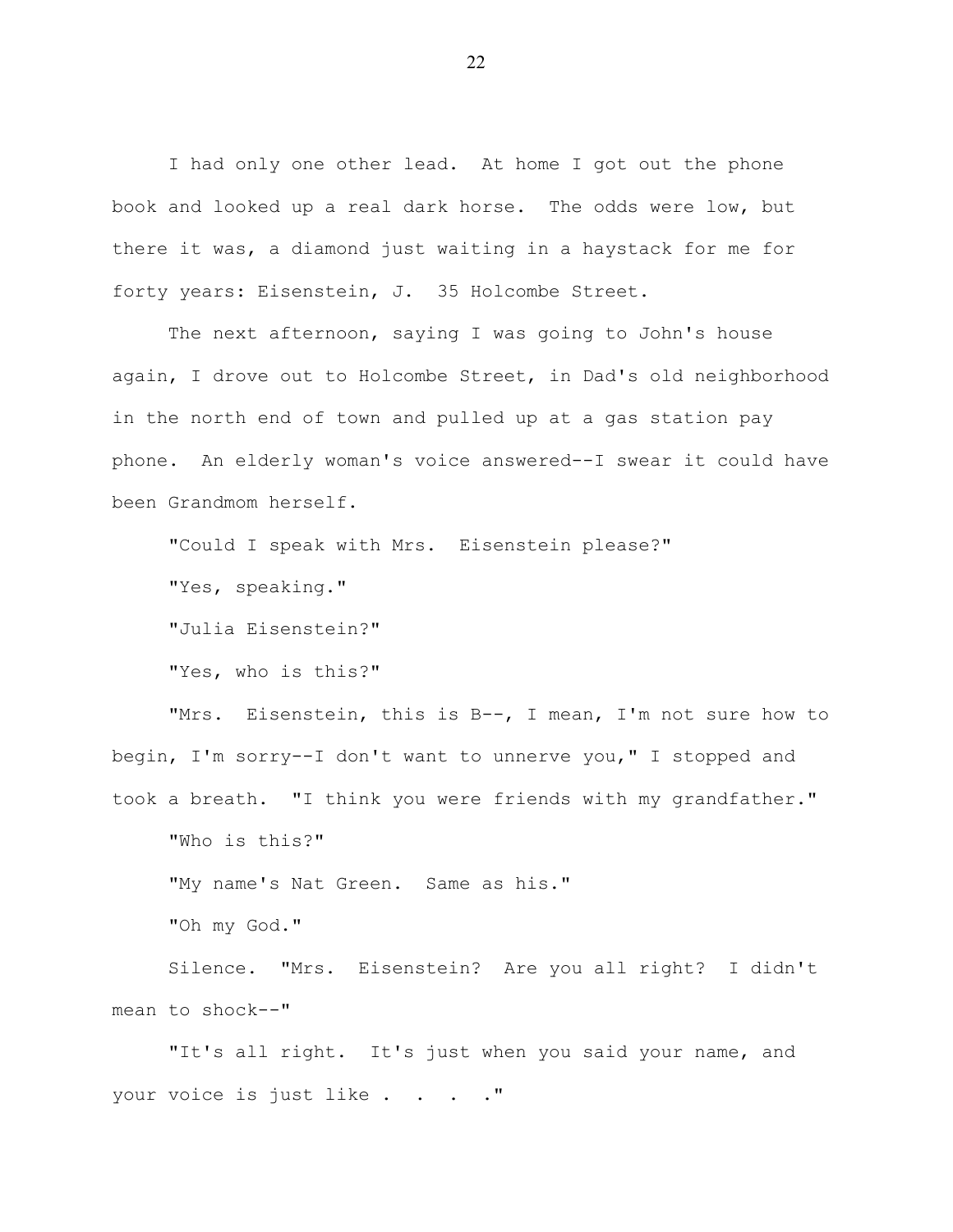"So you did know him?"

"Yes, of course I did. But how did you know about me? I didn't think your father was old enough to remember me."

"He didn't tell me. I found out myself. It's a long story, Mrs. Eisenstein. I wanted to come see you, and tell you. And I was hoping you could tell me some things too."

I heard her breathe several breaths before she said, "I don't see why not. You are Nat's grandson, after all. Though I probably don't know nearly as much as you'll want to know."

She said to come on over, so after stopping for some flowers I pulled up in front of her home, an old brick apartment building on a still-quiet street.

"Well, well," she said as she took the flowers from me. She was old, Izzy, real old, but she still moved well. Reminded me a lot of Grandmom, of all the energy she had before she got sick. And the apartment--well, it was so much the same as Grandmom's it was eerie. Everything about it was from at least thirty years ago, but kept in perfect condition. The light coming in the window was diffused, it was soft and rolled over the objects of the room like a camel-hair brush: the green sofa, the old oak coffee table, portable T.V. with rabbit-ear antennae spread wide, the long white drapes pulled back with a sash--they all glowed.

She motioned me to the sofa and went to fetch tea. There was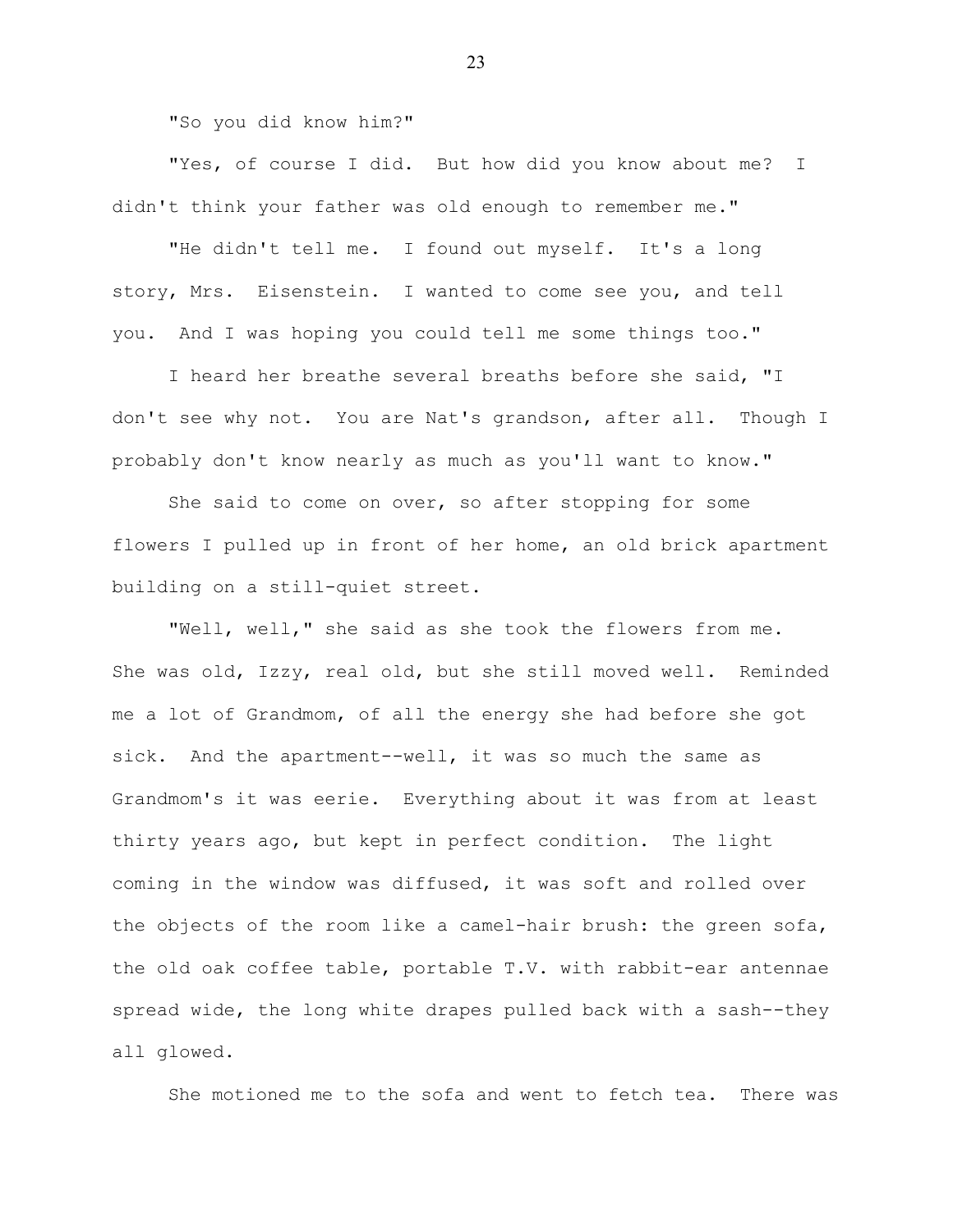just enough free space to squeeze behind the coffee table and sit on the couch. On the table a photo album was opened to the middle. There, pasted onto the paper with glue, was the strangest picture of myself I'd ever seen. It could've been taken the day before, but there I was, as though dressed up for a costume party, in an antique coat and tie, standing grinning with a cute young woman in a party dress.

"That's your grandfather," she said as she put a cup of tea in front of me. She sat next to me with her own cup. "That's Nat and me when we were just kids. '29 or '30, that must've been." Her bony, frail fingers lingered over the photo, as if she could feel the young couple's flesh. "And you think it's not strange for me to see you here right now?"

"I didn't mean to upset you, Mrs. Eisenstein...."

"Call me Julia. And you're not upsetting me. I've seen a lot in my life. You'd think people would realize that old people have seen more than they, not less. Not much upsets me anymore. I just said it's strange, that's all. Yes, Nat and I were quite an item for a while there. Before he went and married Rachel."

"My grandmother."

"Yes, of course. Well, and I married Sidney, didn't I? Still, it could easily have been me you called Grandma."

"Tell me about him."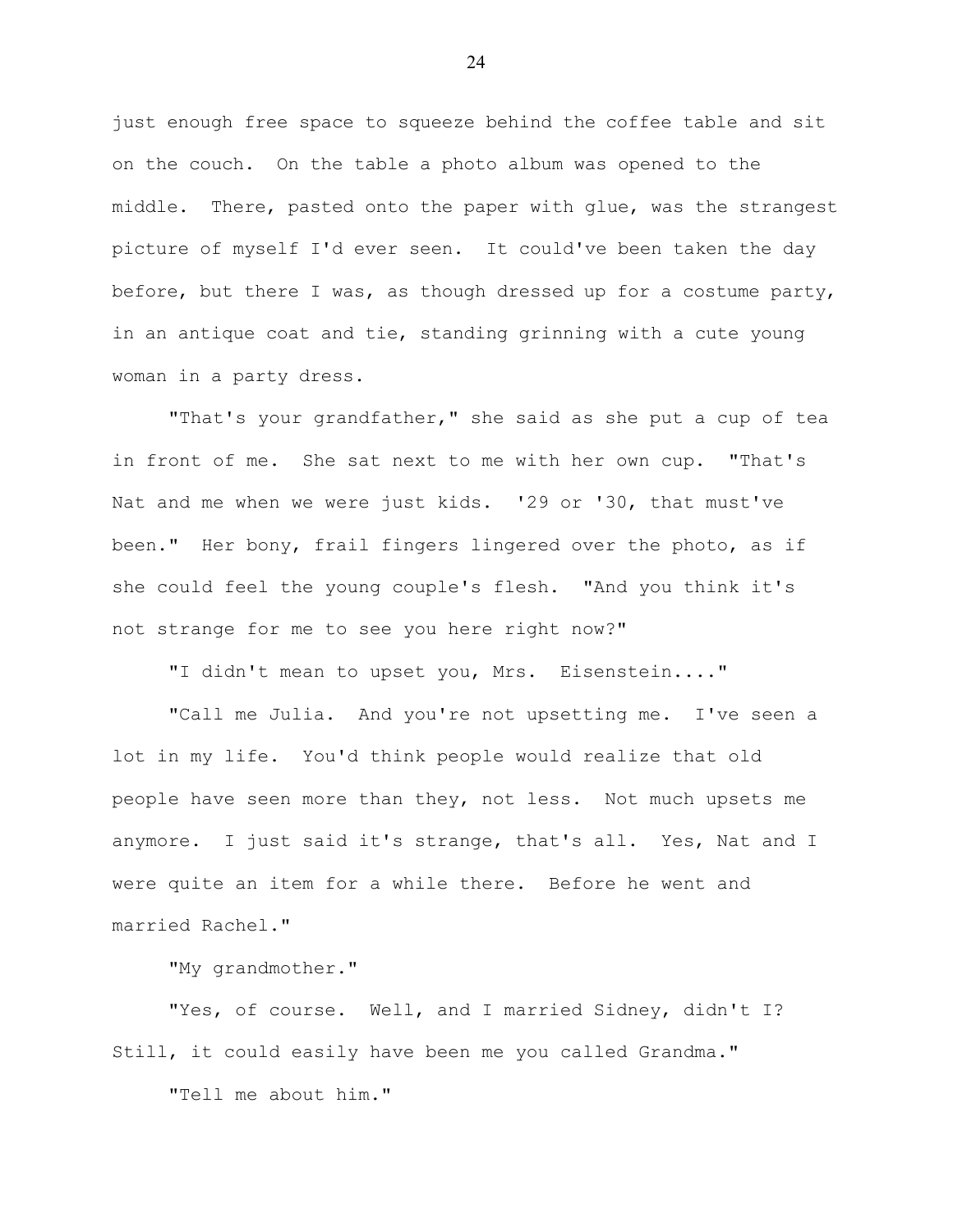"Nat? Well, what would you like to know?"

"Everything. I don't know anything."

"No, I guess you don't. Well, you must know something, or you wouldn't be here, would you? Why don't you tell me what you do know, and maybe I can fill in some of the rest."

So I told her everything I've just told you, and believe me, it felt good to be able to say it all out loud--that there was something wrong here, that there was something to be found out, information withheld from us that ought not to be. I could tell she understood, just from the way she felt sitting there next to me, and from the way she said his name.

"My God," she said, "I'd forgotten all about that article in the Courant. Probably the only time I was in the newspaper." She took some tea, looked out the window as though for weather. "One day can make such a sharp difference, can't it. Do you know that yet, Nat? (So strange to call you by your name, doesn't seem right that another should have that name, even you.) One moment, one strange moment, and your life veers off on another course. One for me was the moment Nat told me he was going to marry Rachel. I'd always just assumed that one day Nat and I would marry, even though he had been dating her too, and I was being courted by Sidney. You see, I thought we were just each having our bit of fun, playing the field so to speak, and that sooner or later we'd find our way back to each other. But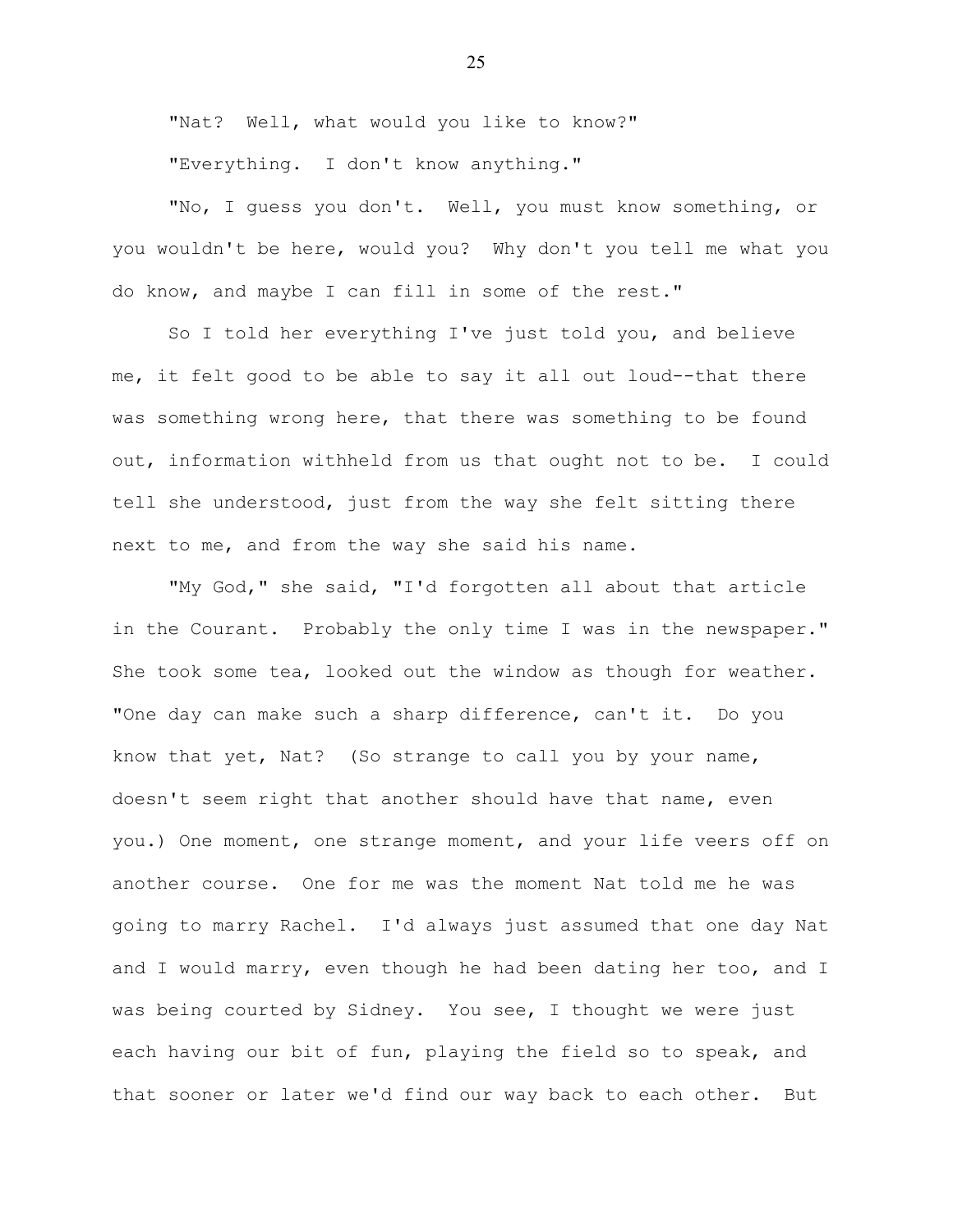I guess your grandmother was more than I'd bargained for." "She was something, all right."

"Hmm. Anyway, after that I didn't see too much of Nat, at least not when Rachel was around. She never trusted me once they were married, though she and I had been good friends as schoolgirls. Even after I went and married Sidney, I think she was afraid of Nat and me together. Then Sidney died, of course, we were all only thirty-one at the time, and me alone again. It's funny, you're young and making decisions and plans, but you have no way of knowing how those decisions will affect your life. Who knew at our weddings that Sidney would get the brain tumor and that that would happen to Nat? Rachel and I both ended up alone, though at least she had her boy, your father. I think the last time I spoke to her was at Sidney's and my wedding. We just didn't stay in touch after Nat left."

"Left? What do you mean left?"

"Well now, we're skipping ahead. You said you wanted to know everything, and I'm just the senile old lady to give it to you. God knows, I've been cooped up in this apartment for almost fifty years alone, my husband gone, my best friend gone, you think I don't have a lot to say? Who was there to tell about Nat? The only people who'd care, it wouldn't have been right to tell, not if their own parents didn't want it. but now that you've come here on your own to ask, well, it feels good to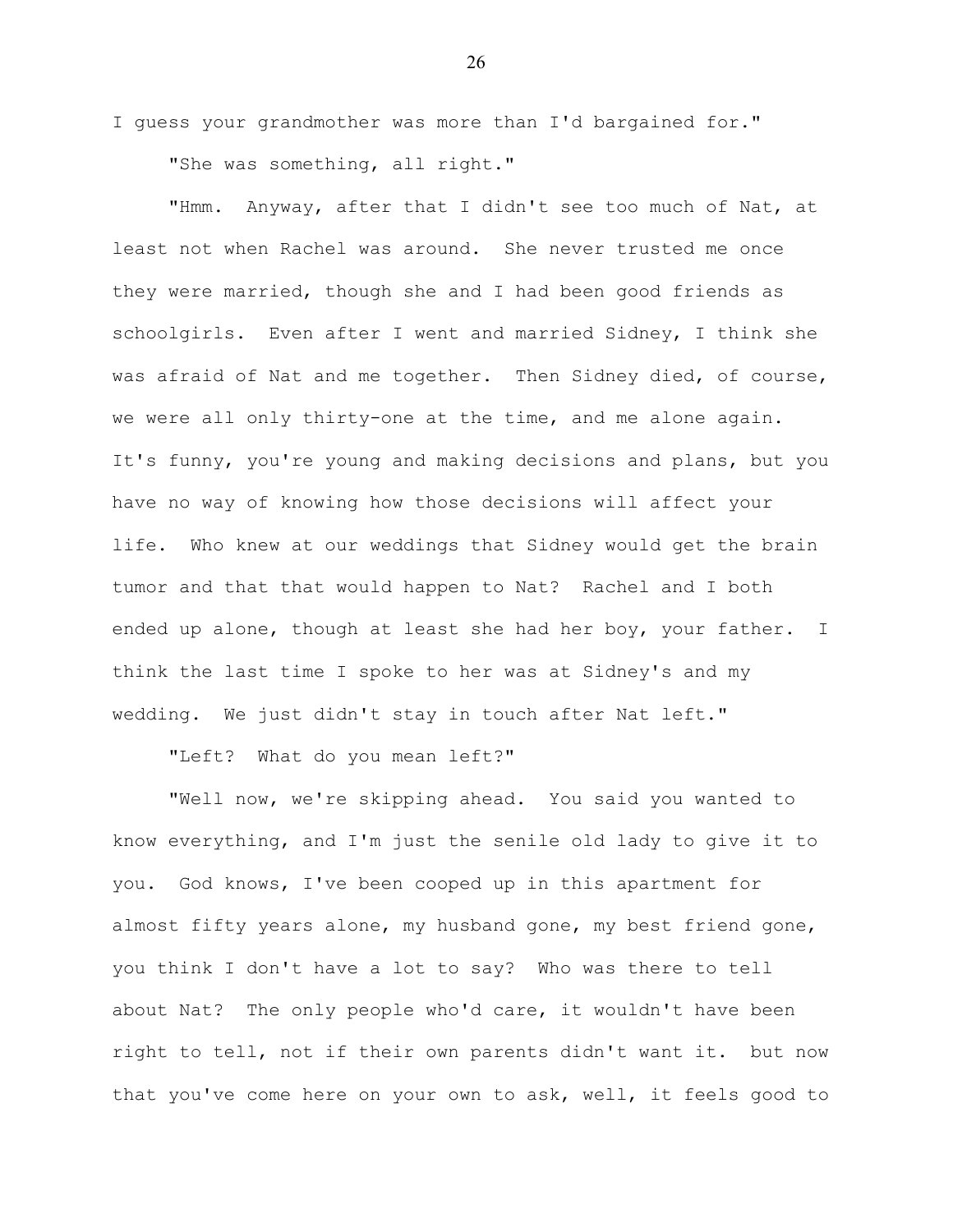talk. Only problem is where to start."

But start she did, Isabelle, she just jumped right in and started telling me all about our grandfather, and I wish you'd been there, because I'm dead tired now but absolutely have to get it all down before I go to sleep, but you see, don't you, that first I had to discover it all myself.

Anyway, she talked. This vaporous, paper-thin body which had grown and shrunk and breathed for nearly eighty years, who might have been my old lover in a yellowing photograph had I come along a sliver of an eon earlier, talked. And what I, next to her, heard was that Nat had been young and strong and quick-witted; he loved parties and joking with the girls (particularly Julia, above all Julia, though later Rachel too); and he was a poet as well--he would scribble short verses for her on napkins from the bakery where he worked (funny ones in Yiddish, romantic ones in English).

It hadn't been easy for him, sent over the ocean to the New World by parents beaten down by pogroms, cared for by distant cousins in the new Hartford Jewish community. He'd begun to work for the baker, Klingmann, when he was fifteen. Without money for college, he began to work full-time after high school. By the time Nat was twenty-three, Klingmann would be dead and Nat would own the bakery himself. And so a new baker was made. And Julia never knew him to complain that he hadn't the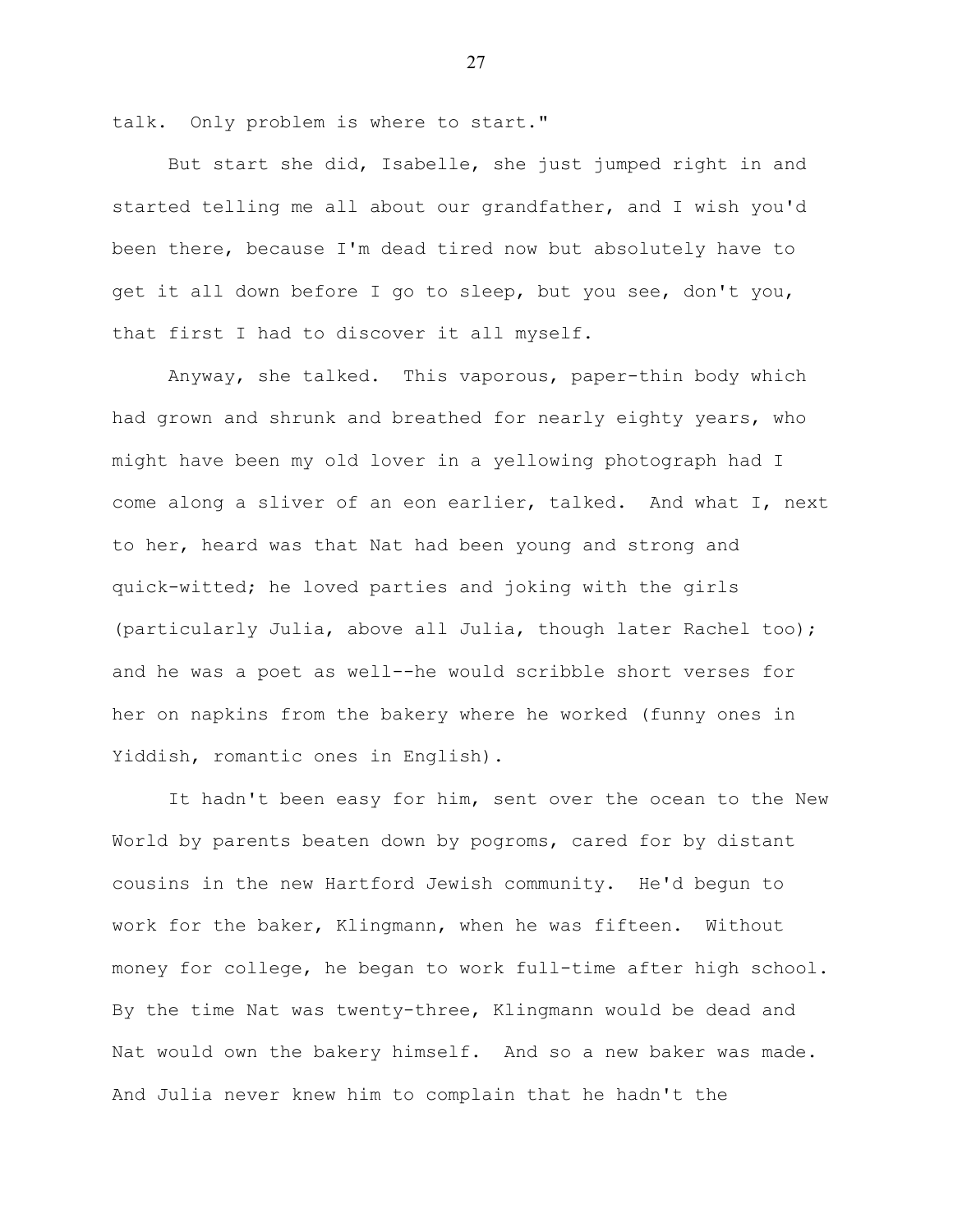opportunity to go to college and become something better, that he was a poor orphan and had to spend all his energies just to drag himself up to the modest level of living at which others could begin. He always seemed content to make his living with the bakery, to provide for his wife and ensure that his son could begin at that level and improve his own life accordingly. He baked his bread and cakes, and jotted down his verses (by this time for Rachel, not Julia, or for the small weekly newspaper that served the Jewish community). Did she have any of the poems? No, they hadn't seemed important at the time, she must have kept them for a while, but now they were gone. She'd saved much, but much also was gone.

After their marriages in 1932 she didn't speak much with Nat for a year or so. There were probably still some hard feelings on her part, and they were both getting used to their new lives. But gradually the oddity of being married to different people faded, and a new friendship grew. Still, she saw Nat only when she stopped in the shop. But this was nearly every day, if only a quick visit to say hello and exchange a joke or two. They were friends, and though they did not socialize as two couples, there wasn't much Julia didn't know about the life together of Nat and Rachel. Of course there wasn't much that anyone in the Jewish section of Hartford didn't know about anyone else.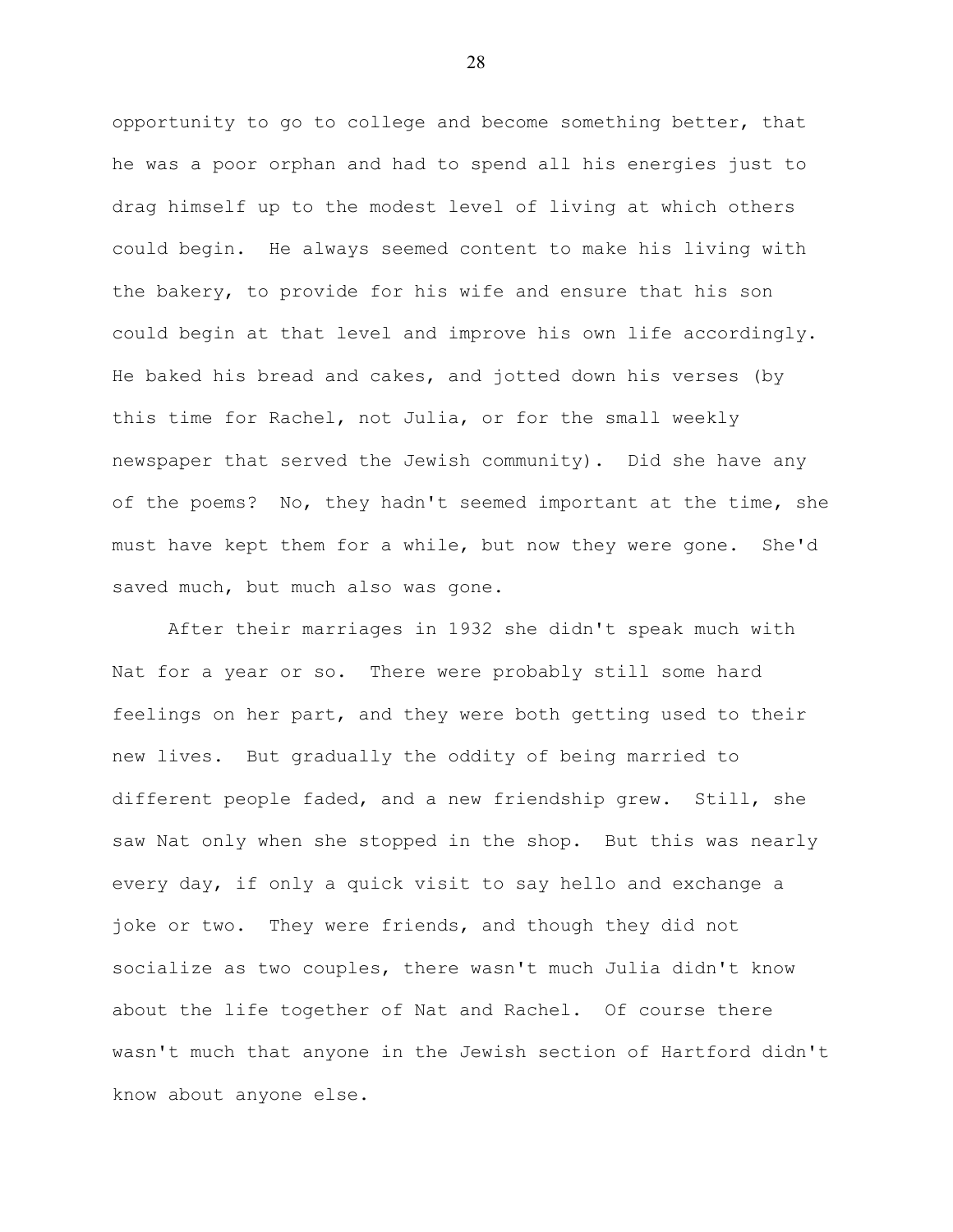And things for Nat and Rachel were good. He was known throughout the community as a model young husband: handsome, hard-working, easy-going and devoted to his family. She was the envy of many young Jewish women (besides Julia) for having landed him. In '36, when Nat was 27, they had a son, Benjamin. And Nat proved to be as enthusiastic and loving a father as he had been a husband. Ben became the focus of his life; he would give his son everything he hadn't had--comfort, encouragement, the financial security to use his talents for higher purposes than just putting food on the table. Ben would play baseball after school instead of working for ten cents an hour; he would go to college (Harvard? Yale was closer to home); when he wanted a slice of warm bread, he would buy it (or better yet, stop by his old father's shop for a hunk of fresh, steaming challah, for surely he would settle close to home, close to his father and mother).

For ten years the model family grew. (Though only in age, not number. Why no more children? well, there were some things that didn't travel the neighborhood grapevine, except in the form of rumor: certainly the Greens would want another son, and a daughter. What was one child, even one as bright as Ben? There was talk of several early miscarriages, but only talk. The fact was that the years went by, and still there was only Ben. Julia never doubted that it was simply chance, one of the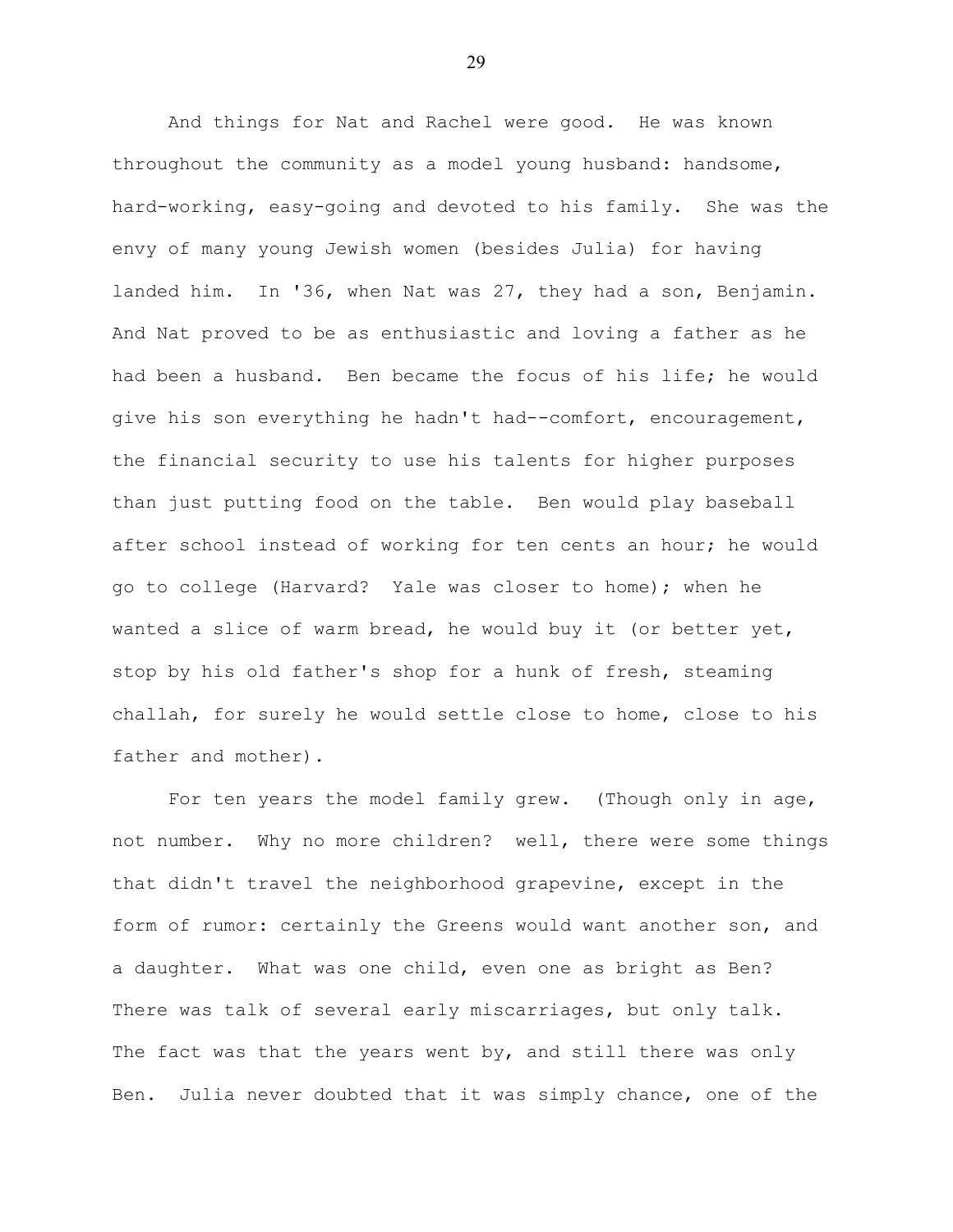few imperfections in a happy life.)

"And then came the accident," said Julia.

"Yes, yes," I said. "Tell me about it. Tell me everything."

"The awning fell. Snow had built up in the canvas, I believe."

"Yes, I know. It was in the article. He was hit by the pole."

"Yes. I was there. But you know that too, that's why you're here. I was there, and so you're here. Funny." She stopped talking, smiled and leaned back on the sofa, resting. She closed her eyes and suddenly looked so old, so fragile that I thought she was going to--I don't want to sound callous, but I was afraid she'd expire right there, leaving me on the brink of discovery. She had lost all her color, all the energy with which she'd been painting the distant past for me. But then just as suddenly she opened her eyes and her color returned, as though her heart had taken a brief respite after so many decades of service, and was now ready to resume its duty.

"It's like I said," she murmured. "One moment comes along, rushing at you like a leaf on a roaring river, and after it's gone nothing is ever the same. You wish you could go back to the time before that leaf reached you, but of course you can't."

"The accident was one of those moments," I said. I'd known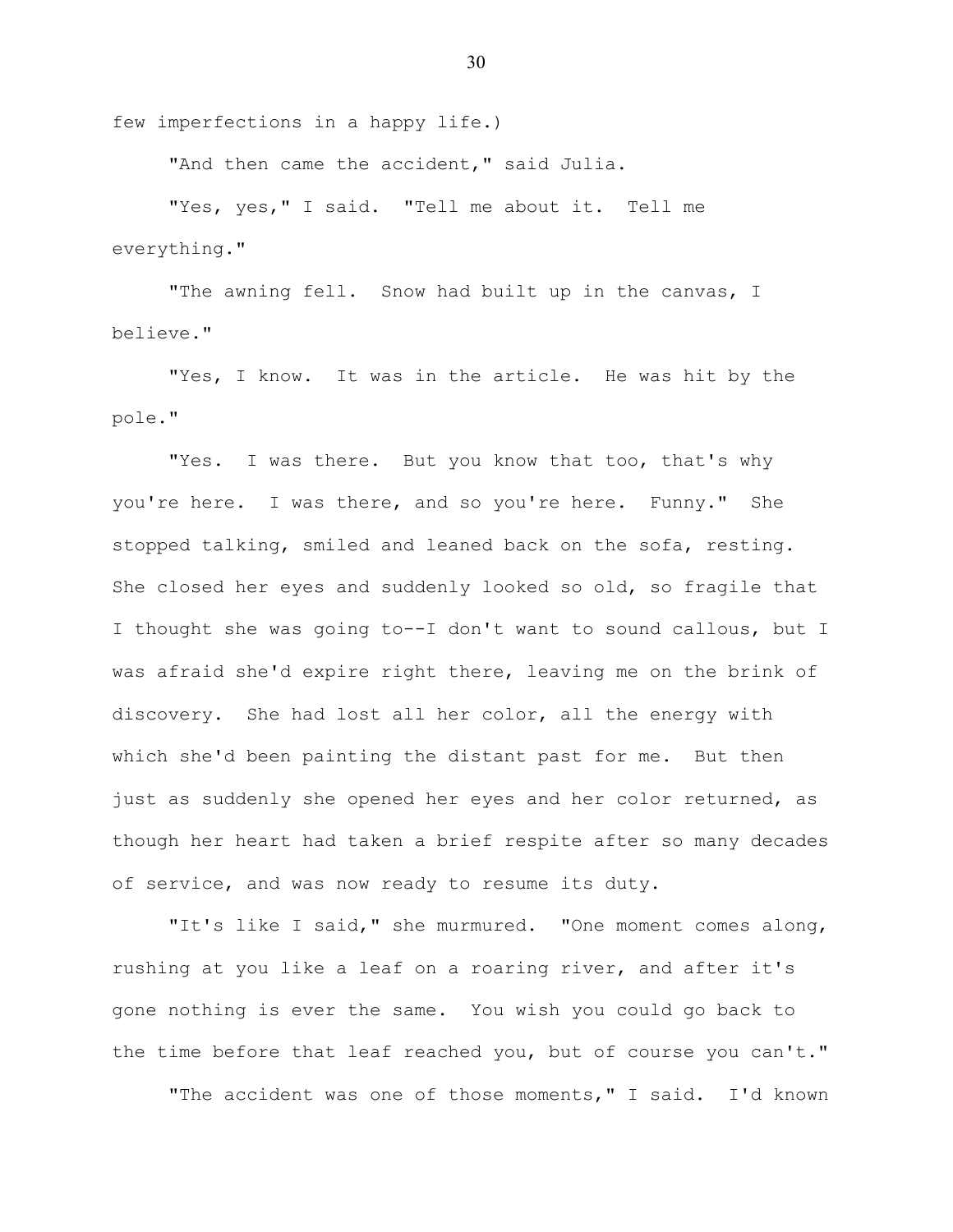it, I swear I'd known it as soon as I'd seen the headline and my own name beneath it.

"Of course it was," Julia said sadly. "Of course." she sipped her tea. "It was a cold morning, sometime around Christmas I think. I was taking my early-morning walk, that I took every day before going to work at the library. I took that job after Sidney died, when it seemed clear I was going to remain alone (there just weren't any single Jewish men of the right age around, and I had no intention of marrying an old widower just for the sake of having someone to serve dinner to). Anyway, every morning at six-thirty I'd take a nice walk around the neighborhood. I was still a young woman then, and the cold didn't bother me one bit, and this was one of those cold crisp mornings after a snowstorm that I loved. No one was in the streets but I--it was like walking through uncharted regions."

(Yes, yes, I murmured, edging forward in my seat, willing her to get on to the event, yes, on with it!)

"And, as I did most mornings, I stopped in at the bakery where Nat would be there unfailingly, getting his store ready to open by seven o'clock, six days a week (Saturdays he would be up just as early to go to synagogue with the other men; I don't know if that man slept late one day in his life). That day he was sweeping the snow off the sidewalk in front of his store. We stood out in the cold, clear air and chatted for a few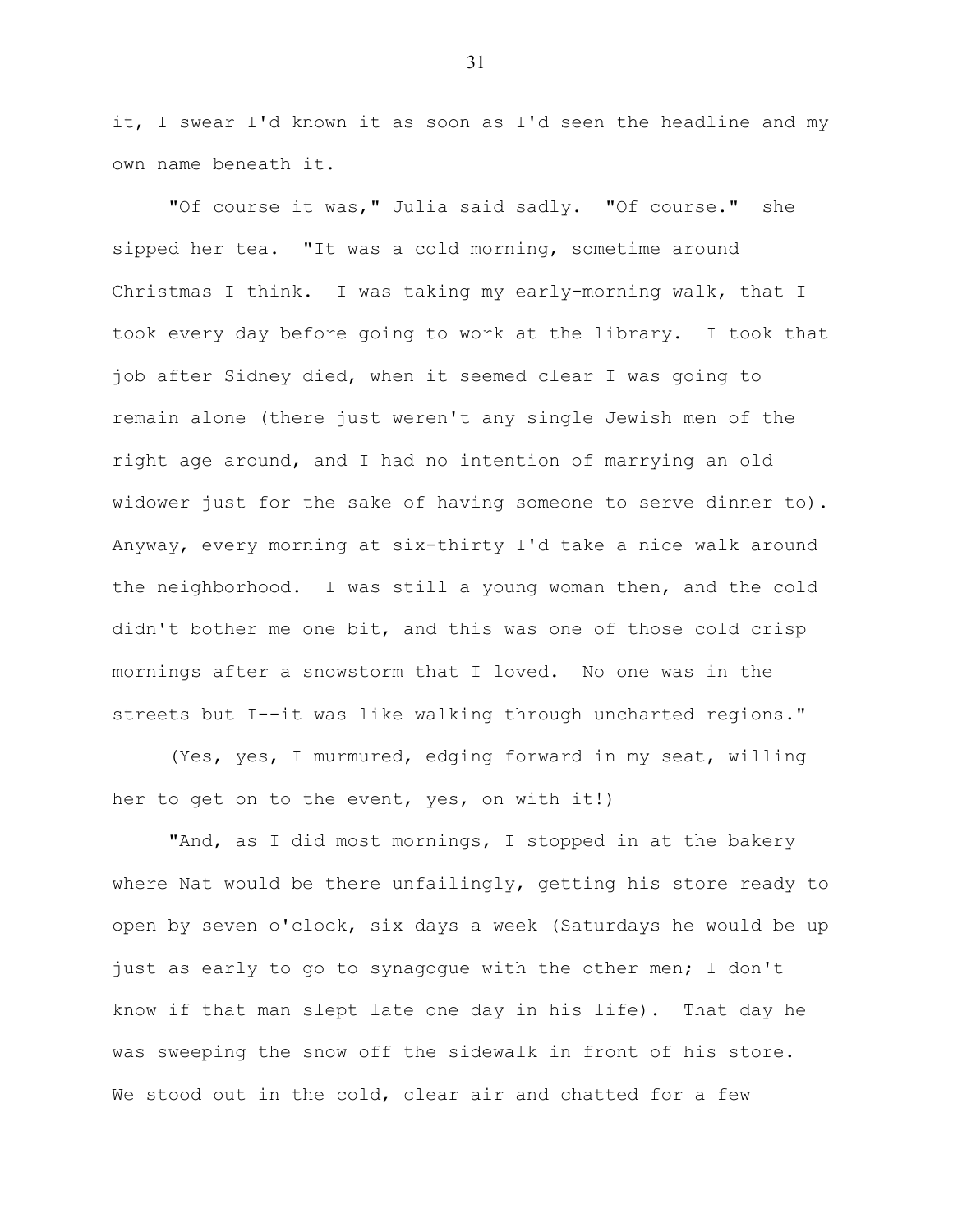minutes. Maybe he invited me in to warm up and have a slice of warm bread, I don't remember. What I do remember is how cheerful he was, as usual, as though nothing could please him more than to be sweeping snow off his sidewalk, to be working on a cold beautiful morning, passing the time of day with his one-time sweetheart, whom he could have married (maybe should have but how can you ever know these things) but didn't, to be starting another working day.

"We finally said good morning, wished each other a nice day I suppose, and I walked away, headed towards Holcombe Street for some breakfast before I went to work. I crossed the street and then turned around, for he had called my name. I'll never forget the mental picture I have of him at that moment: laughing, waving his broom, snow all around him. Laughing because he was calling out the punch line of some joke he had just told me. Don't ask me what the joke was--it's enough that an old brain can retain as many details as mine has.

"The next instant Nat just disappeared. I guess the snow on top of the awning picked that moment to overwhelm the old structure. He was there, laughing, and then there was just canvas and metal in an enormous pile. I don't remember any sound. Just like in a silent movie. He was gone. I screamed and ran back to him, but I couldn't lift the poles off him. I suppose people heard my scream, and soon men had come, and the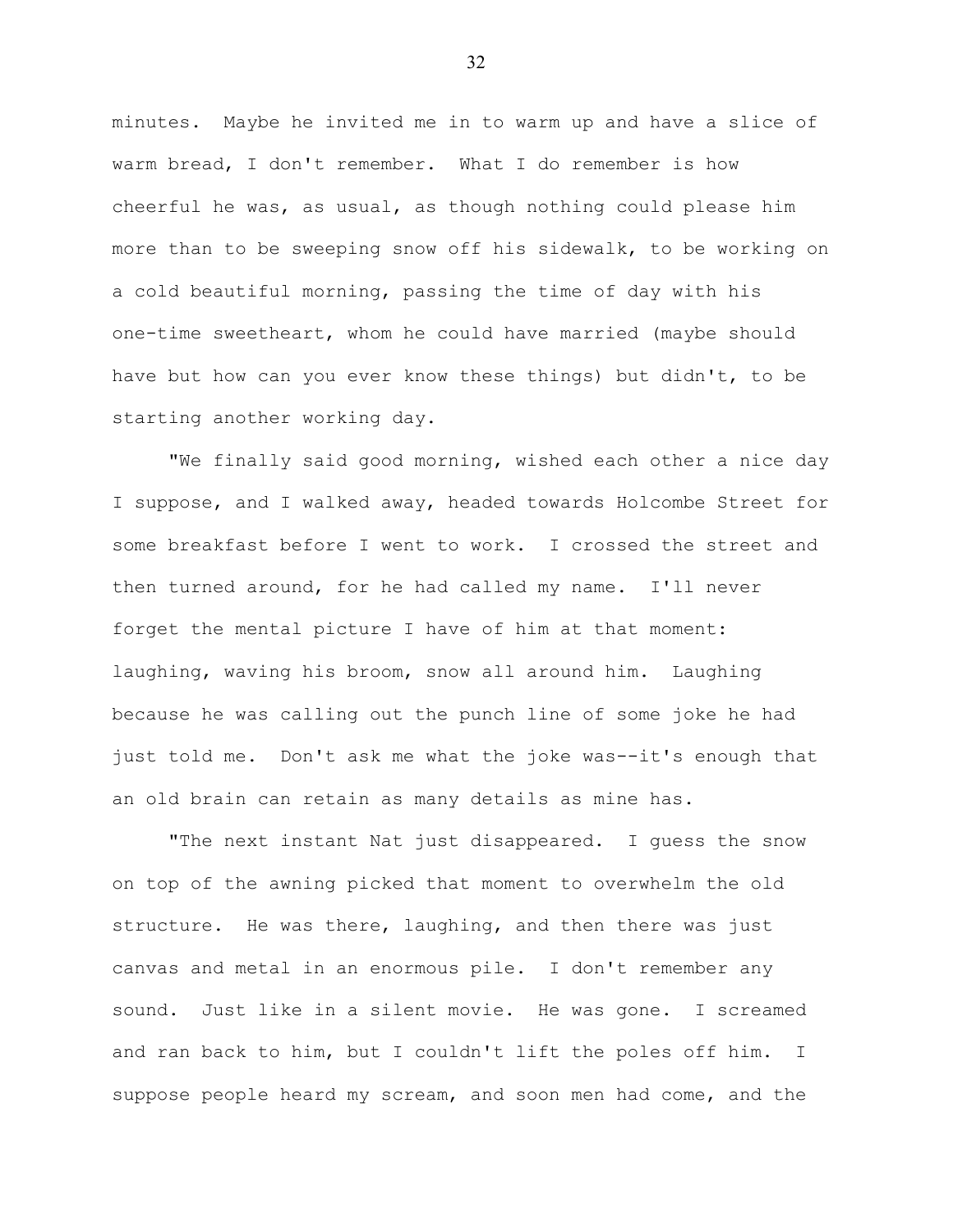police, and they were able to free Nat and get him to the hospital."

She stopped talking, and I just waited for her to get her breath and continue, but she seemed lost in thought. Finally she spoke again.

"Oh, I'll never forget the sound of his voice calling my name, the sound that made me turn and see it happen. You see, it was the last time he spoke my name before...."

"Then he did die after all!"

"No, dear, he didn't die. It was just the last time he spoke my name in a certain way. You see, Nat was never the same after the accident. Like I said, a moment comes and goes and things are changed for ever."

"Tell me."

"I am, dear, I am. Remember, I'm old now. Then I was young and beautiful and strong, but now I'm weak and it's difficult. Would you get me my tissues from the kitchen?"

I ran into the other room and brought back her box of Kleenex, which she held in her lap like a kitten.

"They let him out of the hospital in a week or so, I believe. He seemed fine. Everyone said how lucky he was, that God must have been watching over him that day (the idiots--as if God couldn't have stopped the awning from collapsing if He gave the slightest hoot about poor Nat Green). So he seemed to have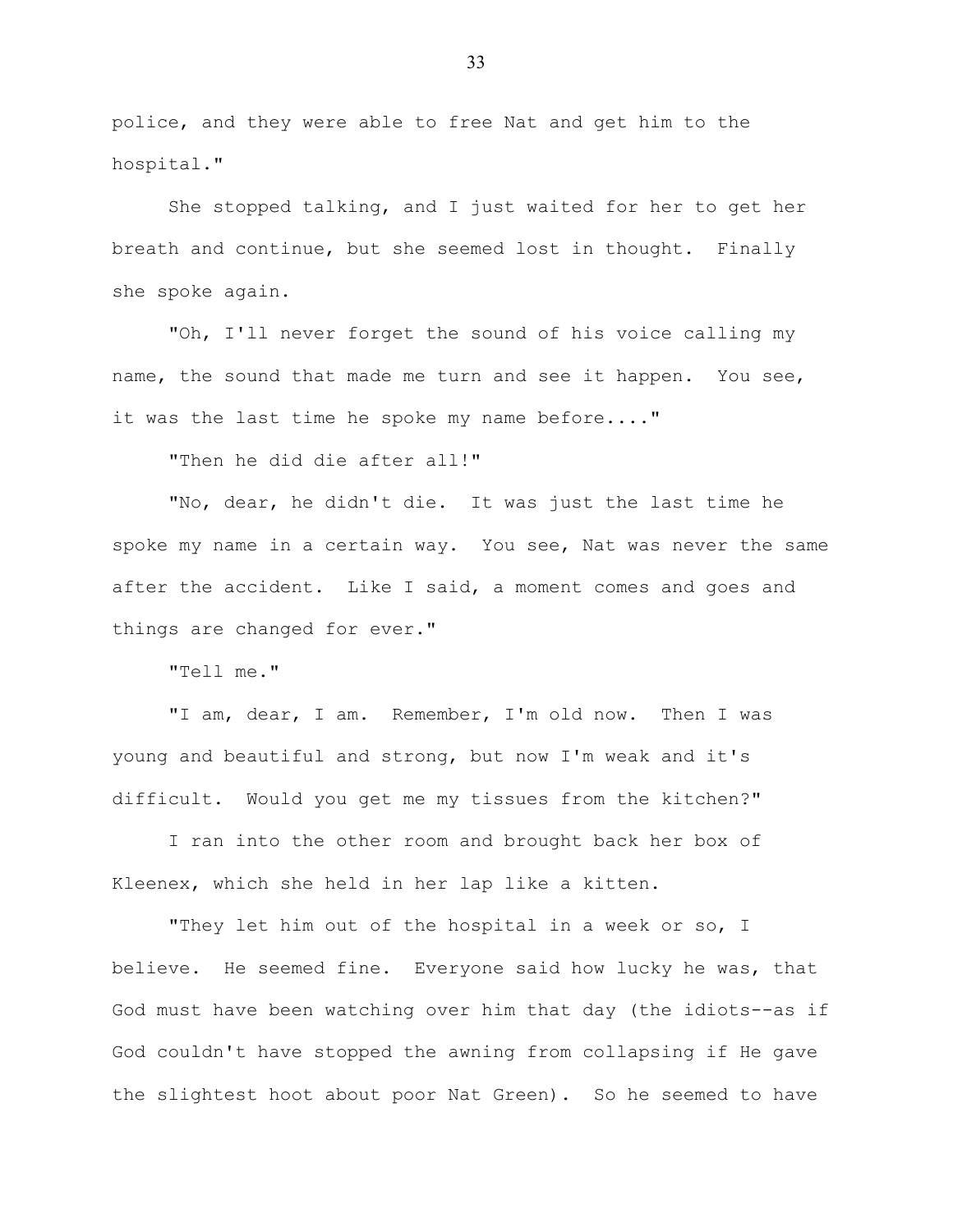recovered from his concussion, and the doctors said he could return to work as soon as he felt strong enough.

"And that's where it first showed up. The old Nat would have been jumping at the bit to get back to work. But the days went by, and then the weeks, and still the bakery on Sisson Avenue remained closed. He never even showed up at synagogue. For over a month no one saw Nat outside of his apartment. At first some went in there to bring gifts or wish him their best, but after the first few days no one saw him at all.

"The first we heard of him was from Esther Weiss, who lived next door (all Rachel told anyone who asked was that he was still recuperating from the accident, but we all knew the doctors had given him their okay to work). Esther said she could hear violent arguments through the walls at all hours of the night. Mostly it was Nat she heard, ranting and raving about God knows what. Sometimes she could even hear the sound of things crashing. Imagine our shock--this had been the happiest couple we knew.

"Finally Nat did venture out of the house. He made a half-hearted attempt to start up the bakery again, but rarely got there before ten or eleven o'clock. By three or four he was closed up again. It was as though he just couldn't stand it inside of his shop anymore. On the rare occasions I found him there (not in the mornings anymore, but on my days off or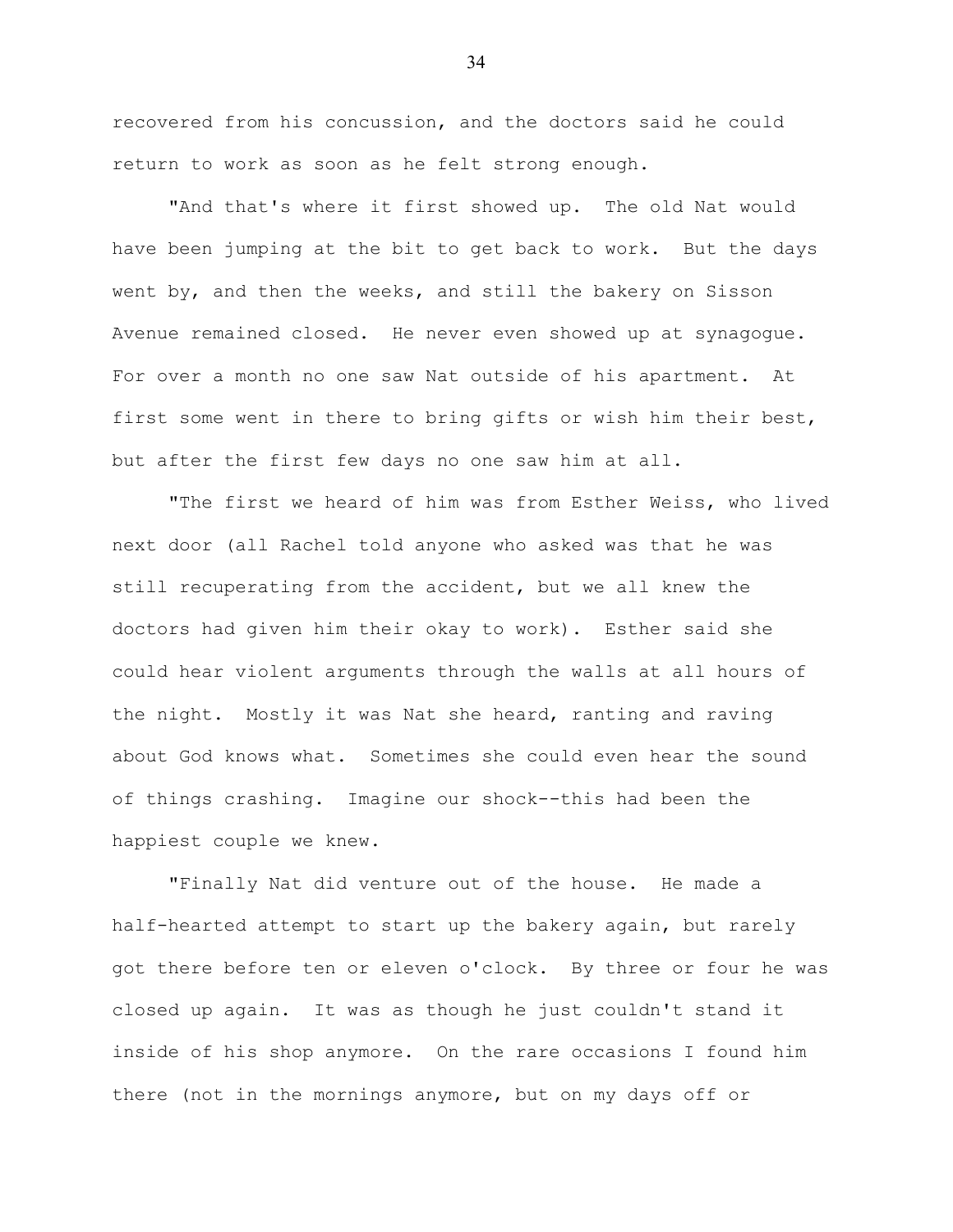sometimes at lunch) he treated me like a vague acquaintance. We'd pass a few minutes together (less and less each time), trade awkward pleasantries, and all the while his mind would seem to be elsewhere, like he was looking right past me off into the distance. God knows what was going through his head, what visions and disturbances had been riled up by that falling pole.

"More often than not now you could find Nat at Costello's bar on Main Street. Or at least so said some of the few Jewish men who would stop in there for a drink after work. (The Jews were never a people to go in much for drink, you know.) They drew a picture of Nat Green (do you realize how shocking this was to us) sitting at the corner of the bar every afternoon, engaged in ferocious debates with Italians and Irishmen over every conceivable topic. For us to imagine Nat getting hot over politics while his wife and son ate dinner alone was almost too much to believe.

"Then there would be brief periods where he would return to normal. I'd be taking my morning walk and there would be Nat, like in the old days, getting his shop ready to open. He'd even give me a knowing smile and a friendly greeting. He'd be seen walking with Rachel and Ben on a Saturday afternoon like no awning had ever decided to give in to the weight and collapse on his poor head.

"But then, just when it seemed he'd become his old self,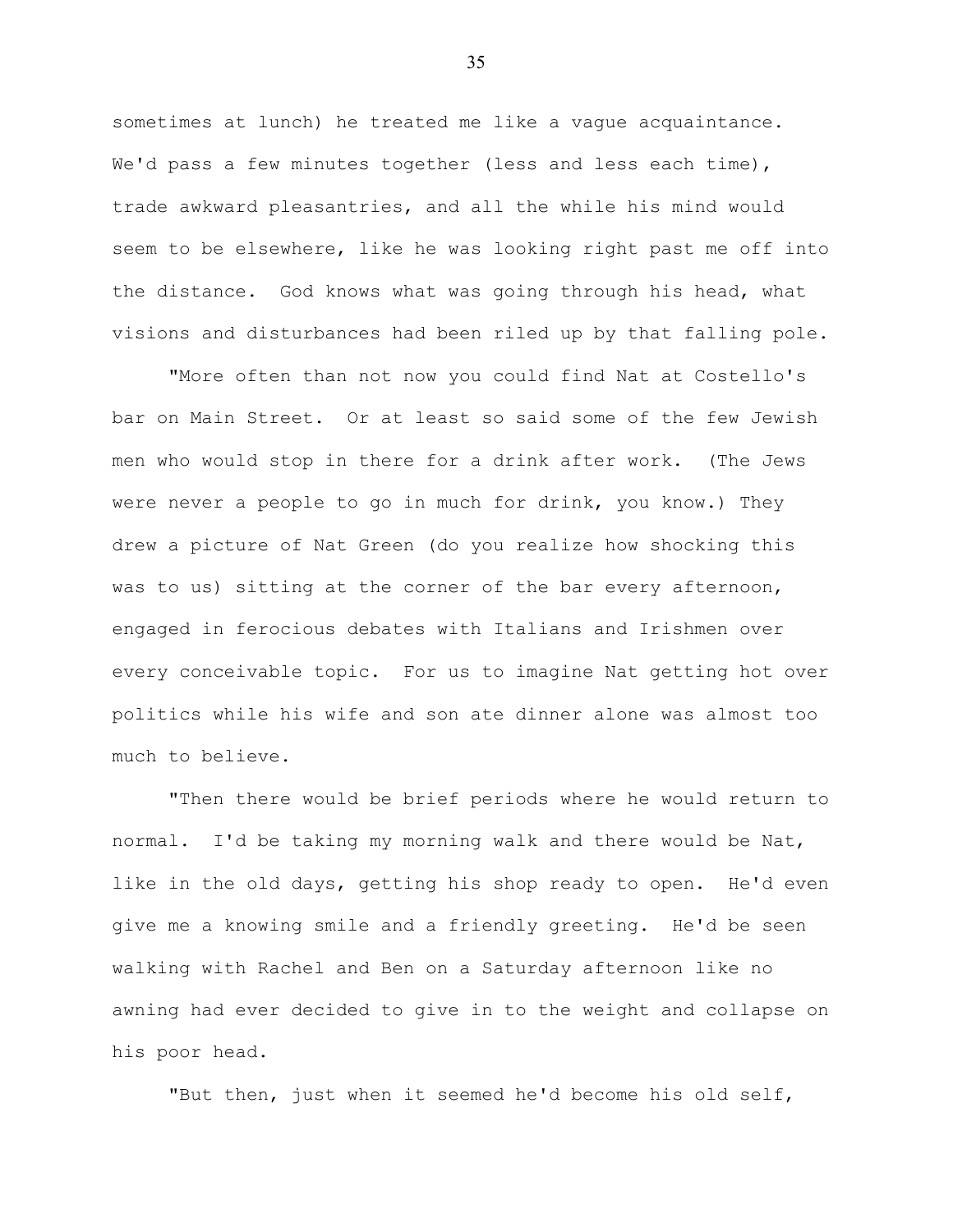he'd snap back to the new, dark Nat, who neglected his family and drank in the bars and let his bakery go untended until everyone was used to getting their bread at Henry Mayer's.

"I remember the last time I spoke to Nat. I was in the bakery on my lunch hour one day. He'd been in a good mood for several days, opening the shop early and staying late. Unfortunately, most of his customers had already switched their business over to Mayer's, but he acted as if things were back to normal, baking away and filling his windows with beautiful loaves.

"But today he was a bit sour, like he was trying to decide whether or not to swing back to his meaner self. I don't know what we were talking about, but I remember suddenly asking him what was wrong, why was he acting so strangely, what on earth was bothering him. And I remember exactly what he said to me, this gentle, kind man with whom I'd danced and picnicked, to whom life had always seemed so good. He stared at me as if I were a stranger, with a fire burning in his eyes, and said, 'What's wrong? You think I don't have better things to do with my life than to waste my days in a goddamn bakery, killing time with a Jewish old maid like you?'

"I'm sorry to talk like that, but that's what he said. I promise you those were his exact words. And don't think I wasn't shaken. I was barely able to make it out of the store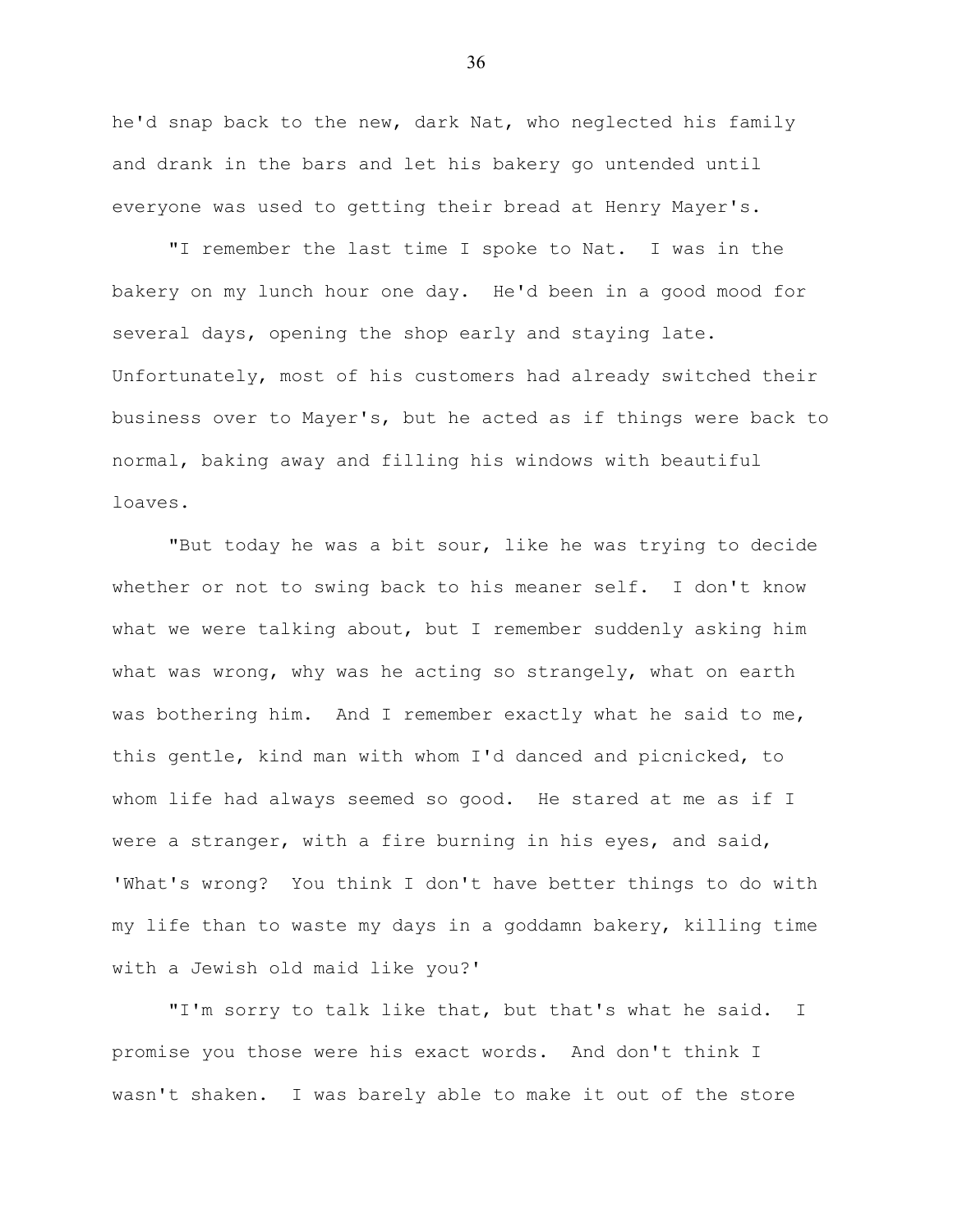before I burst into tears. But I did. I walked out of that bakery without a word, wondering what horrors were occuring in Rachel's little apartment."

"And when was this?" I asked, afraid to break the spell, or to upset her, but needing to know more. She took a tissue out of the box and blew her nose into it meticulously.

"Oh, the following spring, I suppose."

"After the accident. Spring of '47."

"Yes, I think so."

"And that was the last time you saw him?"

"Well, the last time we spoke. I saw him a few times more, from a distance, before he left. But I certainly wasn't going to speak to him until he apologized. You see, I too didn't understand at the time what was happening, that it wasn't his fault. Of course we all knew it was the blow to the head that had changed him, but still you felt that it was he, Nat, being rude and obnoxious and irresponsible. You could feel sorry for him, but you couldn't help but be angry at the same time."

"But Julia," I said. "I know you must be exhausted by now, but we still haven't gotten to the most important part. What do you mean when you say he left? Where did he go?"

"What an excitable young man you are. But naturally you want to know. Will you have some more tea?"

"No, thank you."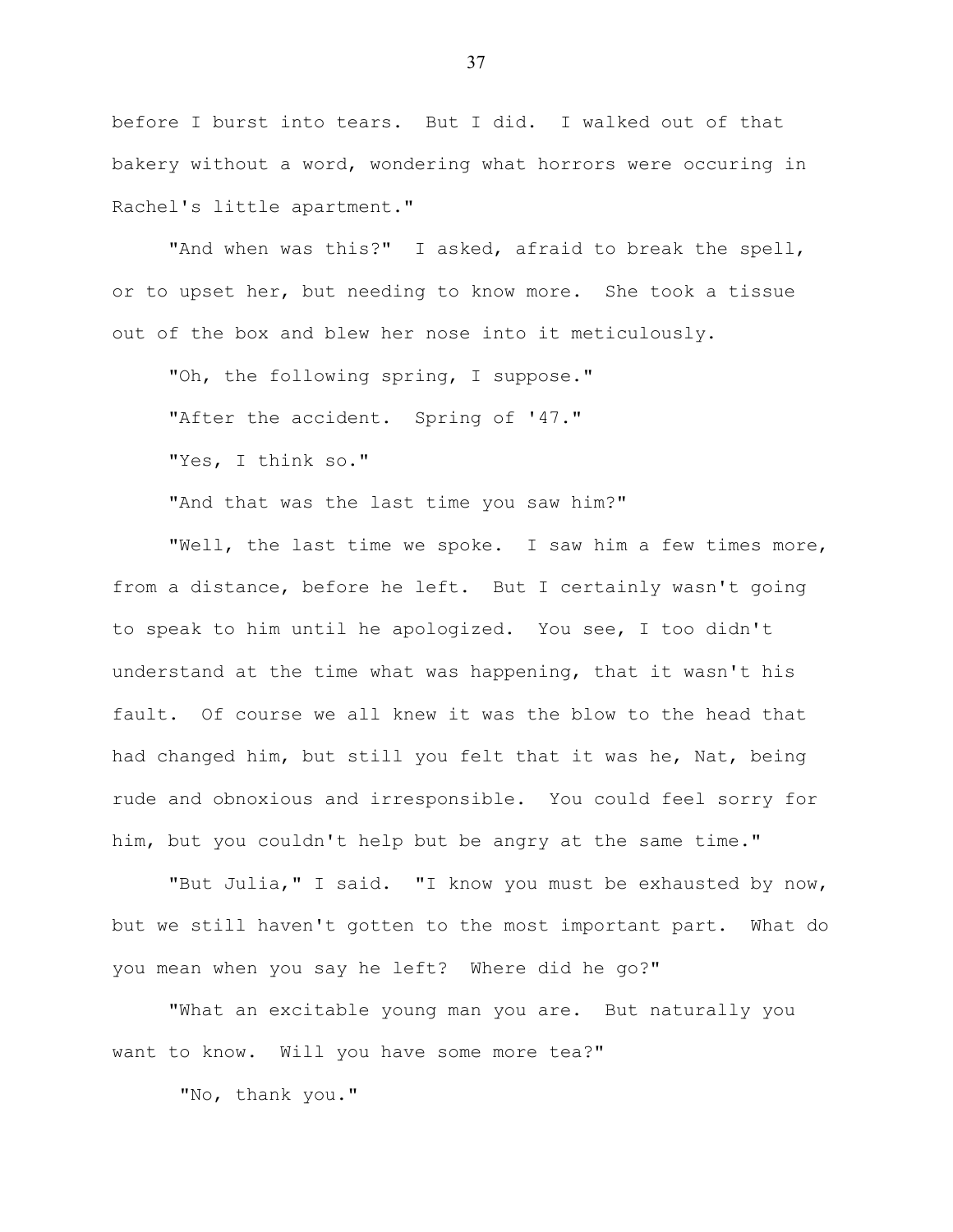"Well, I believe I will," and she started to get up, but I stopped her, ran to the kitchen for the teapot and brought it back with me. I poured her a cup, and myself one as well. She sipped, breathed deeply, sipped.

"It was that summer, the summer of '47. By all accounts (and people knew, believe me, in those days you couldn't keep much private in this neighborhood) the Greens' family life was a mess. Nat completely neglected his wife and son to spend his afternoons and nights in bars, or just walking around town aimlessly. People would see him walking late at night in just a tee-shirt and would call out his name, but he'd just nod and keep walking.

"Rachel begged him to go back to the doctors for help, but he refused. She tried to get his friends to convince him, but he just wasn't listening. He talked vaguely in the bars of travelling, of heading out west, of being trapped in this dirty town. Like I've said, he was simply a different human being.

"Well, come that July, he was gone. One day we just sort of realized that he wasn't here anymore. And someone found out from Rachel that he had indeed left. Without a word, he just packed and left, leaving his wife and ten-year old son like they were old furniture."

"And that's it?" I cried. "Is that the end of it?" "No, no, dear, I'm afraid not. For four years that was the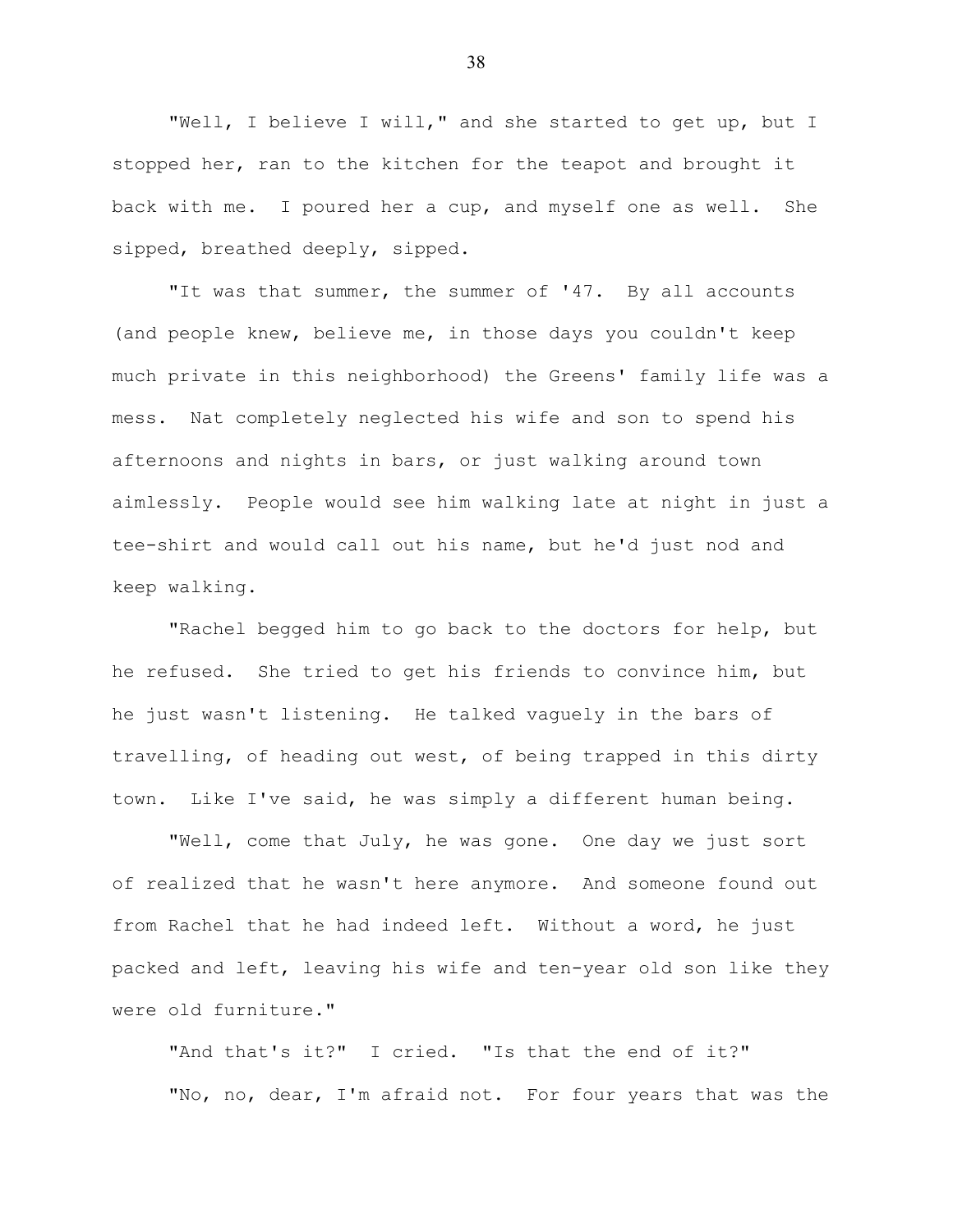end of it. Four long years: Rachel became used to the idea of being a widow of a sort, raising a boy and approaching middle age alone; and the boy, Benjamin (your father) grew from ten to fourteen--important years for a boy to be without his father. And then, on another summer day four years after he left he was back."

"He came back! Cured? Was he back to normal?"

"I don't know. I really can't say. Some people said he was, others disagreed. He came back to Hartford and presented himself at his old home, where his wife and son must have stared at him with some astonishment. Now remember that much of this is second and third hand information. No one really knows what happened when Nat Green faced his wife through the doorway of their apartment four years after abandoning her without reason (do you understand that that simply wasn't done in those days--a young man, a young Jewish man just didn't pick up and leave his family, not for anything). All we know for sure is that she turned him away."

## "What do you mean?"

"I mean he had come back to beg forgiveness and to ask to be taken back as husband and father (so they said), and she refused. Did I mention that she had obtained a divorce two or three years after he'd left? And believe me, that was a rare thing for a Jewish wife to do in those days (for any wife, I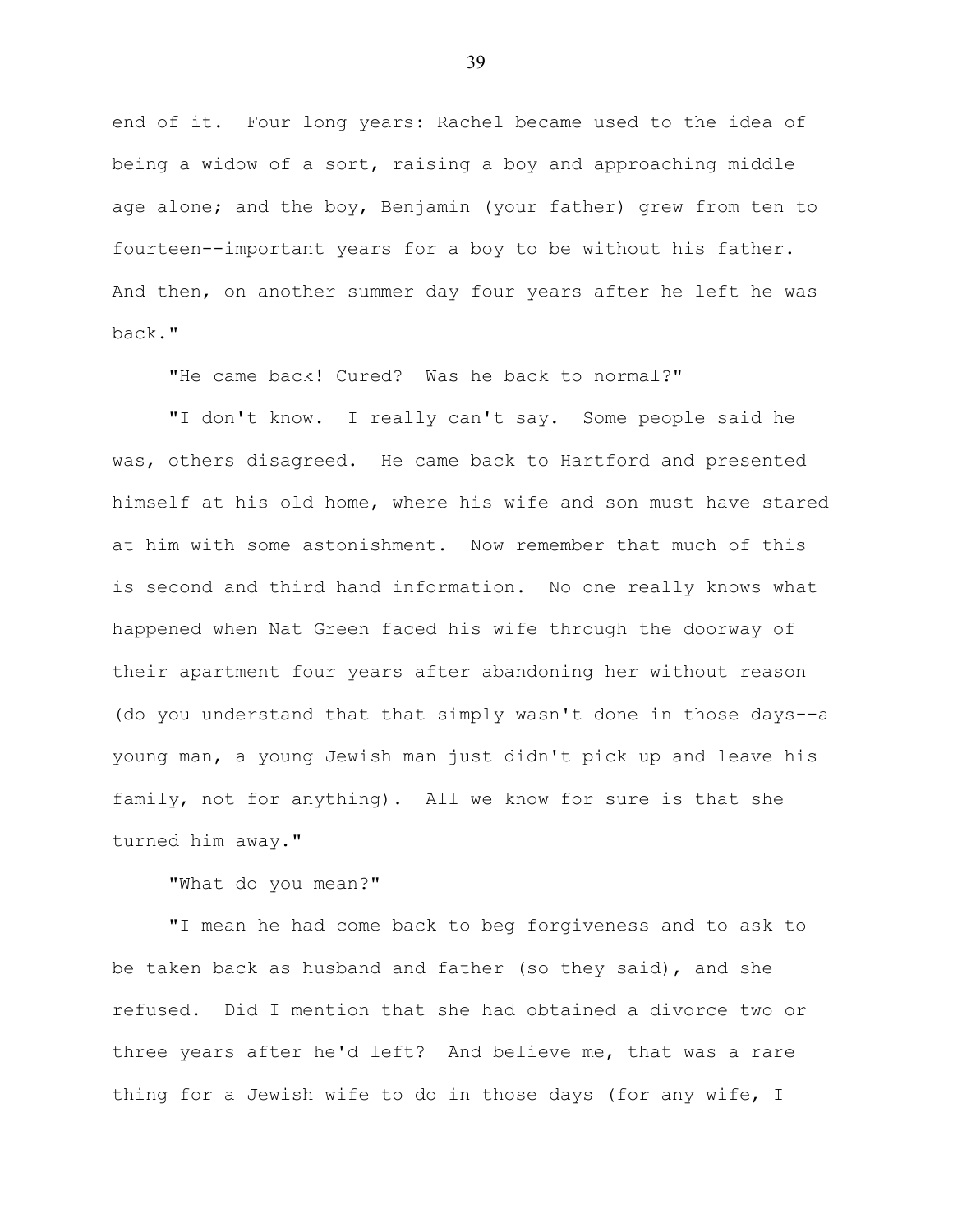guess). Couples weren't divorcing themselves left and right a few months after marrying like they do nowadays. I tell you, I don't know if arranged marriages weren't the better way to go after all. But anyway, a divorce to the Jews in those days was as good as death, at least in a case like this one. From the day the papers were signed, his name was spoken no more on these streets. And Rachel was a tough cookie, make no mistake about that. She had just spent four years hardening her heart against him, four years trying to be tough enough to face a completely unanticipated lifetime alone, and here he was asking her to forgive and forget. You can understand, maybe, her feelings."

"But it wasn't his fault," I said. "He was a victim of a freak accident, traumatized by the blow to his head. He couldn't help himself!"

"You have to realize that we didn't understand these things as well then. The doctors had pronounced him recovered at the hospital. It seemed natural to blame him for being mean, or irresponsible."

"What about my Dad? He was fourteen when his father returned. What did he think?"

"I really don't know. I never heard about his reaction. I suppose you'd have to ask him."

"And you?" I asked. "Did you see him that time?" She was silent for a moment. "Well, I didn't know if I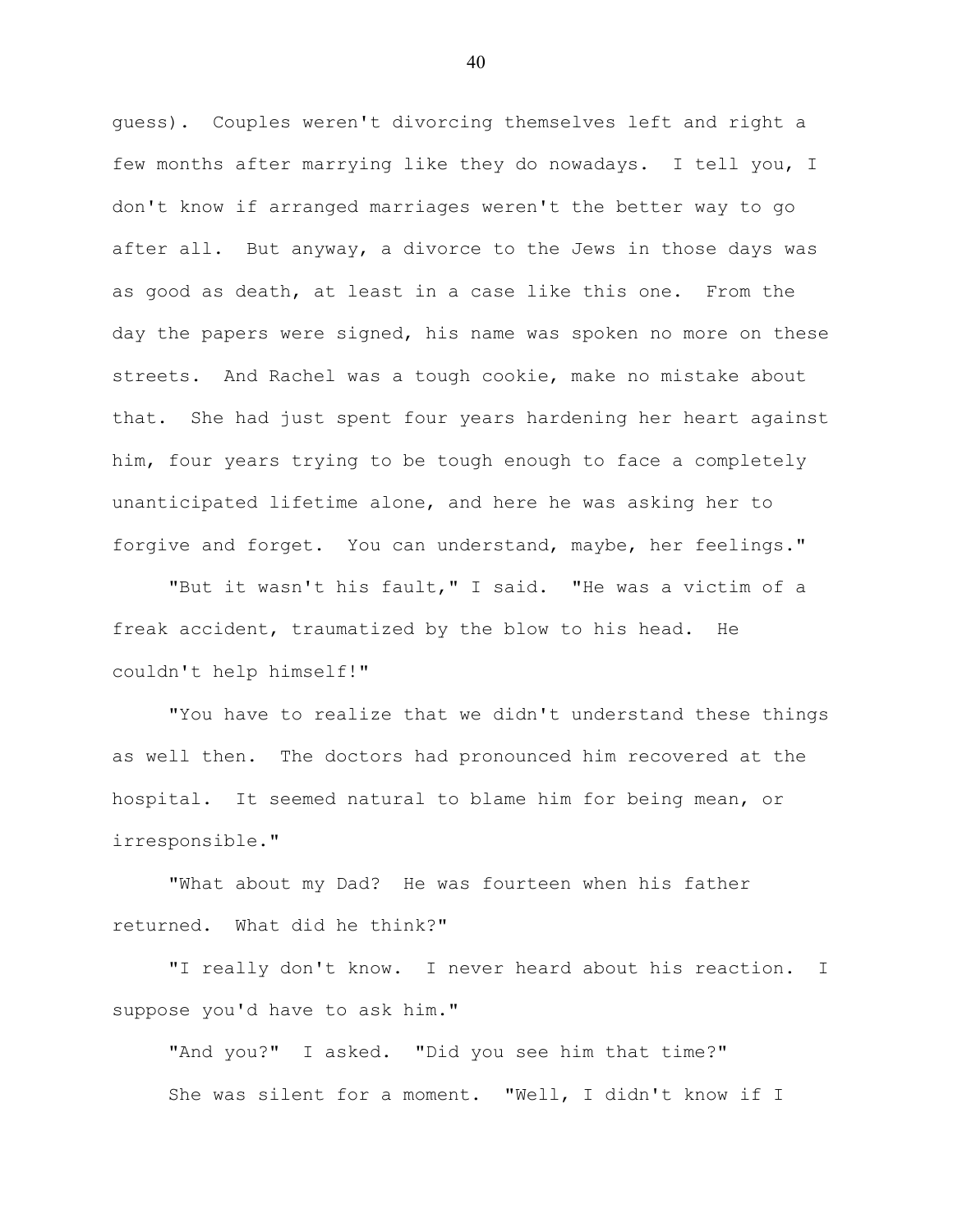wanted to tell you about that, but I suppose I might as well. That night, the night of the same day that Nat arrived back in Hartford and was turned away by his wife, he showed up at my door. I opened the door and there he was, holding his hat in his hand, his duffel bag by his feet. 'Julia,' he smiled weakly, and I said nothing. 'Julia, it's me, Nat.' Nothing, I said. 'Julia, you've got to let me in, let me talk to you, explain. No one else will listen to me.' Nothing. 'I've got nowhere else to go, Julia, nowhere to stay even. Won't you even talk to me, Julia?' I shut the door. I haven't thought about this in many years, but it's true: I shut the door. You could defend me, I suppose, after all it wouldn't have looked very good to the community if I let this man stay with me, or even come in my apartment, me a single woman and he a deserter of his family, especially when everyone knew that we had once been sweethearts. Still, it couldn't have hurt to talk to him, to at least give him something to eat. But I shut the door. And don't think I haven't paid for it. All these years I've had to live with the fact that I shut the door on that man."

Jesus, Izzy, I could hardly believe what this story had become. Can you? I sat there watching this woman start to cry. After forty years I had made her remember again, and she was crying.

"I'm sorry," I said, I'm so sorry, I really didn't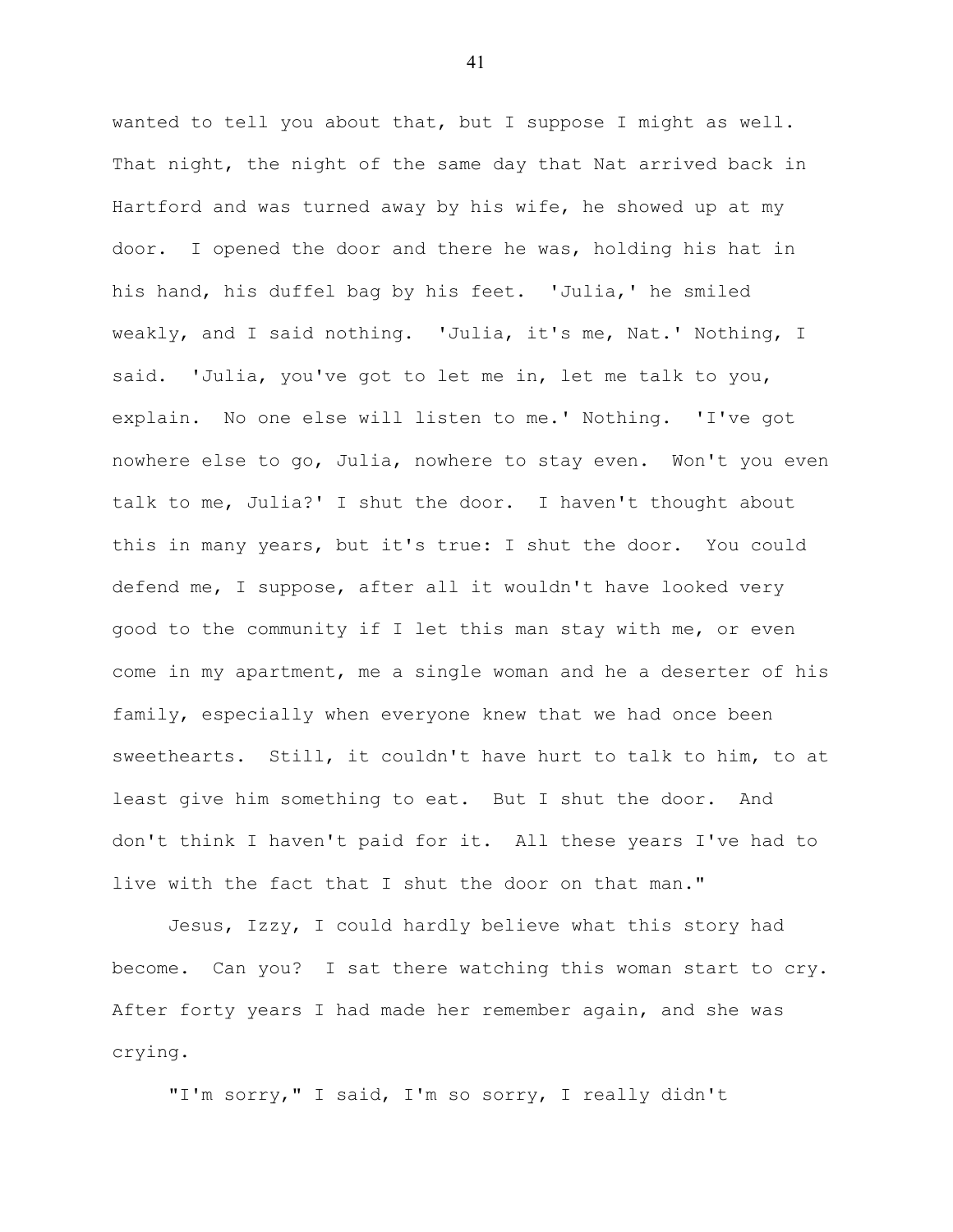mean...."

"No, no," she wiped her face dry. "You have a right to know. And there's no reason I shouldn't think again about these things. It's just very sad, isn't it?" She sipped more tea and wiped her nose again. "So you see that time in the bakery wasn't the last time Nat spoke to me. Only the last time I spoke to him."

"And what did he do? Did he stick around Hartford?"

"No, no. How could he, then, after that? I believe he left town again immediately, or at least I didn't see him again. He had already ceased to exist in street conversation after the divorce, like I told you, and now after a brief visit back from the dead, he was truly forgotten. It was worse than if he were dead; it was as though he had never existed."

"And it hasn't changed," I told her. "That's what it's like now in the family--like he never existed. Can you imagine that I've never heard his name spoken?"

"Yes, I can, I'm afraid. People can be very strange."

"And did you ever hear of him again? Do you know where he went, what he did?"

"Strangely enough, yes, though I may be the only person who does. Years after he left for good, I received a postcard from Nat. He was living in a small town up in Vermont. In fact, I must still have that card." She disappeared into the bedroom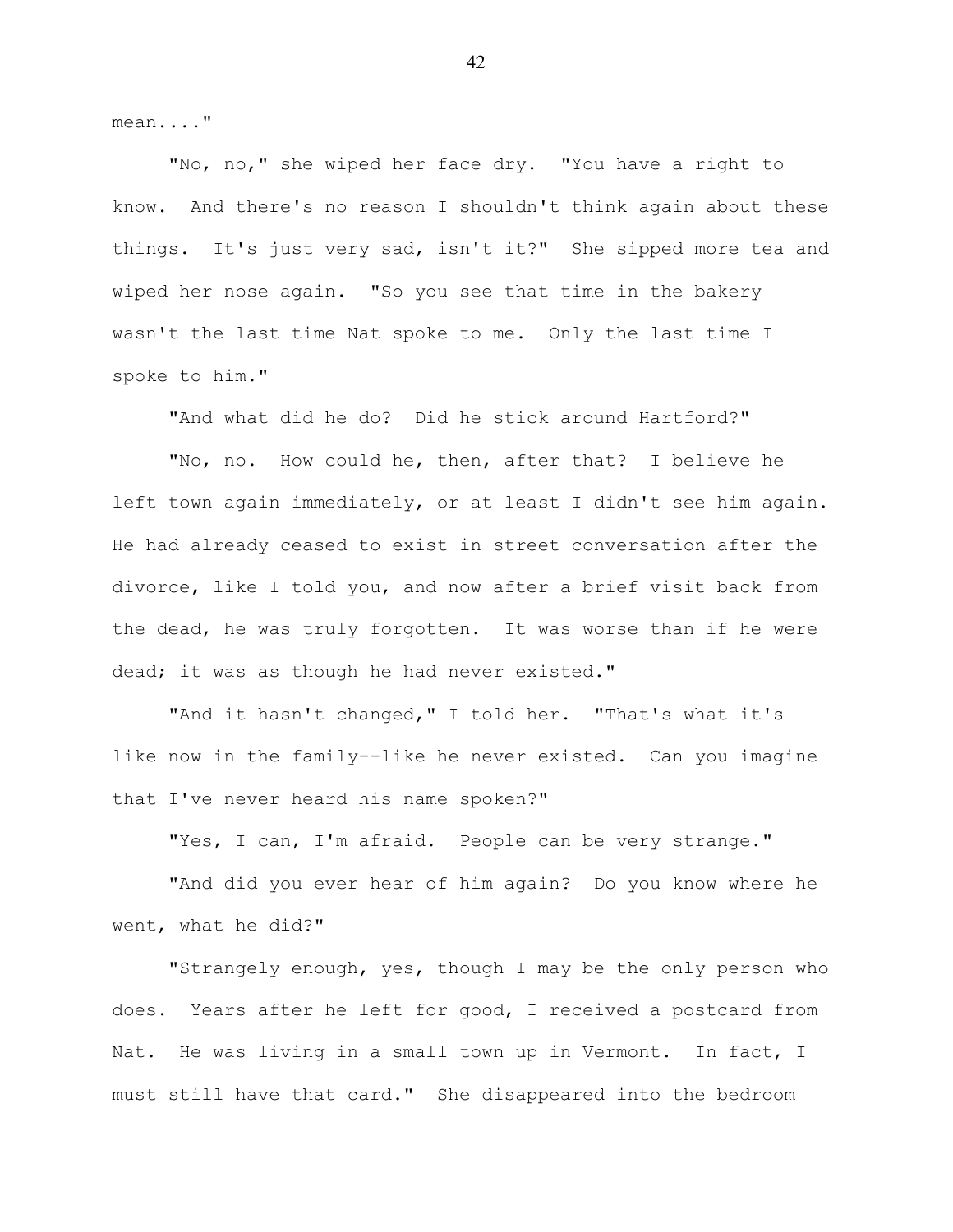and returned with a large cardboard box. "Haven't opened this thing in years." Inside were hundreds of letters and cards, stuffed in randomly. "I won't bore you by reading through most of these, though I suppose that now you've got me to open it I'll be busy for days going over them." She rummaged through the pile for several minutes until finally her hand emerged from deep within the box holding a single picture postcard. "I think this is it...yes." She read it silently and then handed it to me. The picture was of snow-covered hills. *Vermont*, it said. I turned it over and looked at the handwriting, which so closely mimicked my own tiny scrawl that it could have been my own signature at the bottom. This is what the card said:

6/16/58

Dear Julia,

After hard years of travel, I find myself settled here in Vermont. It is very beautiful, and a good place to be alone. I don't remember what I did or said to you, but I know it must have been quite bad. Here's hoping a late apology will be of some good. In any case, you are the only one I can bring myself to write to.

Don't feel obligated to write back--I just wanted to say hello.

> with love, Nat

"Did he ever write again," I asked her. "Did you write back?"

"No and no," she said. "I meant to, several times I sat down to write him, but I suppose I was ashamed of having turned him away years before. After a time you just want to be rid of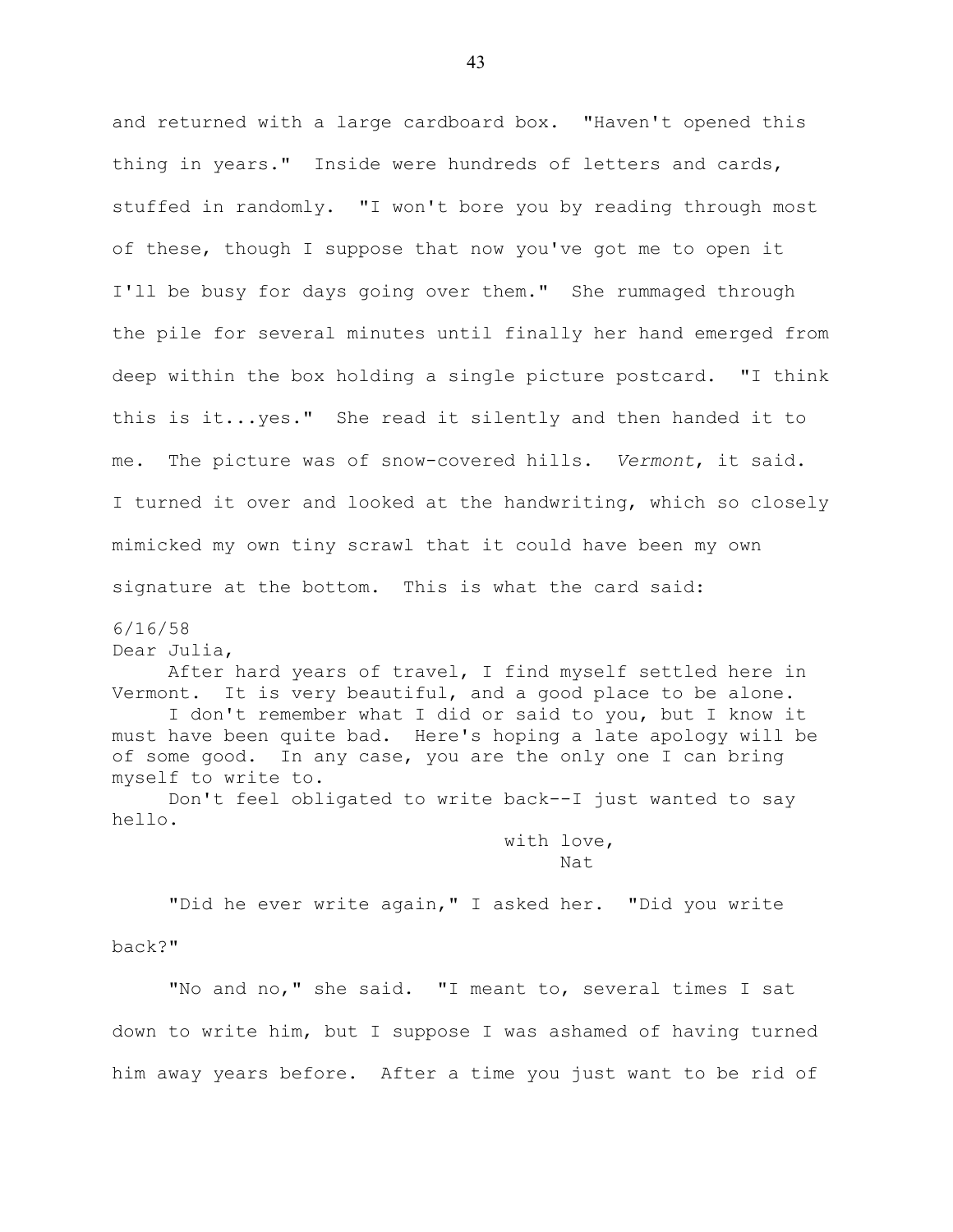the whole ugly thing. People make new lives. Your father and grandmother by this time had reconstructed their lives to have no husband or father. To them he was dead. And as for me, it wouldn't do for a nice Jewish widow to be corresponding with someone else's dead husband."

"So that's finally it," I said. "You don't know what happened after that? You don't know if he's still in Vermont, or if he's even still alive?"

"That's it. I don't know anything after that. I don't know if he's still alive." She closed her eyes, smiled, opened them again. "I suppose he'd be an old man, old just like me."

The windows were dark; sometime while we'd been talking the afternoon glow had left us to our artificial lamps. I told her that she couldn't imagine how helpful she had been; what she'd told me meant a lot to me and I only hoped it hadn't been too tiring for her. On the contrary, she had enjoyed it. It meant a lot to her too. There comes a time, she said, when you're old, when you have to start thinking about certain things you've hidden in the back of your head. And I'd reminded her to reread some old letters. Now that she'd retired from the library, she spent far too much time watching inane television shows.

"It's crazy, isn't it," I said, as we rose and walked to the door.

"One single moment," she said. "Then nothing's the same.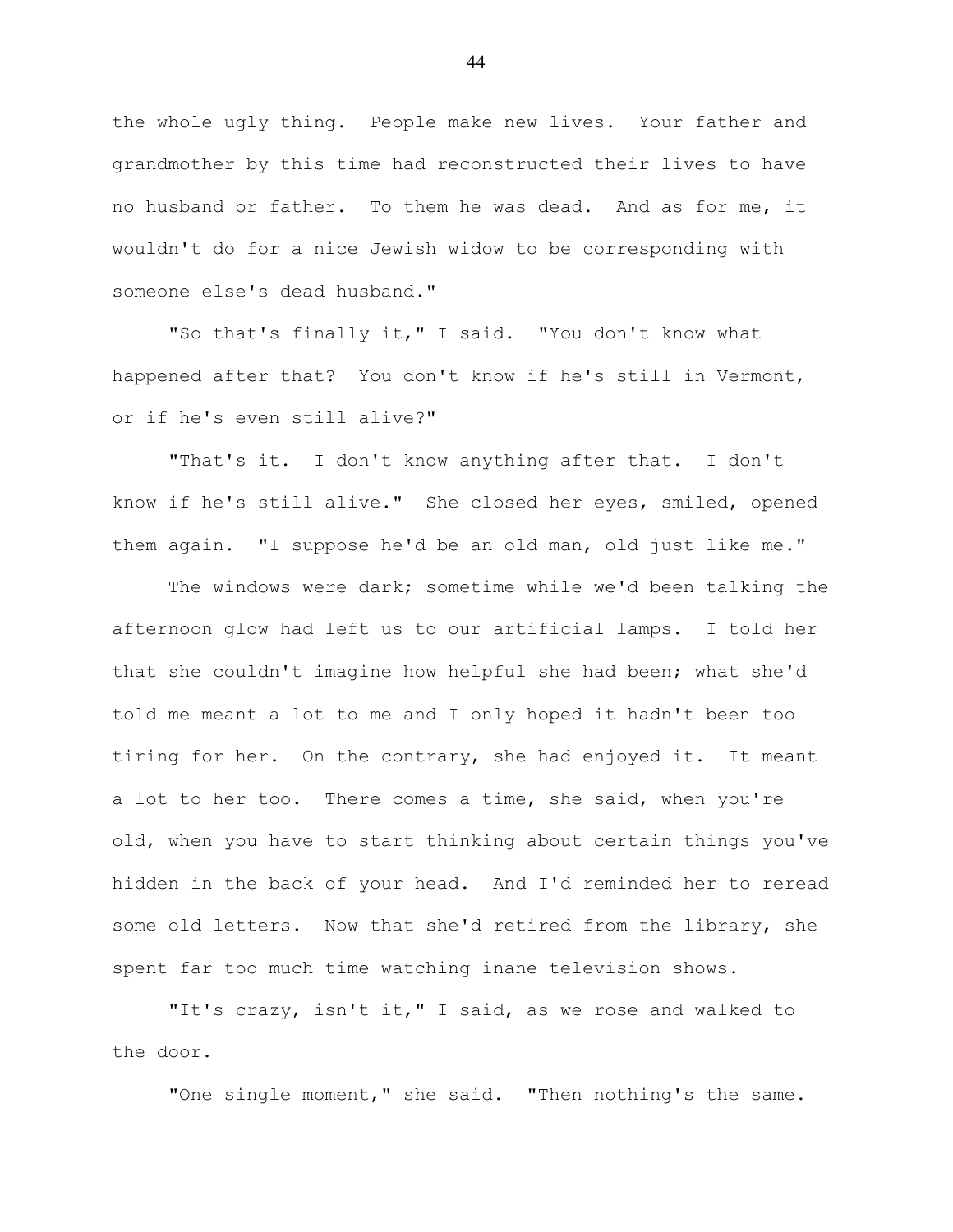I suppose it's no less logical than anything else in this life." She laughed. "You'll see, you'll become a great philosopher too when you reach seventy."

We shook hands and I turned to leave. "Say hello from Julia," she said. I stopped and looked at her again, tried to see her as a young woman, almost could but could not, and I left, descending the brick steps to the cold street and my car.

3

Nat dropped the pages on his desk, rubbed his eyes and stared for a moment about the room. He got up and walked out, down the hall to the window at the far end. He leaned his forehead against the glass, felt the winter pulsate cold against his skin. Snow was falling hard now, small flakes that would pile high through the night. Down below the football game continued, lit by a lamp along a path that curved through the campus.

*A moment comes and goes*. An egg is fertilized, a life conceived. A car spins out of control, tumbles across the median just as you happen to be passing. A telephone rings. Too much snow accumulates on a piece of canvas. *Nothing is ever the same*. A touchdown scored, someone (Roberts? Eddie?) spiked the ball into a snowdrift. Slaps on the back. Kickoff.

Nat walked past quiet wooden doors to the other end of the hall, stooped for some water from the fountain, and returned to his room. Each sound he made—footsteps on the hall rug,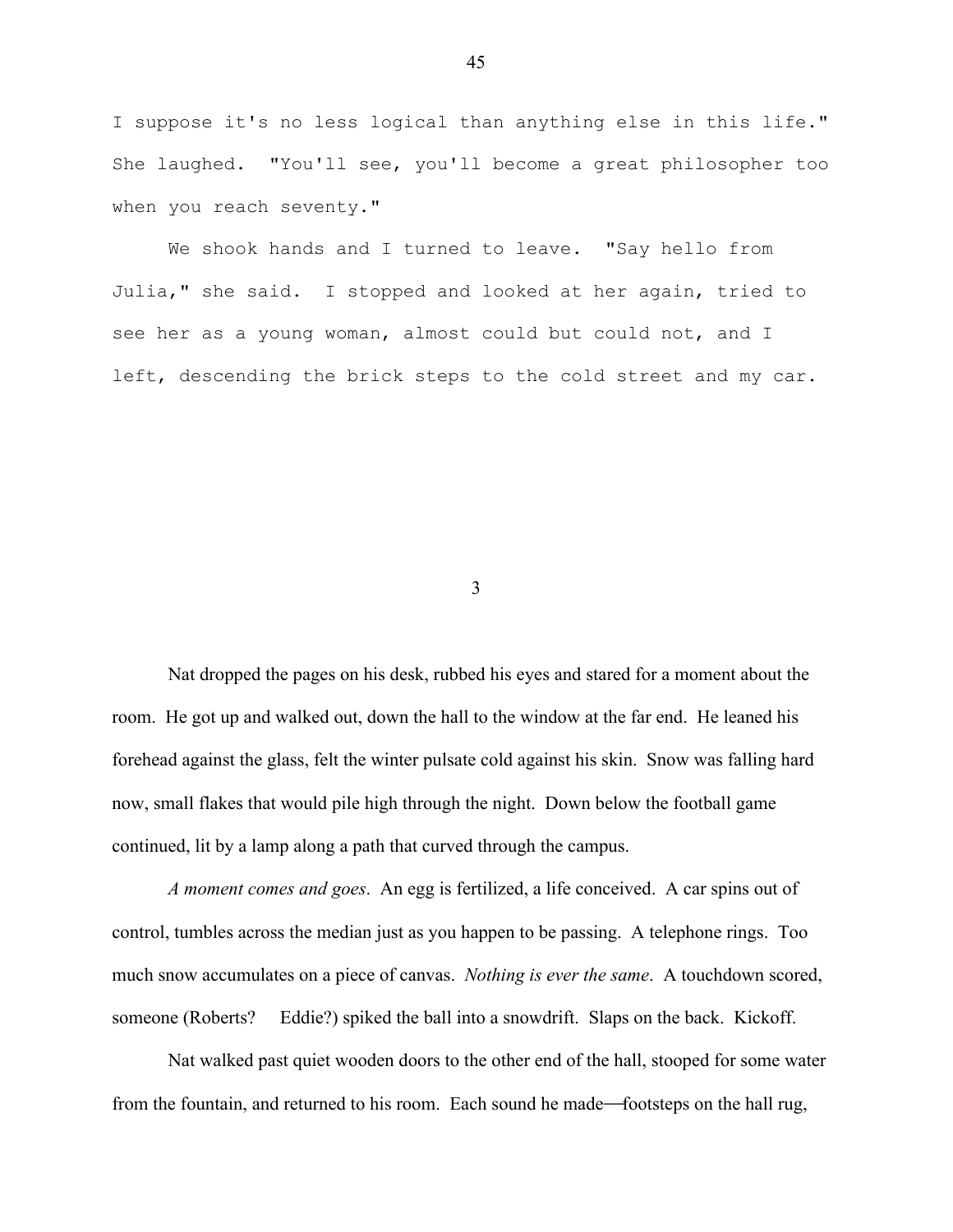clicking of doorknobs opening and closing, the scraping of his chair across the floor-seemed to echo through the entire building. He sat at his desk, grasped the papers there as though they were the blueprints for some plan he had to memorize and then destroy. He began to read again, trying to recognize the words as his own.

The next day was Sunday, and as you know I returned to school. I guess you had no idea that my Thanksgiving vacation had been more than a few restful days at home with the family. I'm sorry, Isabelle, but I just couldn't tell you yet. I had to finish the story myself before I could share it with you. Hey, I'm spending my last night here killing myself to finish this letter to you so I can get it in the mail before I go to Jeannie's--how many brat sisters who idolize their older brother get such gratification?

I only had a couple of weeks of classes left before finals, but there was no way I could wait that long. On Tuesday I took the day off from class, borrowed Pete's car (leading him first to believe that his vehicle was in some way to play a fulcral role in the procurement of sex--the only pursuit for which he would instantly offer the use of his BMW), and drove to Vermont.

I wasn't sure what I'd do when I got there, but I figured it was worth a day's trip. I drove the four hours to Woodstock, the town of the return address on Julia's postcard. When I got there I pulled into a gas station and tried my first plan. I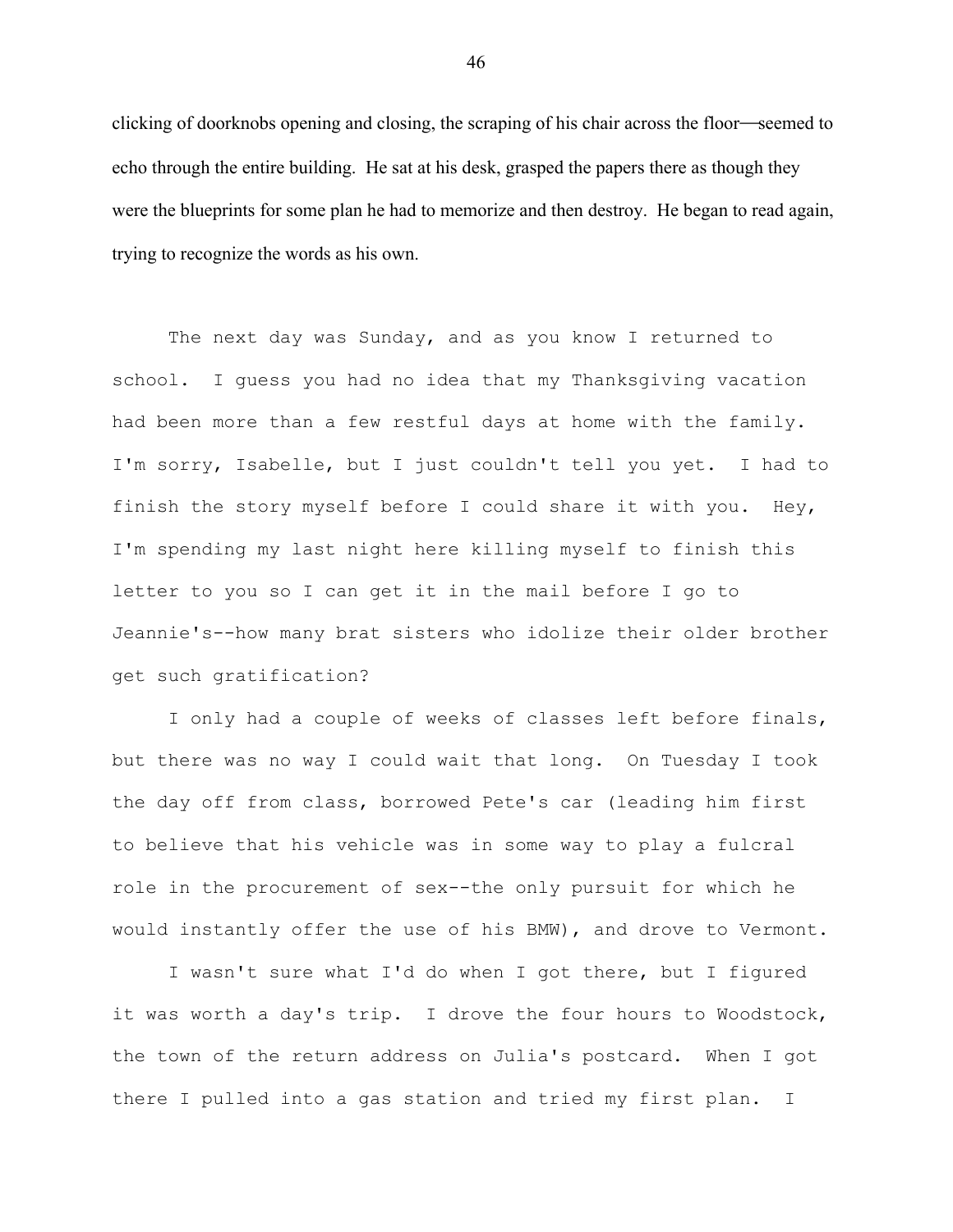looked in the phone book, but there were no Greens. On to plan B: I asked the gas station attendant to direct me to the address I'd copied from the postcard. I figured there was little chance he'd kept the same address for thirty years, but maybe someone there would know something about him.

I found the house, a small white cottage on a pretty road just outside of town, but as I expected the name on the mailbox was no longer Green. I went to the door and knocked, and a young woman in an apron carrying a baby answered. I apologized for bothering her, but did she by any chance know anything about the man who had once lived here, Nat Green? I was a friend of his family's, trying to look him up. She asked me in out of the cold (snow was everywhere up there, thick and untamed), and then told me she had no idea, there had probably been several owners between them. Was this long ago? Probably, yes. I wasn't sure when he'd moved out. She was sorry, maybe the realtor in town could help.

I drove back into town on the rolling, hilly road, the Green Mountains looming off in the distance to the north. I stopped first at a luncheonette on Main Street. Three elderly men sat at a table near the front, arguing snowstorms. "I'm telling you, damn it, seventy-eight was the worst I've ever seen." "Worst you *remember*, Mulligan. You were around in thirty-two, I believe. Worst blizzard of them all. Couldn't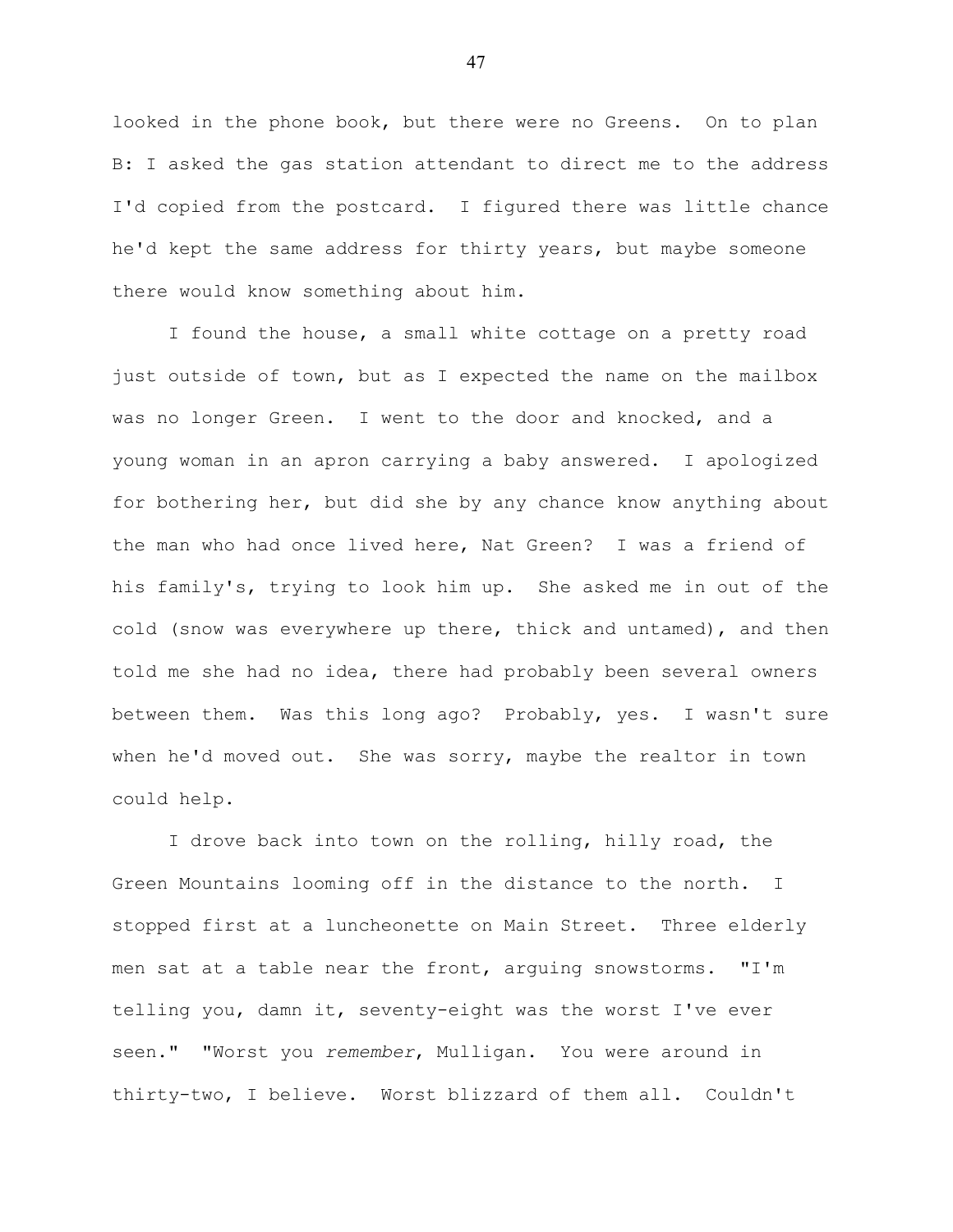leave the house for two weeks." "Hell, I was hauling firewood twenty miles while you were stuck in the house." "Don't romanticize the past. Seventy-eight beat 'em all."

I passed them on my way to a free table, then stopped. It was worth a shot. I stood awkwardly in front of them. Excuse me, but I was wondering whether by some chance any of them might be able to help me. Sure, son, if we can. Did anyone happen to know a man named Nat Green, seventy-seven years old? Or maybe did they remember him from a long time ago, maybe thirty years, when he lived out on Farm Road?

"Sure," said one man in a thick flannel shirt, flecks of soup in his white whiskers. "Had a bakery right over on Winthrop for years, right?"

"That's him," I said. "Do you know where he is now?"

Lord, I don't know," said the man. "That bakery closed a good ten years ago. I don't believe old Green was in the best of health. Wouldn't be surprised if he were no longer with us. He a friend of yours, son?"

"Friend of the family," I said. "I'm trying to look him up. So you think he left town?"

"No idea," said the man. "Sure hasn't been around Main Street for ten years or so."

"Now wait a minute, Sam," said another man. "Didn't he go to a rest home or something? I seem to remember when the bakery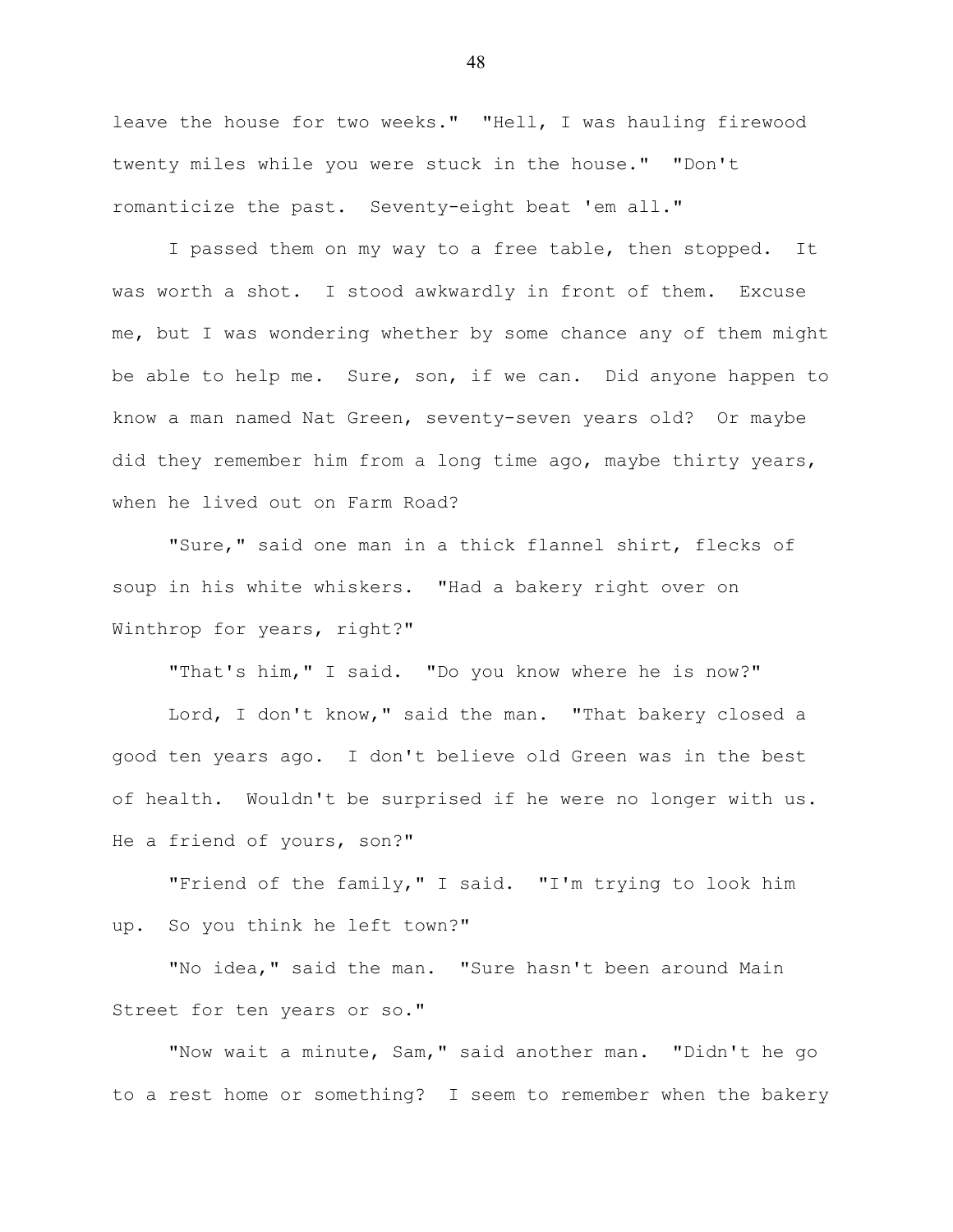closed, Green had some kind of heart attack or something, and he just closed up shop and checked into that rest home out in Barnard. Isn't that right?"

The first man shrugged. "Could be. Maybe he's still there. I just have no such memory. Not that that means jack-spit these days."

They told me how to get to Barnard, and I ran back to the car without eating. Half an hour through the frozen hills, and I found the rest home, a miniature version of a New England college campus. Brick buildings spread out around empty fields. I parked in a lot that sloped down to a frozen lake. Entered the main building and approached the woman behind the desk. In a reception room off to her left, two families huddled separately, each around a grandparent in a wheelchair. In another corner an old man sat alone in his wheelchair, watching the two groups and nodding. My pulse quickened; he was so aged, wrinkled and bent over, that he could have resembled anyone.

The woman asked if she could help me. I was looking for a man named Nat Green. Had he ever lived here, might he still be here?

"My goodness," said the woman, anyone's mother, astonished. "He most certainly is. Though in eight years I don't remember that dear old man having a single visitor. Could he be expecting you?"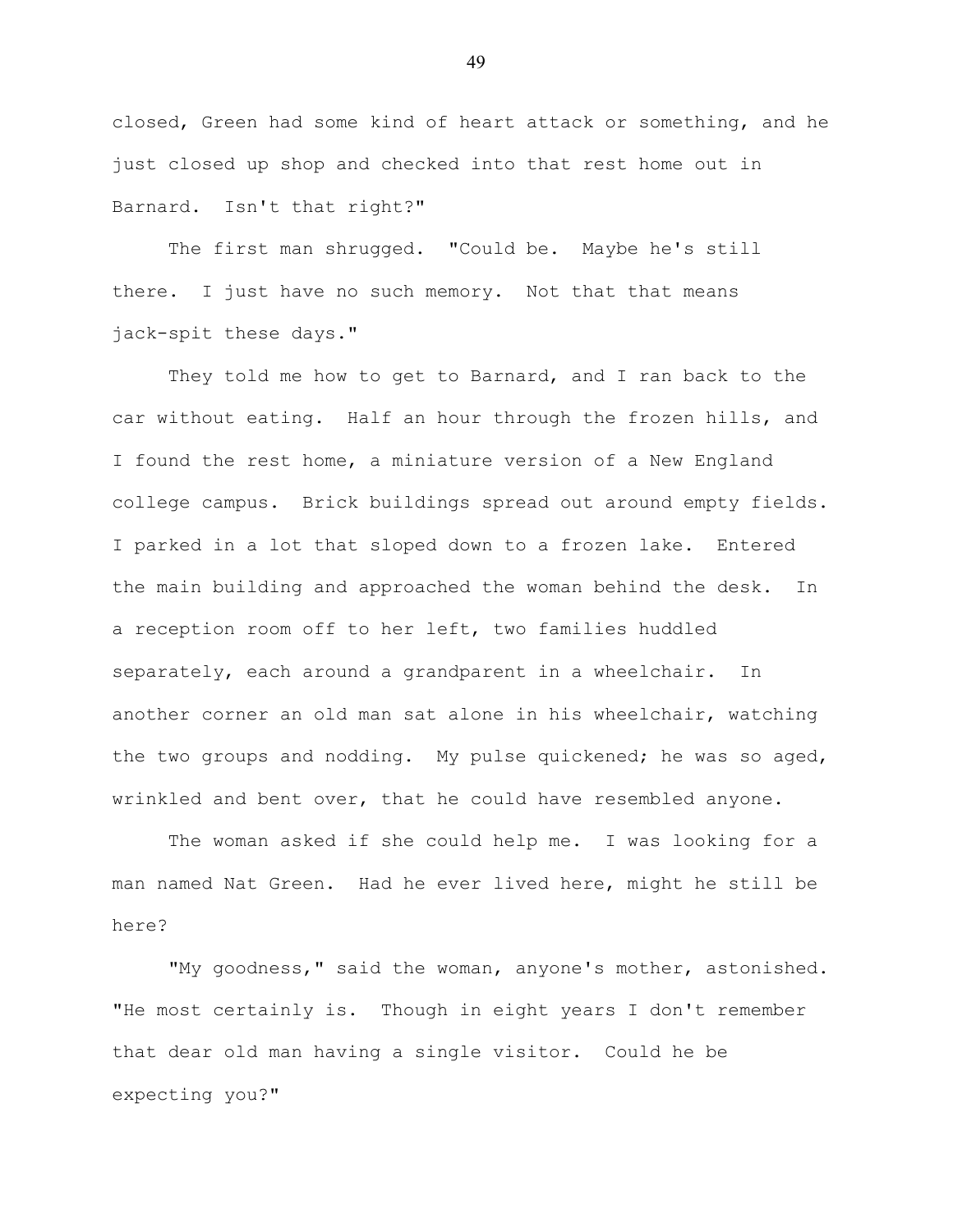He was there. He was living right there. I was about to meet Dad's dad.

"I don't think so," I said. "We've never met."

"But you're a friend of his?"

"A relation. We're related, we've just never met. I've gone to some trouble to find him, in fact."

"Well, I'll just bet he's going to be delighted to see you. I think he's probably reading in his room about now. I'd better tell him you're here before you go in. After three heart attacks it's probably not a good idea to surprise him. Now you are...."

"I'm, ah...just a relation. Can you just say a relative is here?"

"You just wait here one minute," and she walked briskly down the hall and out of sight. For five minutes I watched the families in the reception room, the old man watching the families, the snow out in the parking lot. Then she came back and told me to follow her. "He's a little confused, so be prepared. I think he can't figure who you are. We didn't think he had any family left at all." She led me down a long corridor and stopped by a door near the end. Opening it, she knocked softly and said, "Mr. Green? Here's your guest." She motioned me in and I entered past her, heard her close the door behind me and looked at the bed and there he was.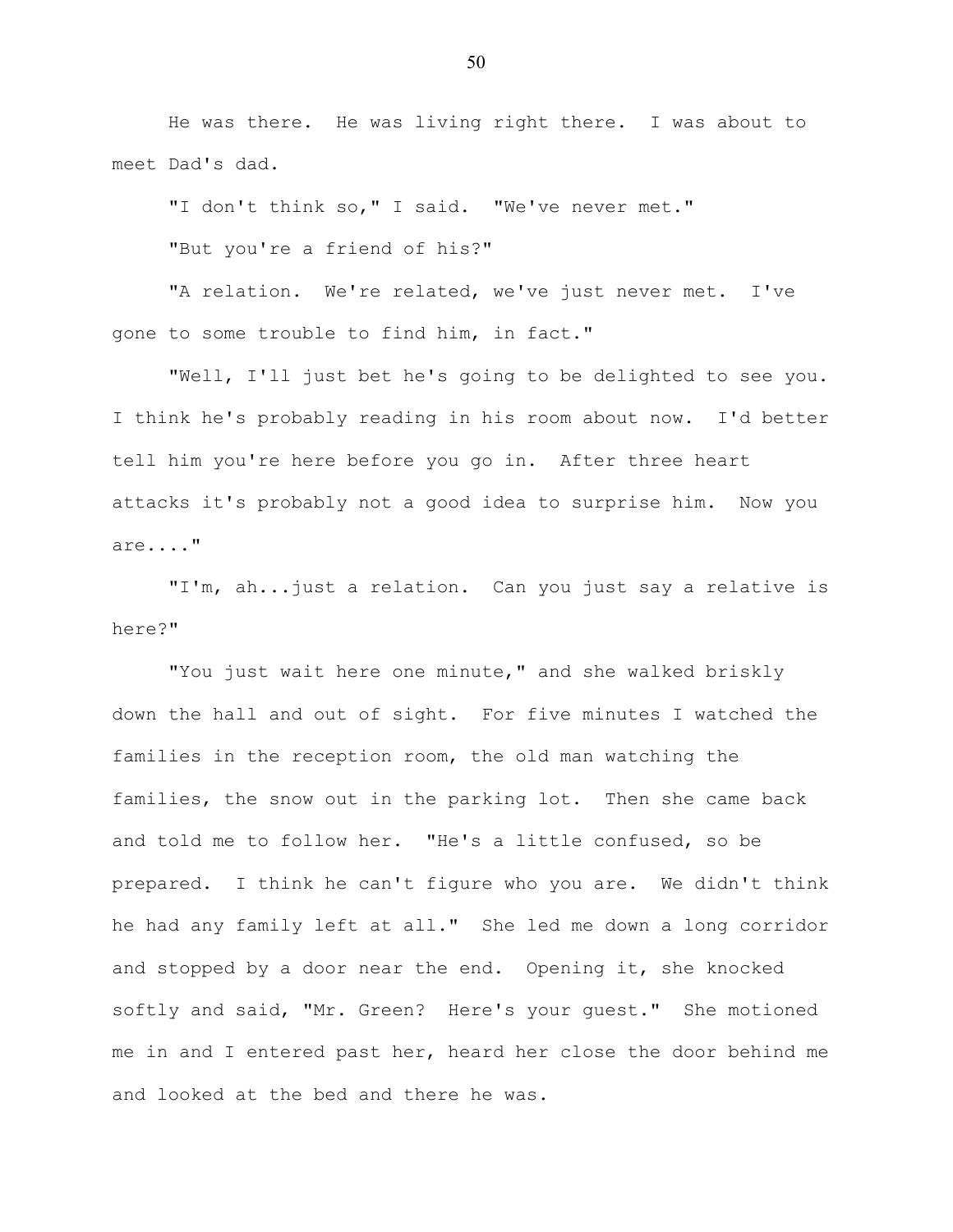I would have walked right past him on the street. He could have been anyone, Iz, any shrunken, wrinkled, poor old man on the street. But when I looked at him closely (and that's what we did those first few seconds--size each other up) I could see that shade of familiarity, just a whisper of recognition, but unmistakable. He must have seen it even more so in me.

"God in heaven," he said.

"Uh, hello. I...."

"My God in heaven, I don't believe it. Mr. Nat Green, if I'm not mistaken."

Did he mean himself or me? "Yes," I said. "I mean, I am...."

"Don't think I don't know you, Nat Green. Let me help you out. I'm Nat Green too, but I suppose you know that."

"Yes."

"And you're my grandson Nat."

"Yes, I am. But how did you know?"

"I know more than you think. Kind of strange to name a Jewish boy after a still living grandfather, but I suppose no stranger than anything else. Quite flattering, I guess. Well, soon I'll be gone and then it'll make more sense."

"I don't know what to say," I said. "I found you."

"Yes you did, son. It never occurred to me that you might think to try. Surprised that I know who you are?"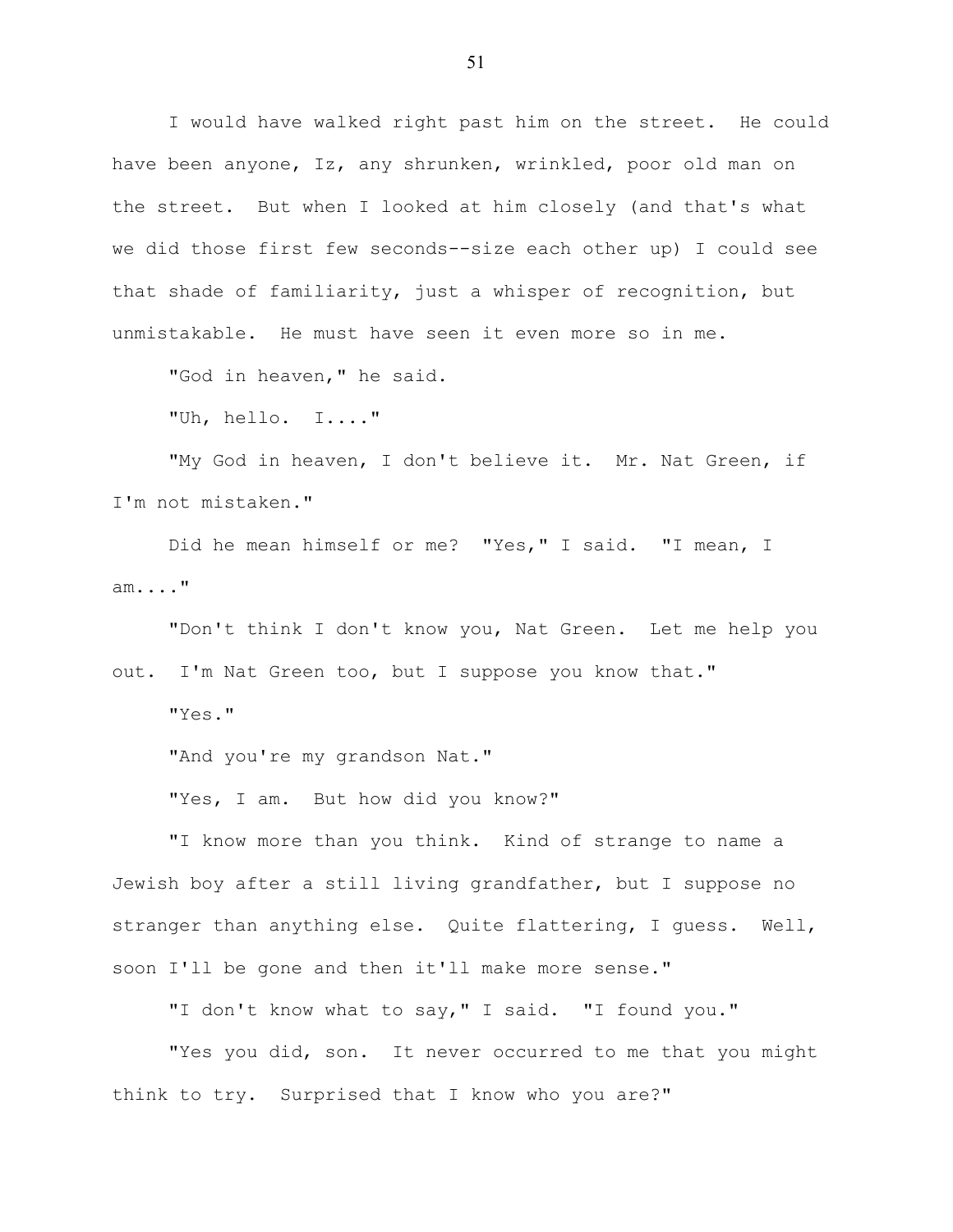"Yes, of course."

"Well, I'll tell you how I know about you, and your sister Isabelle, my grandchildren. Never saw pictures, though. Just facts. You know who you look like, don't you?"

"You. I saw pictures."

"Your daddy showed you pictures of me?"

"No." His smile faded. "I'm sorry. Julia Eisenstein showed me. Just a few days ago."

"Oh my dear...is Julie still living, there on Holcombe Street? Yes, I guess she must be." His eyes saddened. "Nat- it's so strange to call you that--maybe you should tell me now how you got here. And please, slow. You're speaking to an old Jewish baker with three coronaries behind him. I used to be just like you, but that must have been another life, I think." He propped himself weakly up in the bed. And I started to talk. I told him everything I could think of, Izzy, about our childhood, trying to lighten the harshness of his extirpation from family memory, and as I spoke he would nod and smile, as if he already knew everything and I were merely repeating what he had taught me. When I mentioned Grandmom dying, he just nodded again, and looked so goddamn sad I didn't know what to do. "It's all right," he said, "I knew. Please go on." I told him how I had decided to find him, and all about my afternoon in Julia Eisenstein's apartment, and finally how I'd tracked him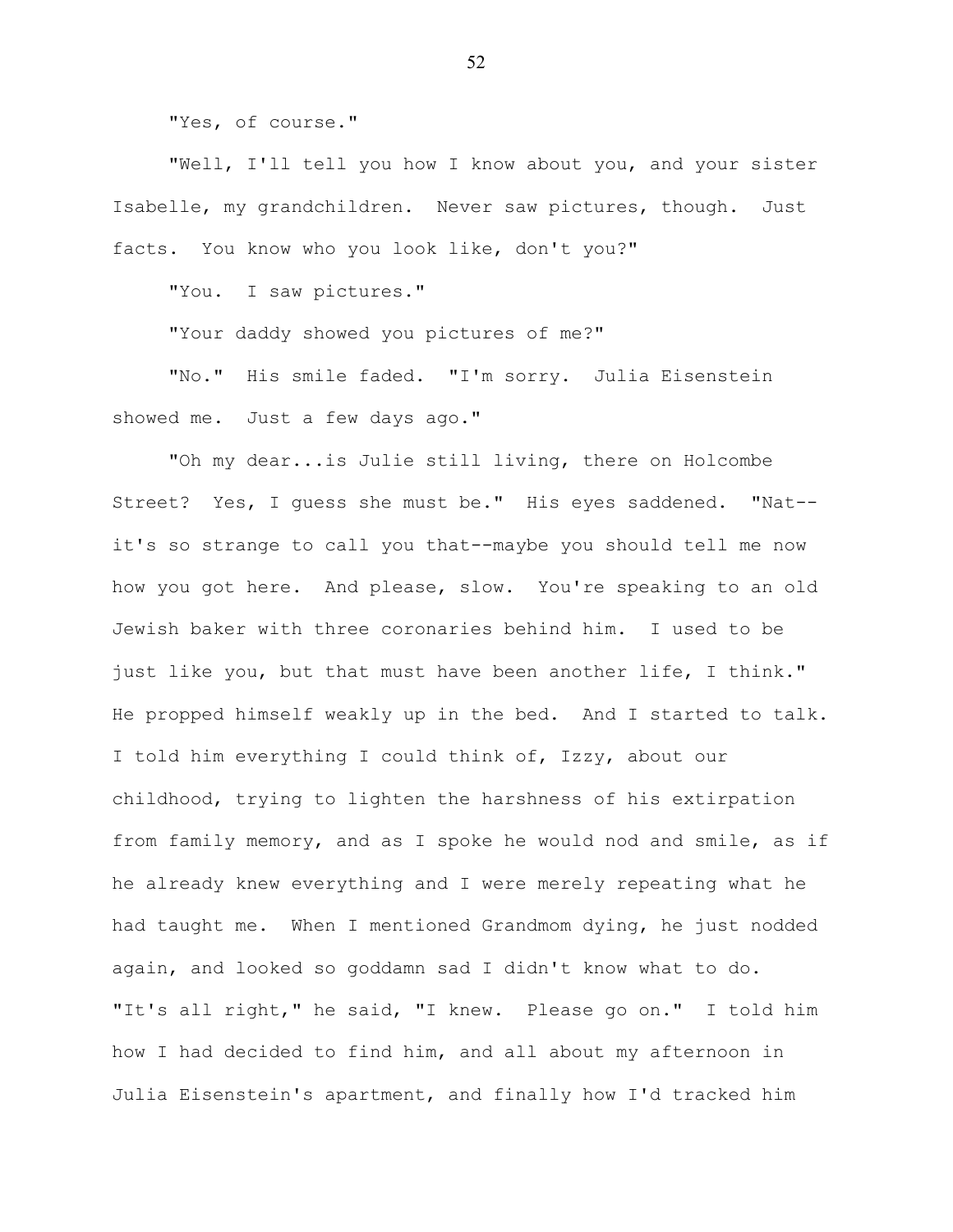down there.

"You're a reqular Sherlock Holmes," he said. "You got a girlfriend?"

"Well, sort of, I guess so." "Jewish?" "Uh, yes," I lied.

"Though I guess that doesn't matter much anymore. After a life like mine, I still care whether she's Jewish."

"That's all right."

"Tell me, you must be wondering how I knew about you." "Of course."

"Well, now let me tell you my story, how about that? First though, why don't you see if that nice girl out front will find me something to drink?" I left, came back with a glass of seltzer. He nodded and drank slowly, coughing a bit afterwards. "So you know up until I left the second time. Maybe even more than I do--I have little or no memory of the awful things I did or said when I was sick. Believe me, the years '47 to '57 are not much more than a blur in my mind. I remember the accident, of course--not the accident itself, but the general picture after I came to, that is to say I remember having had an accident. After that I just remember rage, irritability, needing to get out, away from everything. So I ran. I took the trains out west--a cushioned seat till I ran out of money, then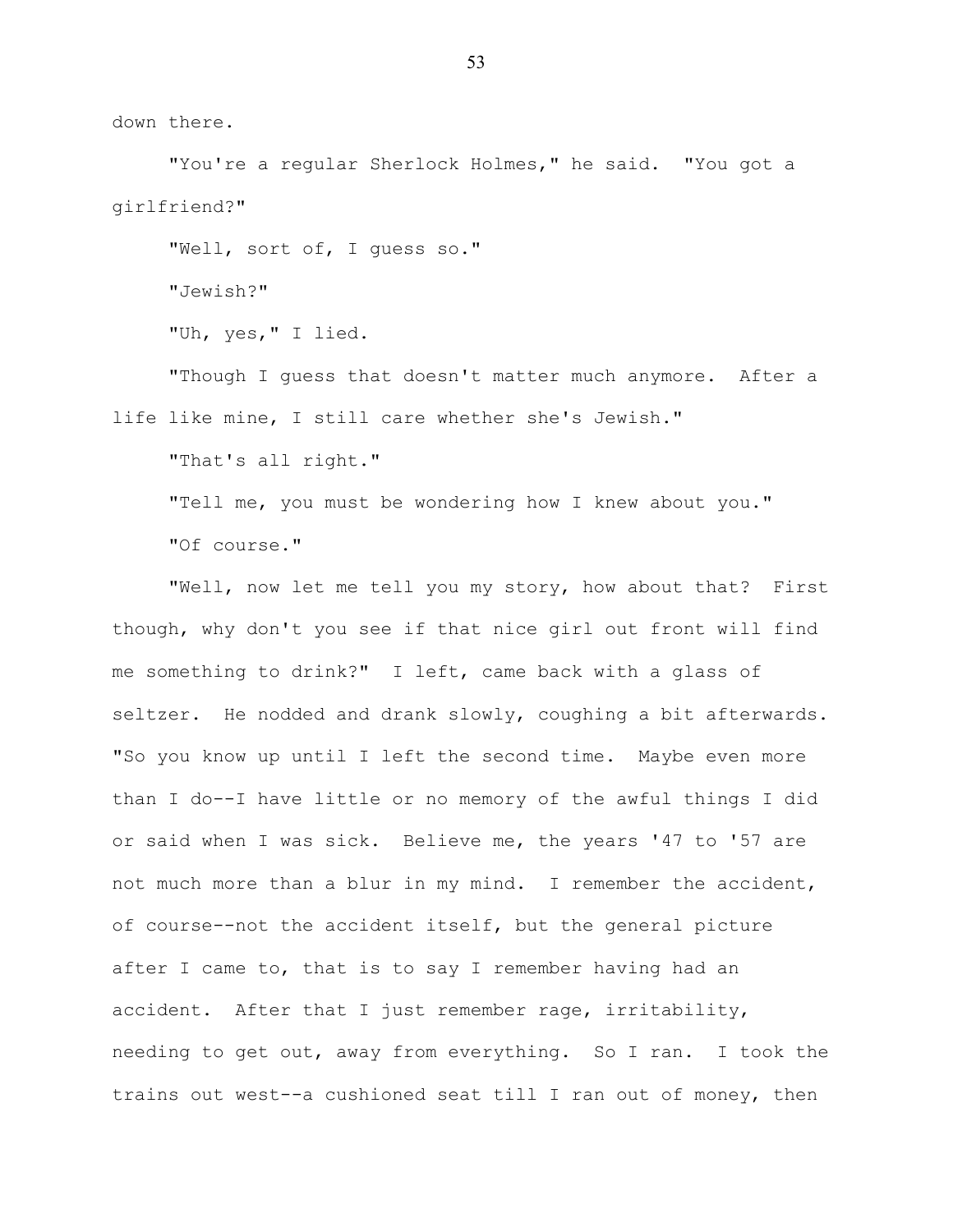the hard floor of a freight till I managed to scrape a few dollars together. Ha, I must've been the only Jewish bum riding the freights. One bum used to call me the Rabbi, thought I was some sort of holy man cause I one time found an old Bible and spent some days reading through it before I decided those days were over for me.

The door burst open and again Weaver stood in the doorway, this time like a wounded soldier fresh from the battlefield. Melting snow dripped from most of his body, and a section of sweatpants, a square at the knee, was gone. In its place was cut skin covered with blood. He stood for a minute, displaying the carnage of his valor.

"Fucking ripped up my knee," he said proudly. "Engle-butt took me down on the sideline, and under the snow was the asphalt footpath. Lost some skin. But not before I gained twenty or thirty yards." Pumping breath in and out of his chest, he stripped off clothing as he headed for his bed, climaxing his passage into the room with a Flosberry Flop onto the mattress. "Thought I'd better call it a night. Stef's waiting for me; I must be late."

Nat looked at his watch. "Not for you-just a bit over an hour."

"Good. I'll just shower and go."

"Better yet, skip the shower. Treat the girl to a display of your manly appearance. Truly a sight of unparalleled testicularity."

Weaver thought about it. "No, I think ambrosial is preferable tonight. Shave, cologne. Hey, they really need you out there now. Short a man. Not that you could replace me. You being a quarterback and me a runner, I mean."

"I'll be out there soon. If they don't stop playing."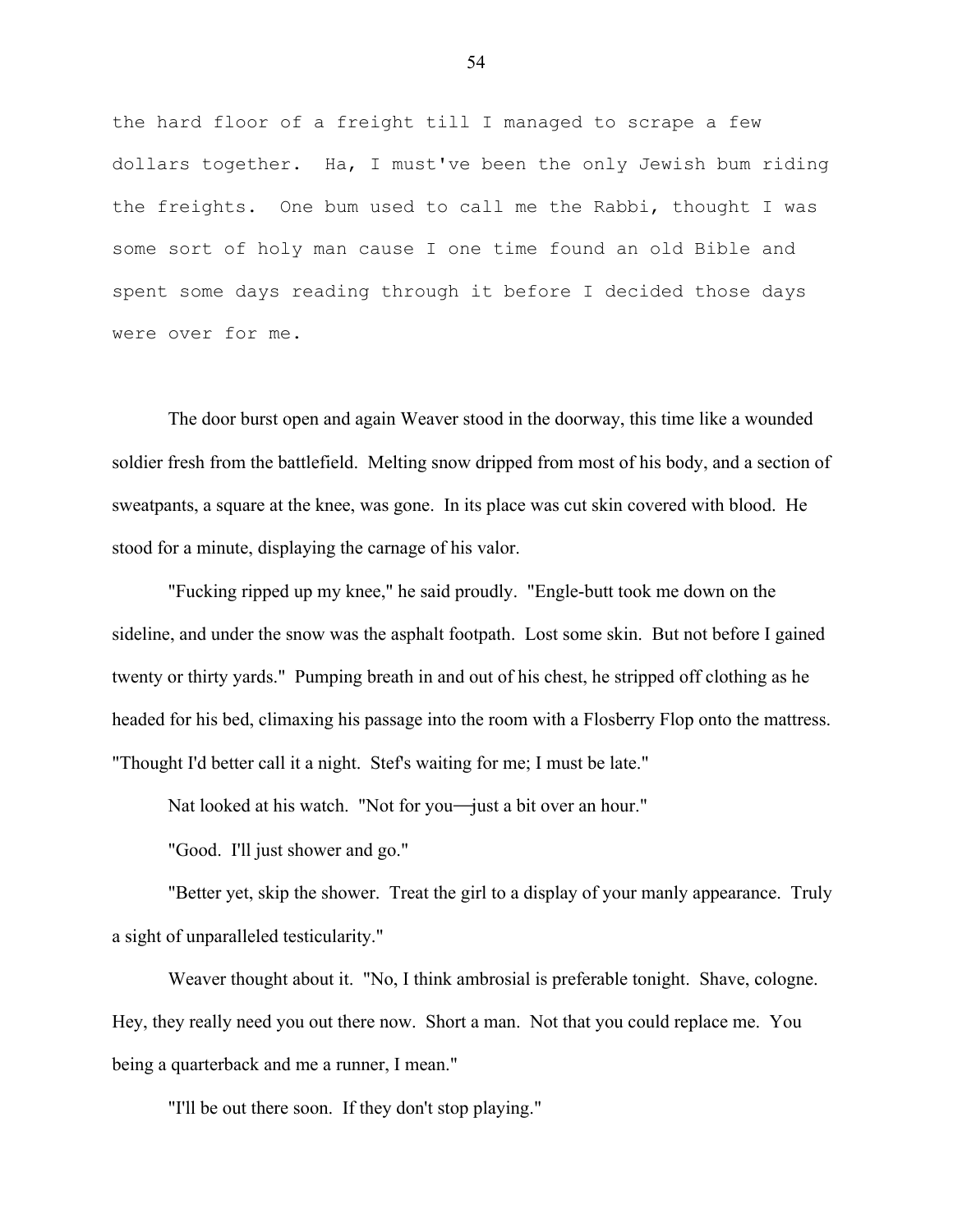"They're still going strong." Weaver had stripped off all his clothes and stood naked before his full-length mirror, examining the injury to his knee. "Shit, I really took a piece off, didn't I."

"Thank God it wasn't your face."

"Ha ha, yeah. Hey, shit, Green, are you still writing that goddamn letter? You've got to be kidding me."

"I'm just about done. It's a long one."

"You're not kidding it's a long one," Weaver bent forward to view himself. "Jesus, that's got to be one hell of a letter. Well, I'm in the shower. Hope there're no women in the hall," and throwing a towel around his neck he walked out of the room.

And Nat was back at a rest home in Vermont. In fact, he had never left.

"Well, I bounced around the west coast for a while, and believe me I worked some odd jobs: loading trucks, unloading trucks, an aircraft assembly line, even worked for a baker in San Francisco, can you believe it? He fired me because I kept telling him how to do things better than he was doing them. I had other jobs I've forgotten, I'm sure. Sounds like fun, maybe, to a young man like you, but believe me it wasn't. It was just the rage that kept kicking me along--rage at what I have no idea, just blind rage at the world--from city to city, up to Alaska where I was a longshoreman one summer, back down to California, all over the midwest.

"Sometime during all this I suddenly felt the rage leave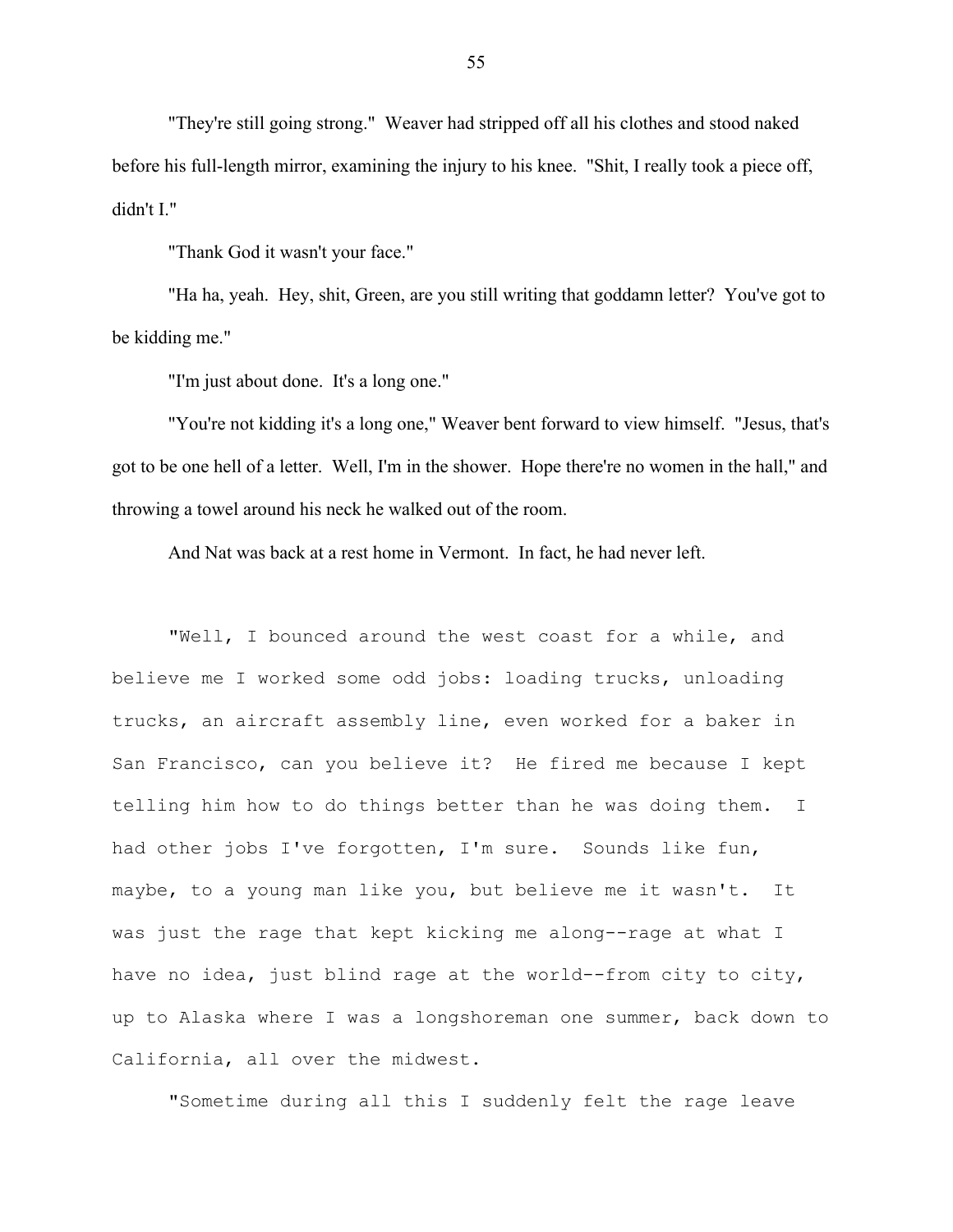me, like a fever going down. And without thinking I ran straight back to Hartford, to your grandmother, only to find out that she had divorced me. I had no wife. My son had no father. When she turned me away (you already know that story accurately enough, there's no point telling it again) I went to New York City, where the rage returned in all its force. It had only been the eye of the storm, you see. Again I lit out across the country, going through jobs, places, women (please let me skip over that part--you are my grandson. Let it suffice to say that my anger burned against them as it did everything else). And then, there I was, somewhere out in Oregon, I believe, when the anger left me for the last time.

"A friend I'd been working with at a restaurant was driving back east, so I came with him. I knew I couldn't go back to my family, I'd given up that hope long before. There are certain things, I suppose, that can't be forgotten. How could my son just pretend that I hadn't been absent for so many years? How could Rachel pretend I'd never hit her--and I did, I tell you now, my grandson, I don't remember much, but I do remember striking your grandmother late one night after coming home drunk and listening to her scold me (go ask Julia Eisenstein if she can imagine Nat Green hitting anyone, much less a woman. I can't imagine it myself, yet I know it's true).

"Anyway, I did go to Hartford at first. Sort of snooped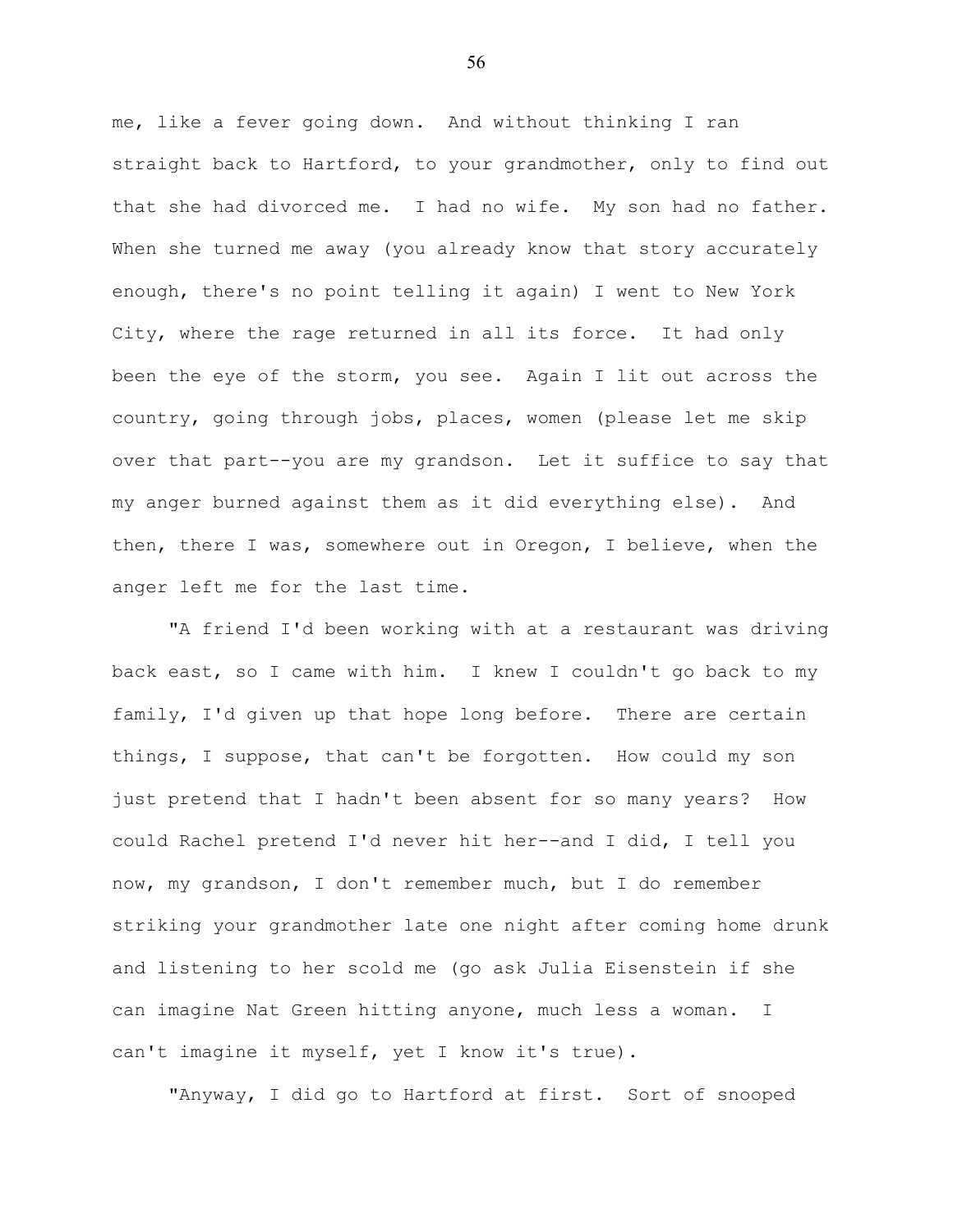around for a while. I don't think anyone recognized me, I'd changed so much--lost most of my hair and grown a beard, and I hadn't used to wear an old trench coat, torn pants and boots when I had my bakery on Sisson Avenue. I sat in a park one day and watched Rachel, my wife, whom I'd wedded with smiles and laughter and wine all around, walk home with a girlfriend. I saw my son, grown now to a young man but still my son, greet her happily in the street and then run off the opposite way bouncing a basketball. You think I didn't want to run after him and grab him, hug him and tell him everything? Tell him that I was still his father and that if you looked at the whole thing a certain way it wasn't my fault?"

"But you could have," I nearly screamed at him, "you could have, Grandpop (and it wasn't even strange to use the word, for I'd been using it in my head ever since I'd read the article in the old Courant). It would've been all right--everything could have been all right!"

He smiled, shook his head. "No, no, I'm afraid not. He'd gone through his childhood, his adolescence, without a father. You think there's not anger there? No resentment? No, how could he have forgiven me, whether or not it was my fault? Sometimes we have to just accept the way our lives have gone, whether we like it or not."

I shook my head, but he continued: "Anyway, I accepted.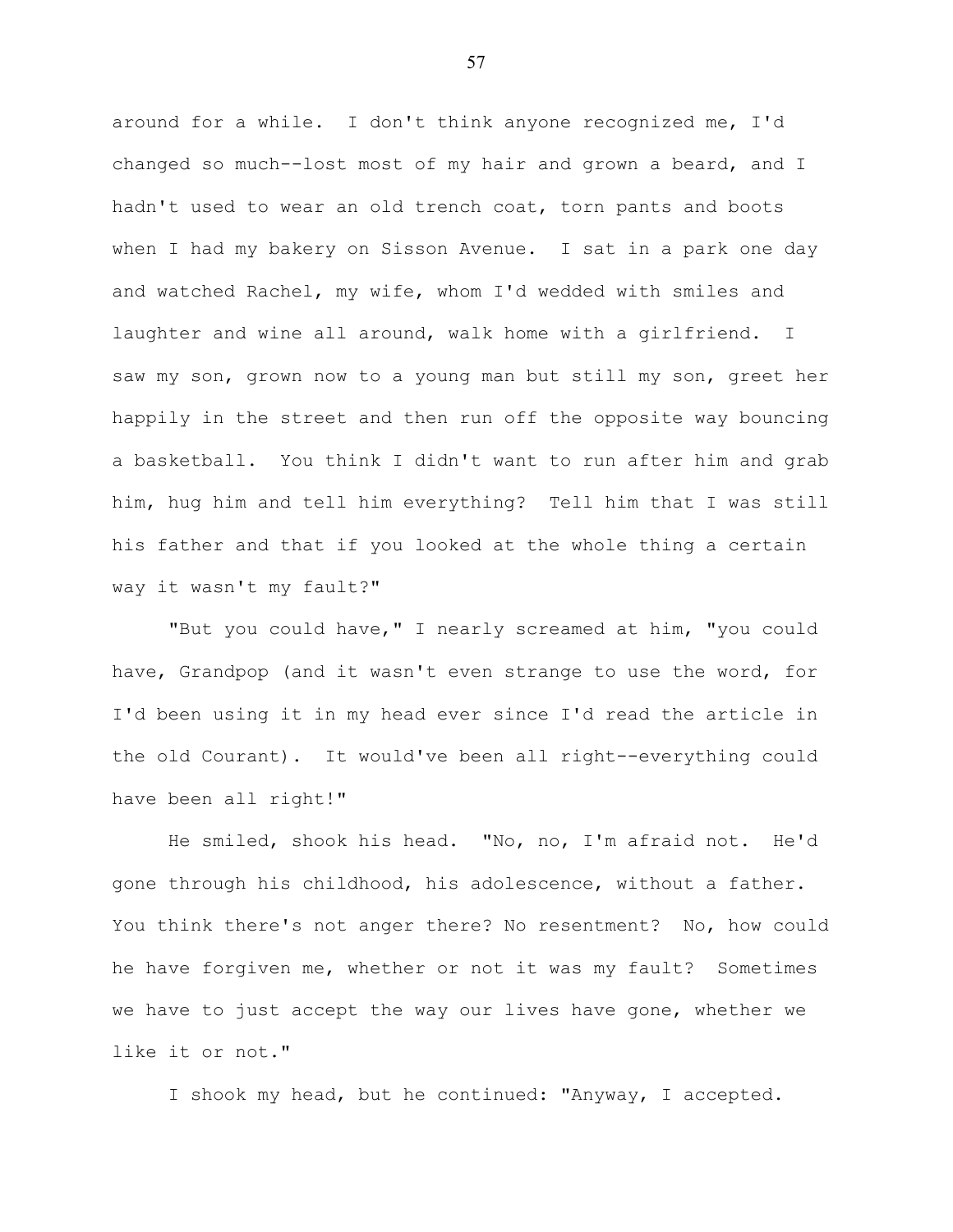Can you understand that I accepted my fate, and boarded a bus, this time headed north. Wasn't sure where I was headed, where a middle-aged Jew like me (I was nearly fifty at this time) could go to lead a quiet life. Somehow wandered into Woodstock, and went to work for the baker, an older fellow sympathetic for some reason. Didn't ask me lots of questions, and he could tell I knew the business. Well, he was ready to retire in a few years anyway, so as luck would have it (you see I accepted all my luck, good and bad) I was once again a baker, once again the town baker.

"And for twenty years my life was not all that different from how it had been before that God-forsaken awning decided to take a swan dive onto my kep. All day I tended my store, and the rest of the time I tended to my family. The difference being that now since I could not be with my family, I tended to them from afar. Which is to say that I followed them from my hiding place in the mountains. I subscribed to the Hartford Courant, as well as to the Hartford Jewish Times (under another name, of course), and watched like a hawk for any mention of the name Green. I was rewarded with news of my son's honors at college, his engagement and then marriage to your mother (she sounds like a wonderful girl, your mother). When Benjamin was in college I subscribed to the campus newspaper, and saw his name when once in a blue moon he got put into the basketball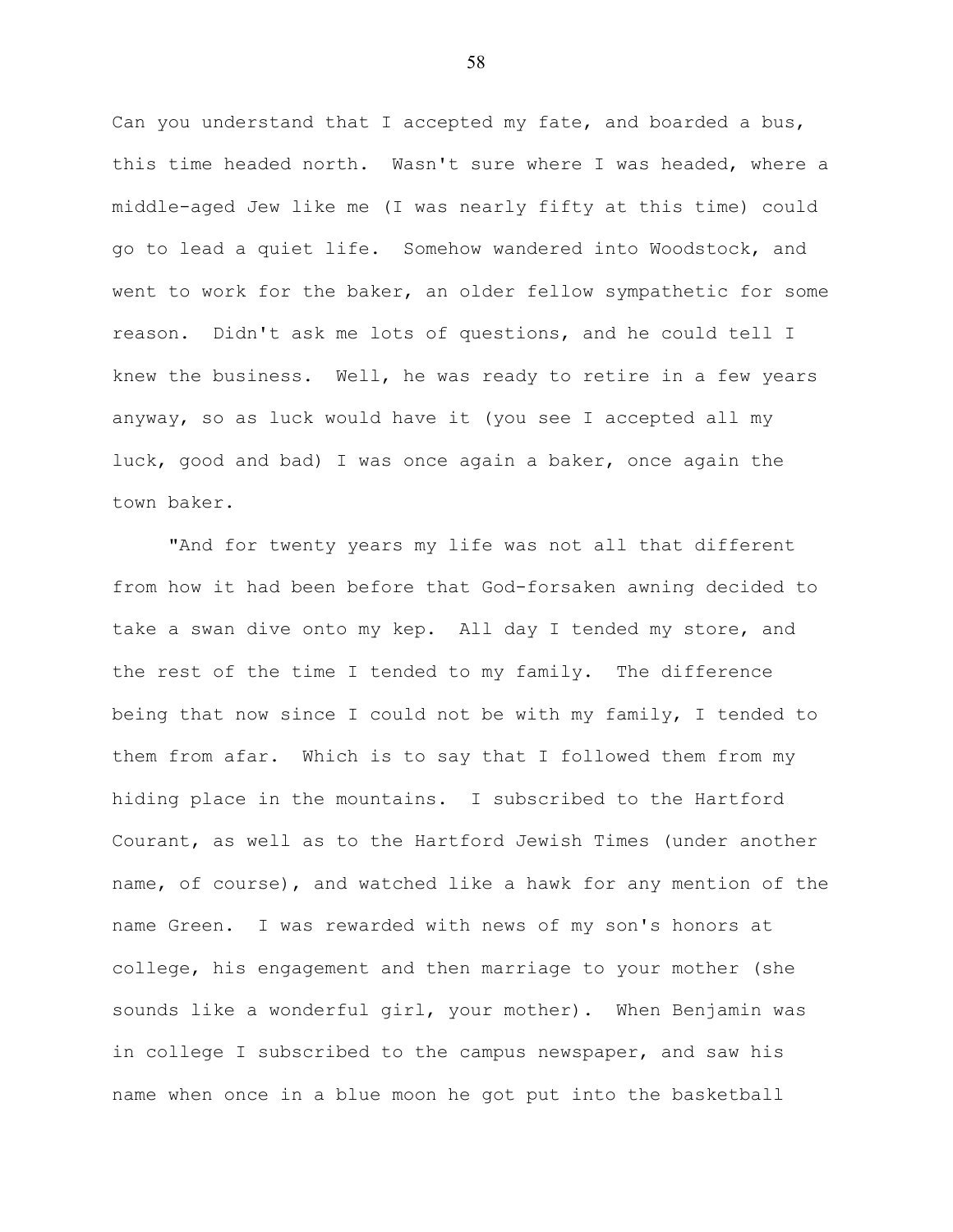game. Later I followed his progress in the class notes section of the Alumni magazine. So yes, I was quite aware of the birth of his children, my grandchildren: Nat and Isabelle. And after that, of course I followed you and your sister in the same way: landmarks in small print were all I had. I was with you in spirit at your Bar-Mitzvah, and I saw when you were going off to college. And sure enough, for four months now your campus paper has arrived here faithfully each week. Unfortunately, you didn't play a sport, so I couldn't follow you that way."

"Just intramural football," I said. "You could have followed the standings, if you knew. We were the Fighting Spermatozoa, I'm afraid."

He just looked at me.

"And I'm joining the staff of the paper next semester, so you can read my articles then."

"Absolutely. You sure you'll have time, with your studies and all?"

"I'm sure, Grandpop."

"Hey, you going to let an old man finish his story or not?" "There's more?"

"Just the heart attacks, I suppose, but that's my favorite part. Drive the nurses here crazy. I guess it's eight years now since the first. Had to give up the store and move in here, where I've been ever since. Two more attacks, a tin pacemaker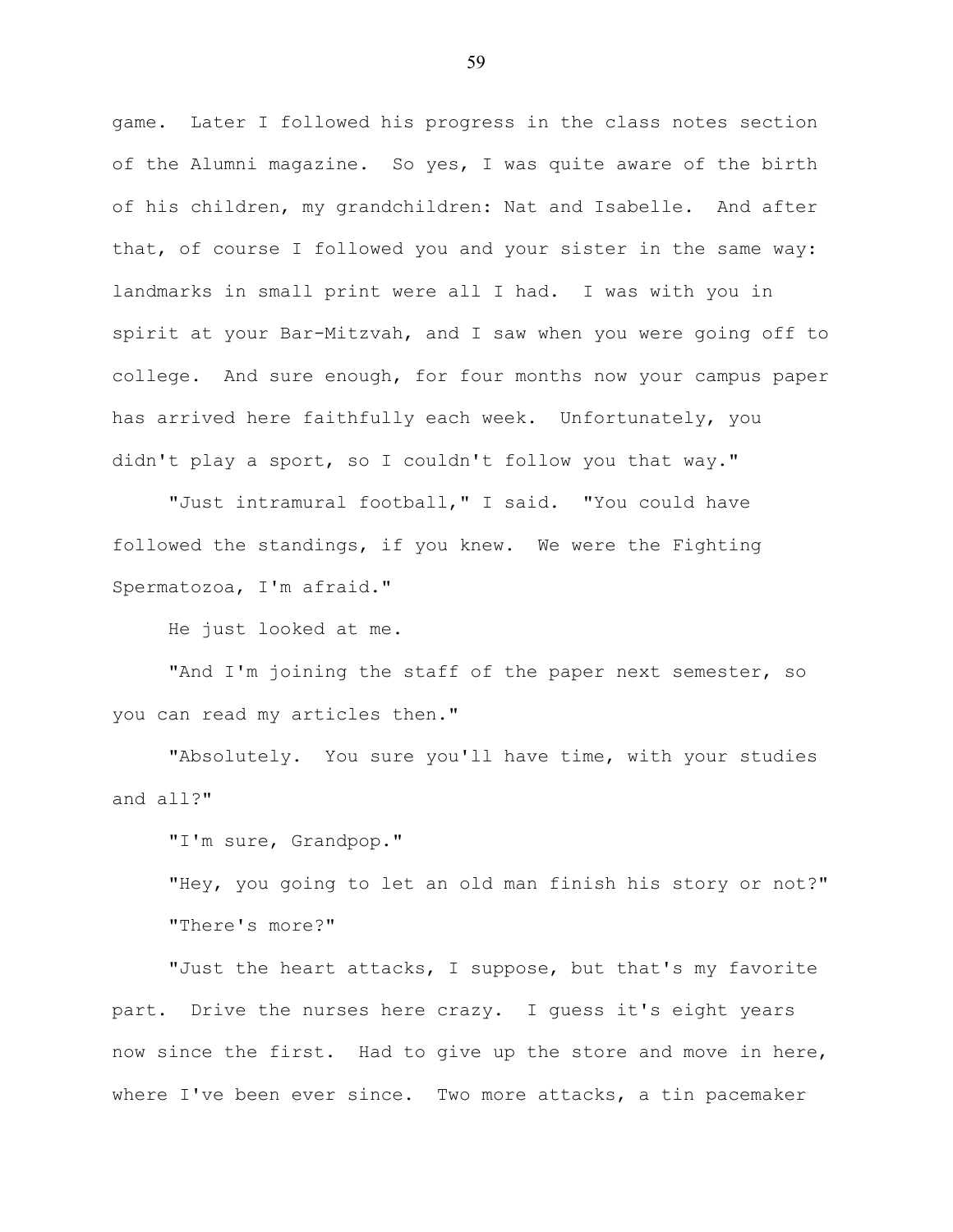in my chest, and now we're up to date. I quess I won't bore a young man with doctors' prognoses."

We talked for quite a while, Izzy, as you can imagine. I tried to fill in all the holes in his knowledge of us, our lives, everything that had happened to his family since he'd left it. He had so many questions, some I could answer and some I couldn't, and I did my best until he ran out of them and I could see that he was worn out by my visit. I told him I'd come again soon, and then I asked him what I'd wanted to all day:

"Can I bring my father?"

He just looked at me like he didn't know which way to shake his head. "I don't know, Nat. Perhaps it's too late for that. He probably thinks I'm dead by now."

"Well, he shouldn't."

He sighed. "I suppose I'll leave that up to you," he said.

Nat smoothed the edges of the pages he'd been reading and put them firmly down on the desk. He opened the pen he'd been clicking open and shut. Tilting the paper to a comfortable angle, he gripped the pen tightly and put the nib to the paper just under the old ink.

So then I went to the bed and I hugged my grandfather, and he felt so light and frail and I could feel the bones that had swept snow off the sidewalk forty years ago when he'd looked forward to no more than a good day's work and a quiet evening at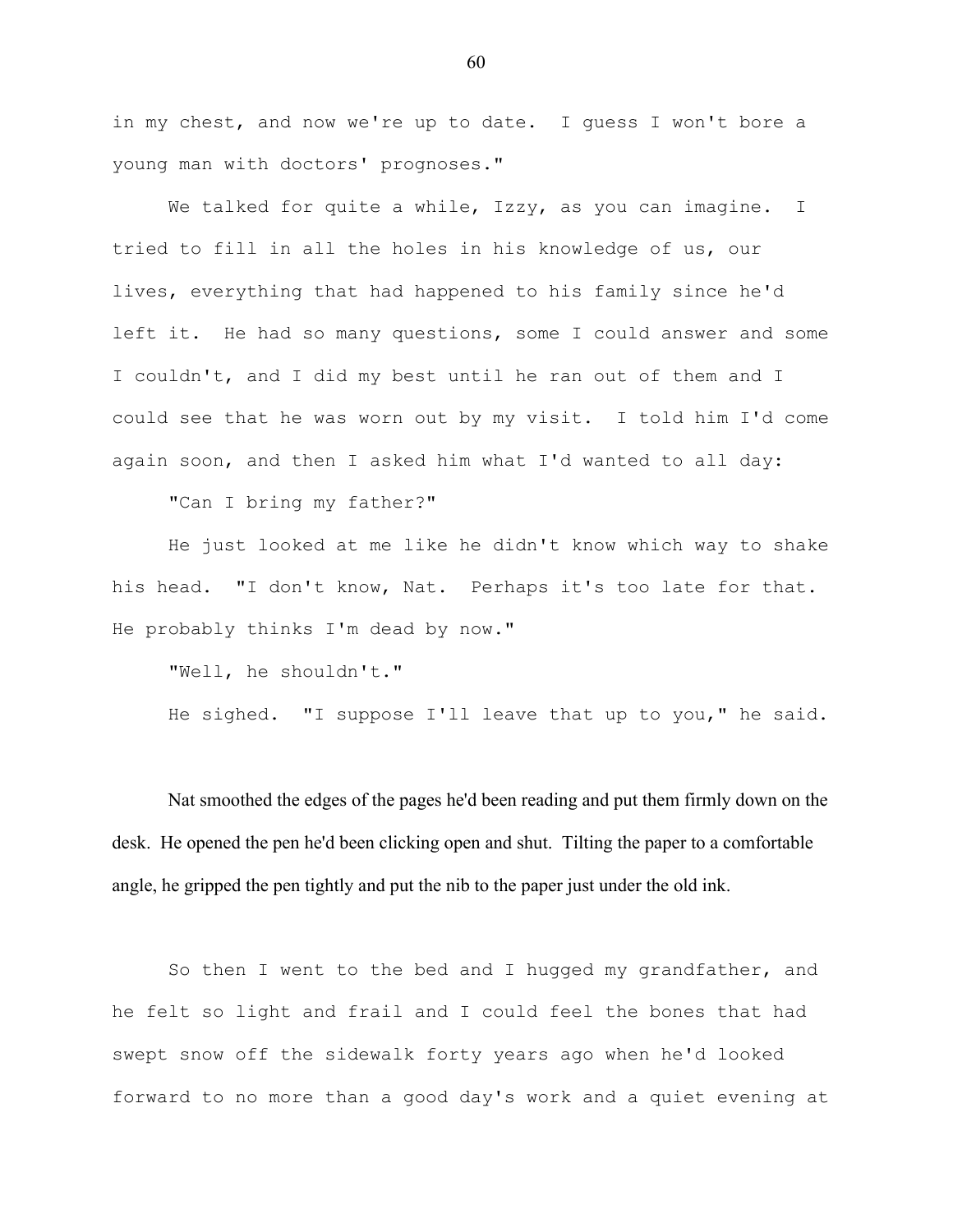home with his wife and son.

4

Weaver re-entered the room, dripping wet with the towel now wrapped around his waist. "Ta da," he sang. "Now a quick shave and the transformation is complete." He went to the sink in the corner of the room, found a new disposable blade and a can of shaving cream, and lathered his face. "I must say, you're a quiet one tonight," he said. "Not that you're normally boisterous, but one can't help but sense something going on in that mysterious orb we all call Nat's head." Admiring the homogenous spread of cream on his cheeks and neck, he began to etch away at it with the razor. "A good shave," he said, "is like a good lay."

"No it's not," said Nat.

"You're right. It's far better. Though I don't see how you would be in a particularly advantageous position to adjudicate."

"I won't...."

"Dignify that comment with a reply? Good for you, Nat, good for you. Anyway, where is good Jeannie tonight?"

"Probably asleep. We're leaving early tomorrow."

"Oh, Nat," he shook his head. "Ah well, to each his own style." He put down his blade and splashed water on his cheeks, sucking in air as the cold water froze his cuts, and examined his face in the mirror as he wiped it dry. "Goddamn if I didn't get even better-looking today."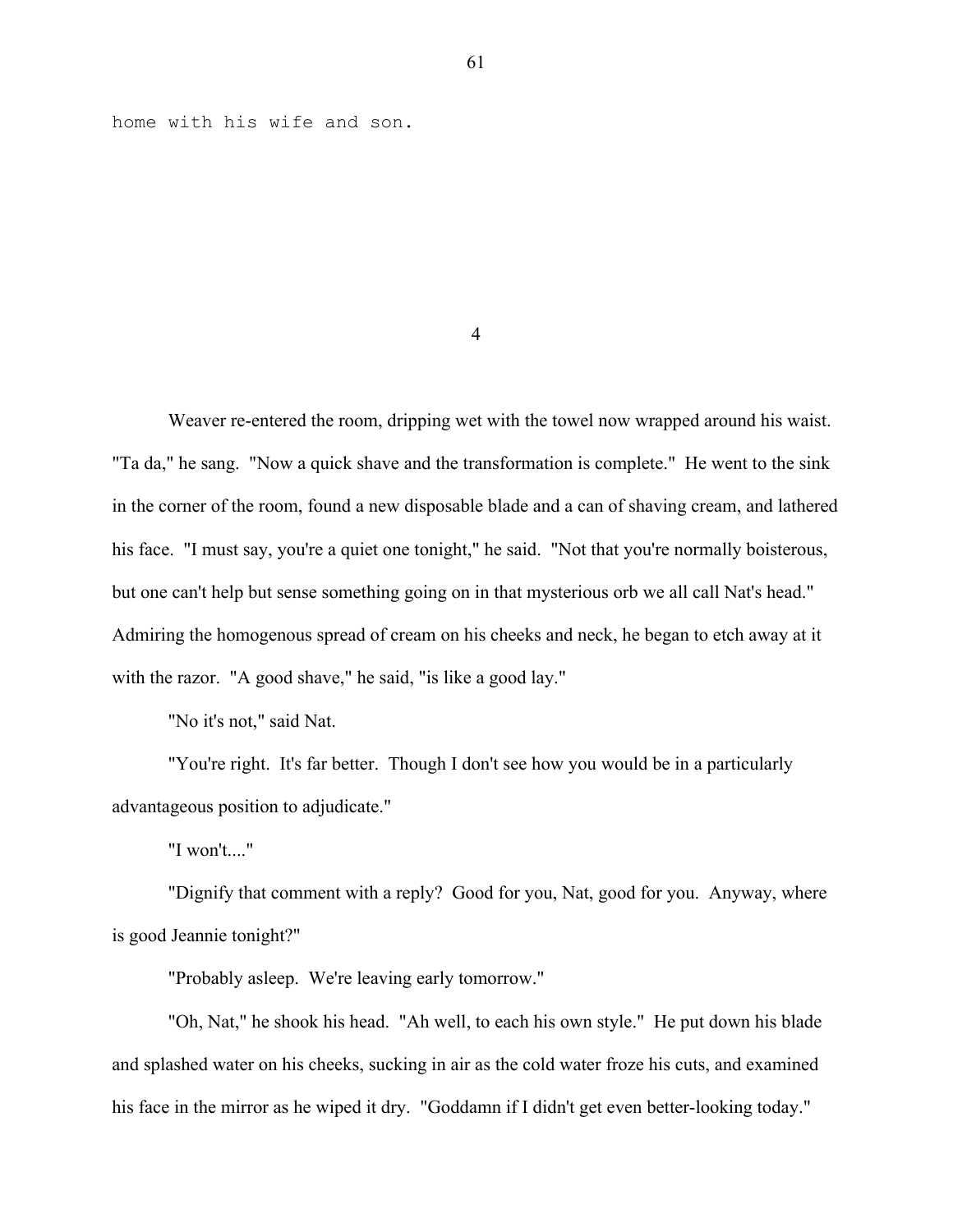He pulled on boxer shorts and a pair of clean jeans. "Well, roommate, we might not meet again before you leave in the morning."

"Have a good break, Peter." Nat shook the thick palm extended his way. Their hands parted and Weaver continued dressing. "It's gone by fast, huh?" said Nat.

"Sure has, buddy. Seems like we were just introducing ourselves."

"I guess we won't be young and stupid for too long." "Well, don't sound so down about it. Just means we've got to enjoy it while we can." Weaver finished dressing and checked himself out in the mirror. Pulled on his coat, slapped Nat on the back, and walked to the door. "I'll see you in a few weeks."

"Okay, Pete."

"And hey, I was just kidding before about the shaving and screwing. You shave sometimes." And he was gone.

Again the writing paper stared from the desk. Nat hunched over it and felt his stomach rumble. How long since dinner? *Write*. The weight of a freezing football resisting the motion of his arm, soft snow breaking a fall. *Write. Finish*.

So I'd found him, Isabelle. I found our grandfather. But now what? What would Dad think if I told him what I'd done? How would he react to finding his father still alive after all these years, and to finding that I'd discovered his lie?

But I had no choice. Of course I had to tell him. So the day after my trip to Vermont, I called Dad. But I couldn't seem to tell him on the phone, so I just said that he had to come see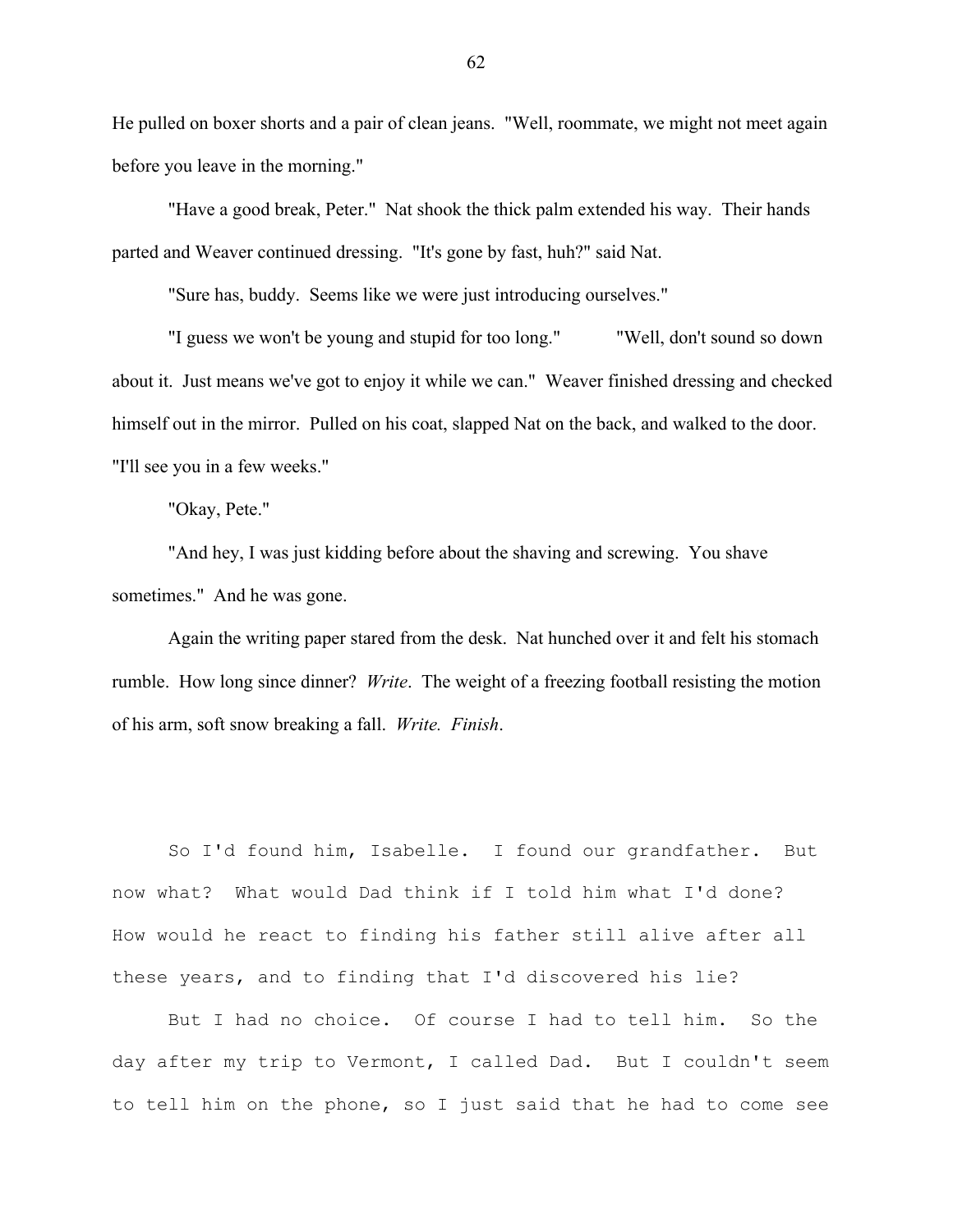me that weekend, that I couldn't explain why until I saw him. And of course Dad didn't ask for an explanation; on Saturday he came.

We took a drive along the Charles, and finally I parked the car and started talking. I told him everything, Izzy, every damn detail, slowly, from beginning to end like I've done here for you. And he didn't utter a word the entire time, just listened to my story with a sad and serious face I don't think I've ever seen on him before. He waited till I'd finished, then said,

"Of course I knew he hadn't died, Nat. Not back then." But had he known that he was still alive?

"No, I didn't know anything. I chose to know nothing. I simply closed my mind to the entire affair long ago. I'm sorry, I guess I cheated you out of knowledge you deserved to have. I'm sorry." He held his head in one hand, massaging it like when he has a headache. I told him I wanted to take him up there, to the home, if he would go. He didn't say anything, we watched the frozen Charles. We've never felt awkward around Dad, have we? Never embarrassed, because we always knew he understood us, and we him. Well, I felt awkward now. I felt embarrassed. I wished for a moment I hadn't told him, just let the scars remain intact. Then finally he looked up and said All right, and I started the engine and headed for I-93 north.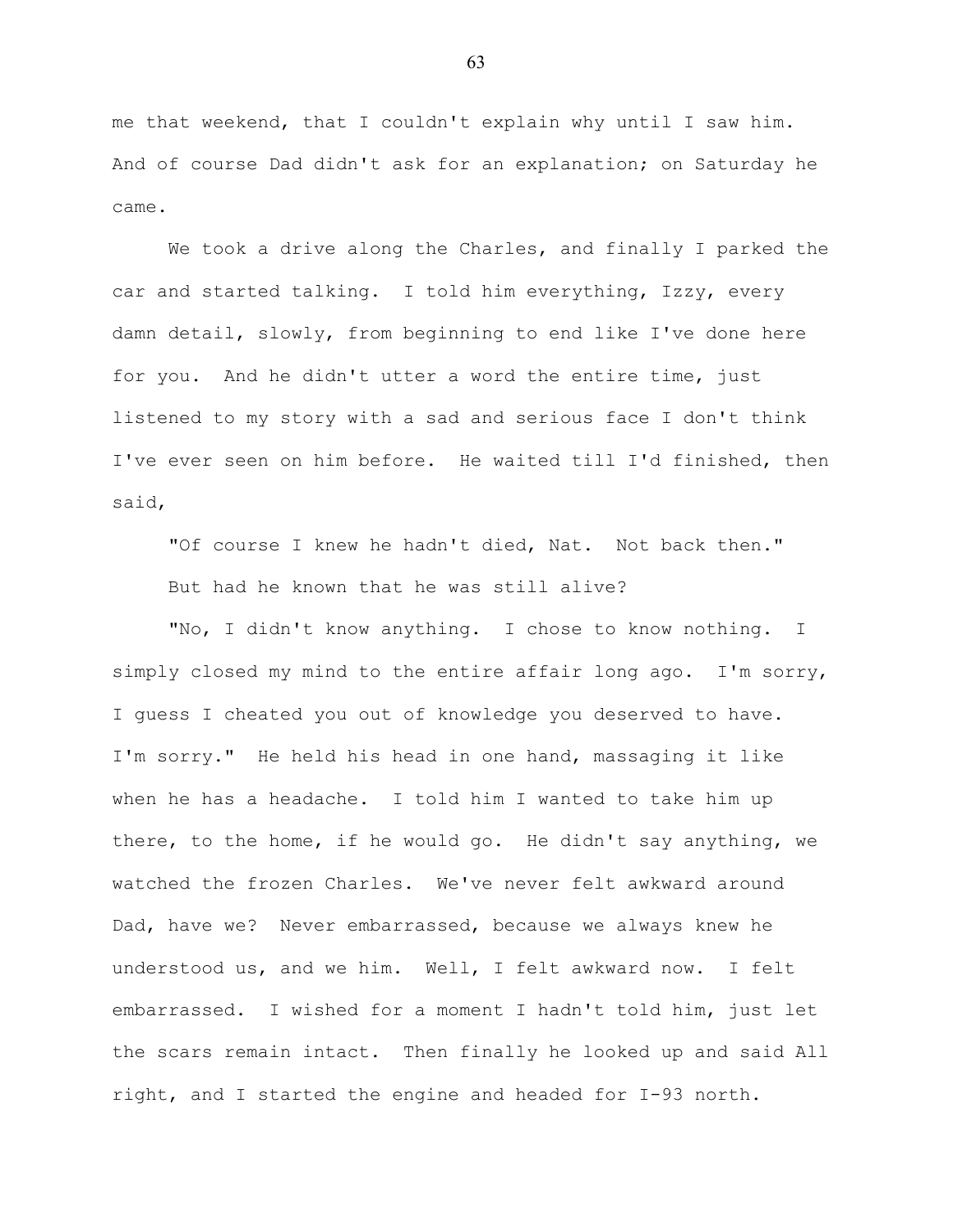We hardly spoke the entire trip up. Just watched the snow on the side of the highway grow higher and thicker as we climbed north. When we drove through Barnard it was already mid-afternoon, the sun beginning its low winter descent. God knows what was going through his mind as we parked at the home and walked into the reception area. The same woman was there and recognized me.

"Two this time," she said. "If he's not careful, Mr. Green is going to turn out to be our most popular resident."

"Could you just tell him his grandson is here again," I said to her, and then to Dad, "I'd better go first and prepare him." He nodded.

I followed her to the room I'd been in a few days before, and there was my namesake just as he'd been then.

"You brought your father," he said before I could even say hello.

"How did you know?"

"I didn't. I just figured. So where is he?" "He's coming. I wanted to tell you first."

"No need. I figured." He smiled triumphantly, then stopped and said softly, as though to himself, "I'm going to see my son."

I went back outside and found Dad standing in the hall. I led him to the door, then let him enter ahead of me.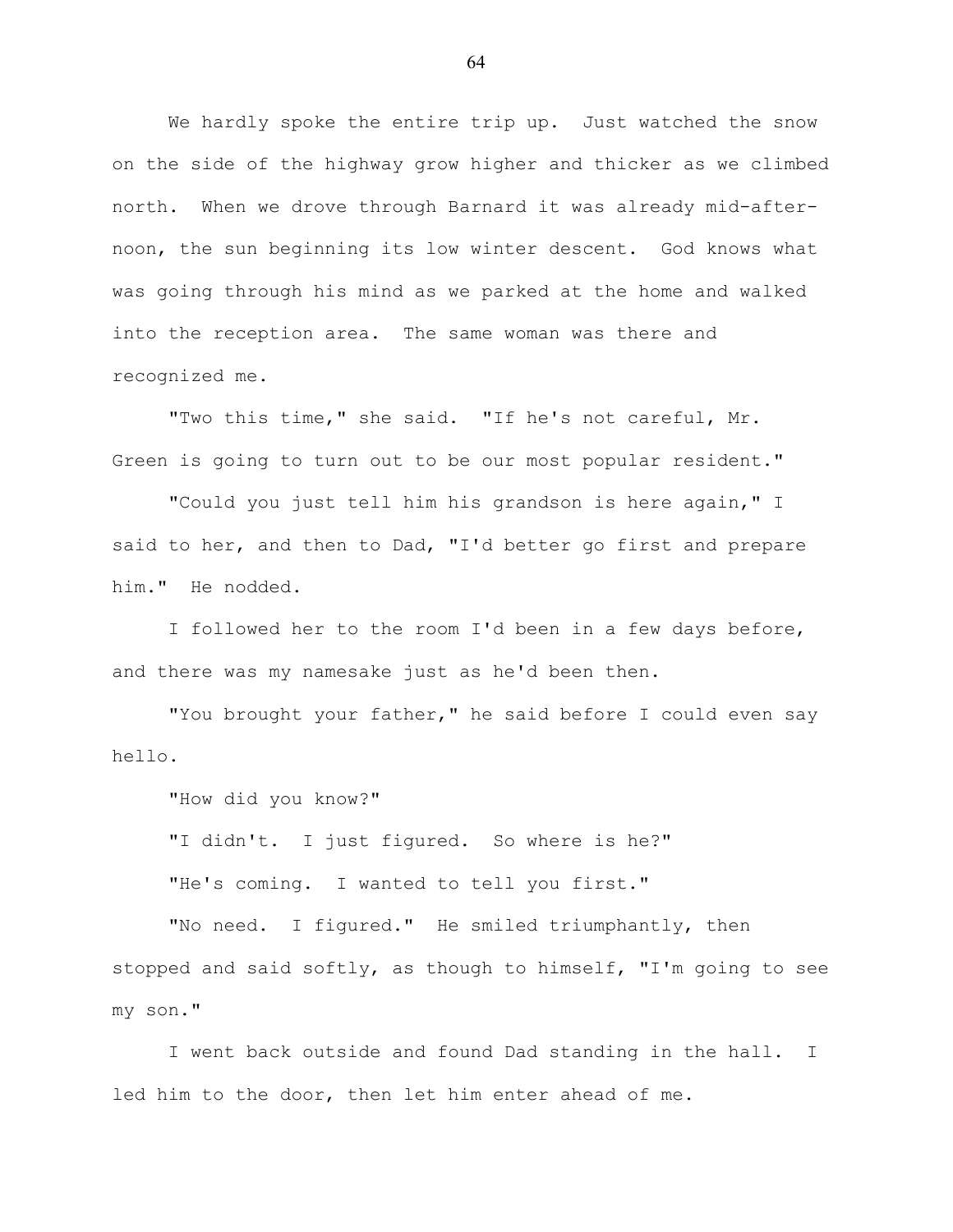How am I going to tell this? How am I going to describe for you the face of that tired old man in the bed, or the odd soft way that our father slowly moved toward him? I can't--I can only tell you that the older man was smiling and crying, and maybe so was the younger (I could only see his back), who stopped before the bed and stood there hunched over a bit. And then I had to leave. I was a stranger--there was between them something that predated my existence by so long that though I was the direct result of that something it was still from another world than mine. I closed the door behind me and walked up and down the hall a few times, finally settling down on the floor against the wall, arms around my knees.

Dad was still silent as we drove back to Boston. I couldn't believe he wasn't going to talk to me about it. It was dark; for a while I thought he was asleep, then I thought maybe he was crying, but when I actually glanced over he was just watching road.

I couldn't stand it. "Dad," I said, "I have to ask you something. I know you don't seem like you want to talk, but there's one thing I've been dying to know since I started this whole thing."

"What's that, Nat?"

"My name. Feeling the way you did, why on earth did you give me his name?"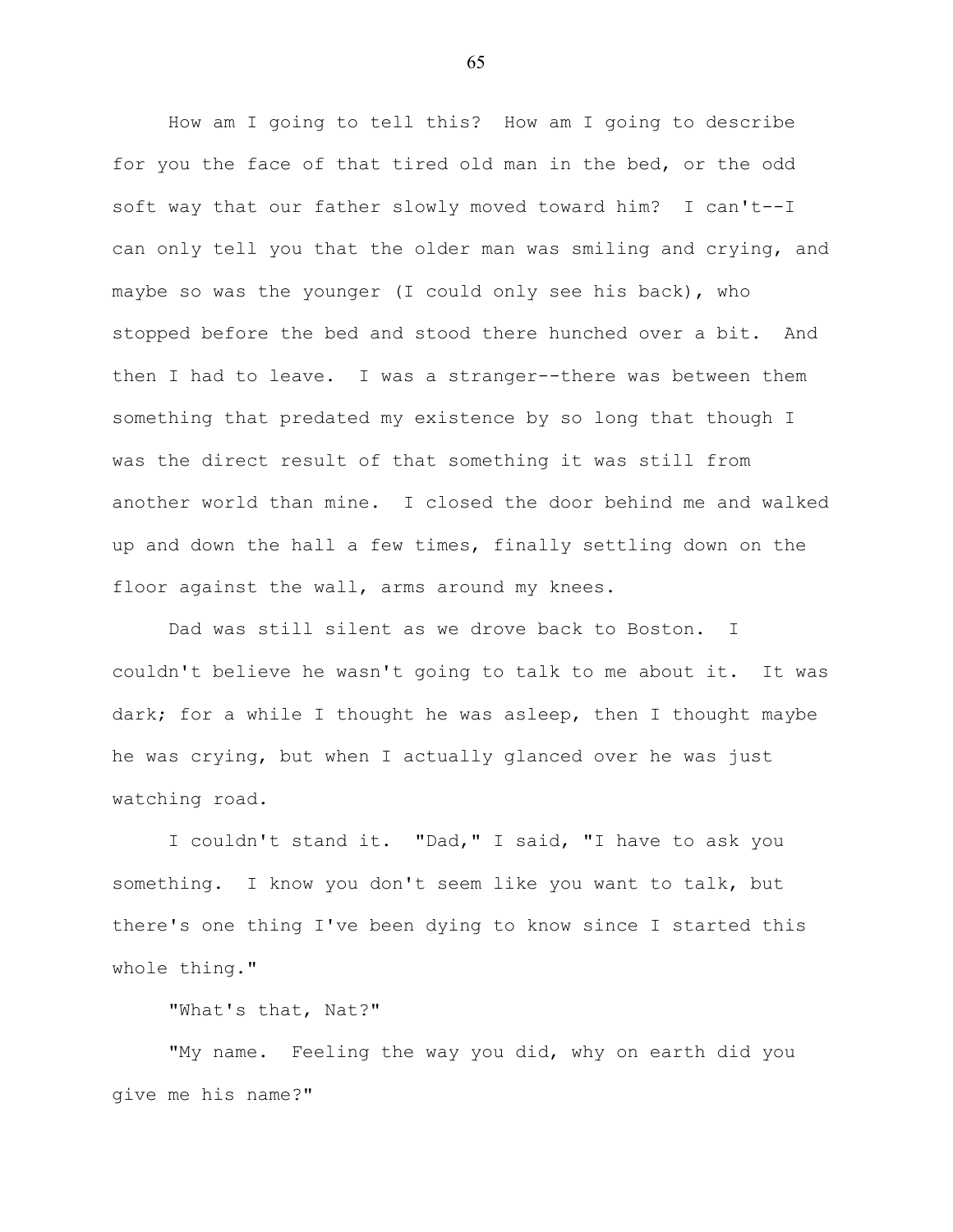"As you know, Nat, the Jewish people name their children after the dead."

"I know, but --"

"And that's what I wanted, don't you see. I wanted a normal tragic death for my father, so I could just be a normal tragic fatherless son. I named my son after his poor grandfather who died so young. I know I should thank you for reuniting me with my long-lost father. And I'm sorry, Nat. I've always tried to be honest with you. But sometimes logic and reason don't work. They don't explain things. I'm sorry. Is it all right?"

"Of course, Dad. I'm sorry."

"No, no." He shook his head vaguely and leaned it against the window.

And that was it. We left the country hills and descended back to the suburbs of the city, where we were able to begin again to talk of other things, and where he said goodbye to me for the second time in a week and drove back to you in Hartford.

And that's it, Isabelle. That's it, except for one last thing. The reason, probably, why I had to write this to you instead of just telling you.

Three days ago I had a phone call while I was studying for my last final. From a lawyer up in Vermont. He was sorry to have to tell me, but my grandfather was dead. There had been a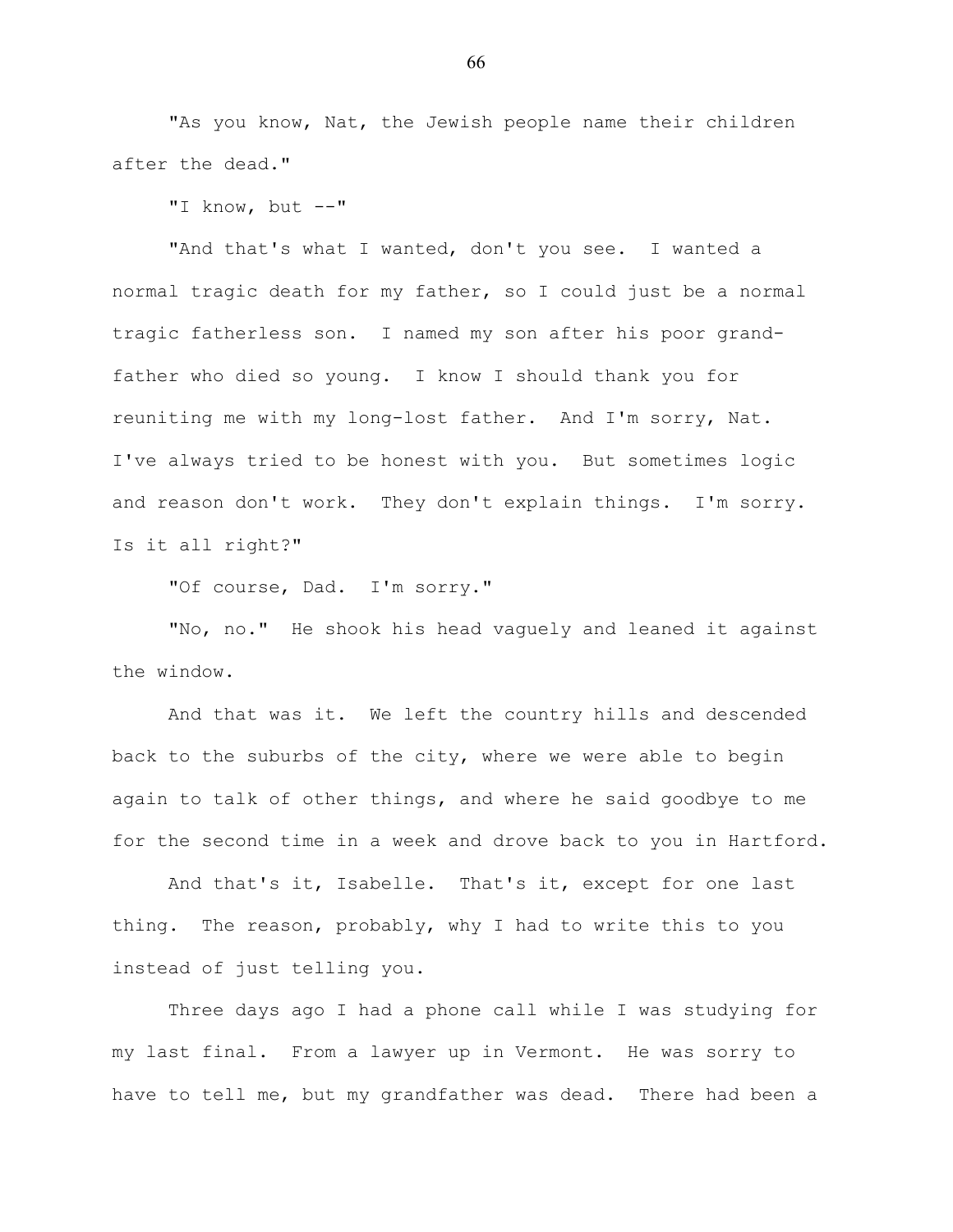fourth heart attack, and he hadn't made it. My grandfather had given him, his lawyer, my phone number just a week before the attack. I was the only known relation. Could I come up to hear the will? He had already been cremated, according to his wishes.

Once again I made the long drive up to the mountains. I met the lawyer in his offices and he read me the will. I, Nat Elias Green, leave the entire sum of my assets (which wasn't much, Iz, a couple thousand dollars after seventy-seven years) to my grandchildren, Nat and Isabelle Green.

And that's the end. We had a grandfather, Isabelle, and he knew of us though we not of him, and he watched us grow from far away for he couldn't come close, and he watched also his wife and son grow old, saw her die and him reach middle age without him, but could never approach, could never come near, and all because some snow built up and caused some metal and canvas to fall to the ground forty years ago.

No, I guess on second thought it's not the death that made me write you instead of telling you in person. It's the whole story, the whole absurd sad story that made me sit here for three days in front of this paper instead of studying chemistry, because there was something about the whole thing that forced me to put it in ink on the paper, that made me want to write it to you, made me have to write it.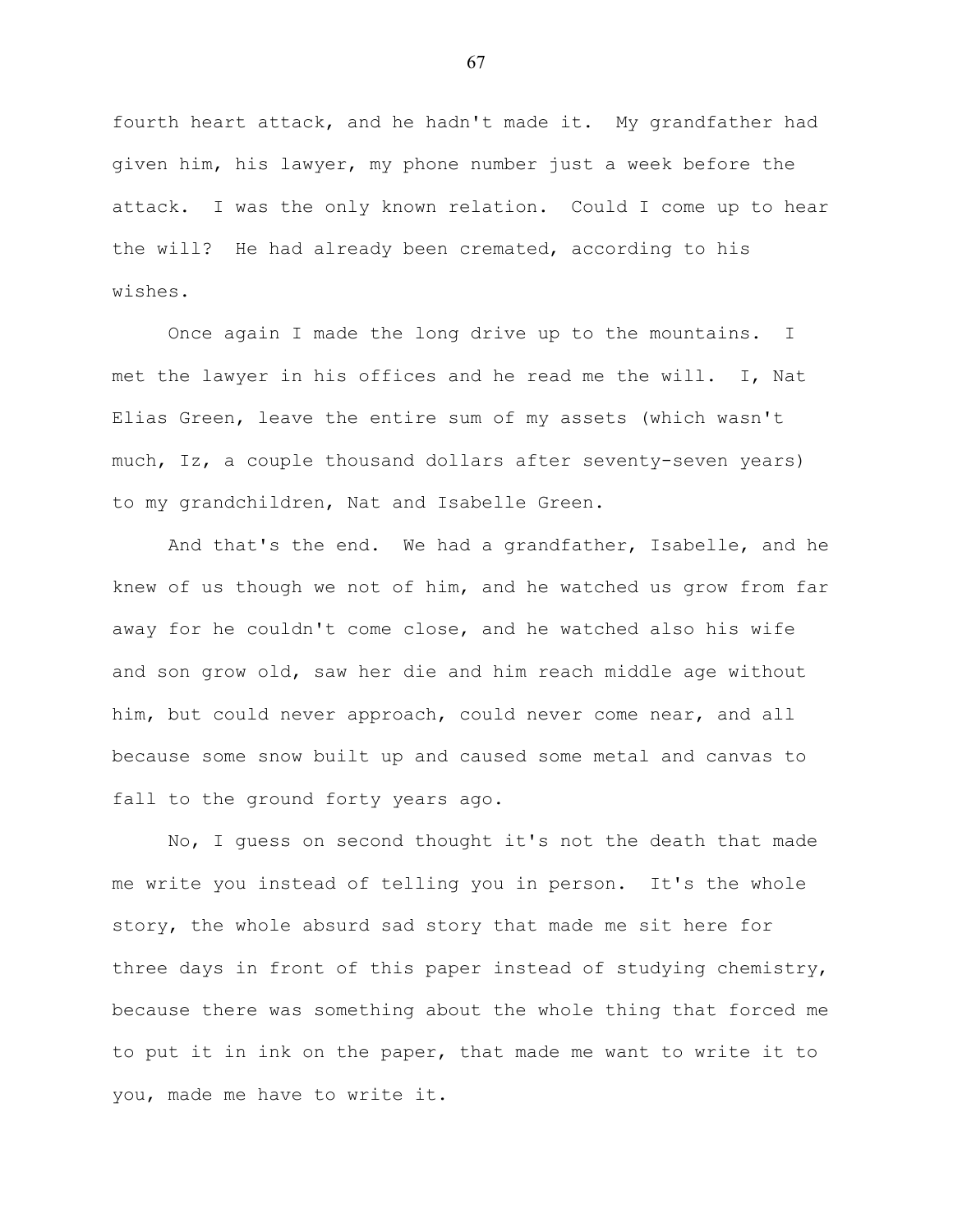See you in a week, little sister. Love,  $B---$ 

He closed the pen and slammed it down on the thick stack of papers, pressing down with his fingers until they turned white. He stood up and walked quickly, randomly about the room, did half-pushups against walls, twisting exercises, straightened posters, bounced a basketball four times, walked down the hall to the window and looked out, fogging the glass with his mouth. Still they played. Against each other the two teams collided, the energy of youth surging in the late hour. Their screams reached the glass against his forehead.

He walked back to the desk and put the pages in order without reading a word. Stuffed them into a large manilla envelope and sealed it. He addressed it and placed it carefully on the corner of the desktop.

He found a thick sweatshirt and pulled it on over the tee-shirt he was wearing. Sweat pants over his jeans. High top basketball shoes, almost ready to throw out. A thick denim jacket over the sweatshirt, and a wool hat. Grabbed a pair of gloves and left the room, ran down the hall and out the door. Down the three flights two steps at a time and then out the double doors at the bottom, where an icy wind hit his face and snowflakes quickly sprinkled his clothes.

"Natster!" someone cried as he ran onto the field. Snow entered his shoes, filled every cavity of air. "Even teams again!" He joined the side that was short a man, and they huddled. His friends were dark figures against the sparse light from the streetlamp, ghosts against the dimly reflecting snow. He stood crouched, a few feet behind the line of scrimmage and waited for the snap of the ball. When it came, cold but familiar to his hands, he sprinted out to his right, away from the boy rushing in at him. He couldn't see more than a few feet in front of him, no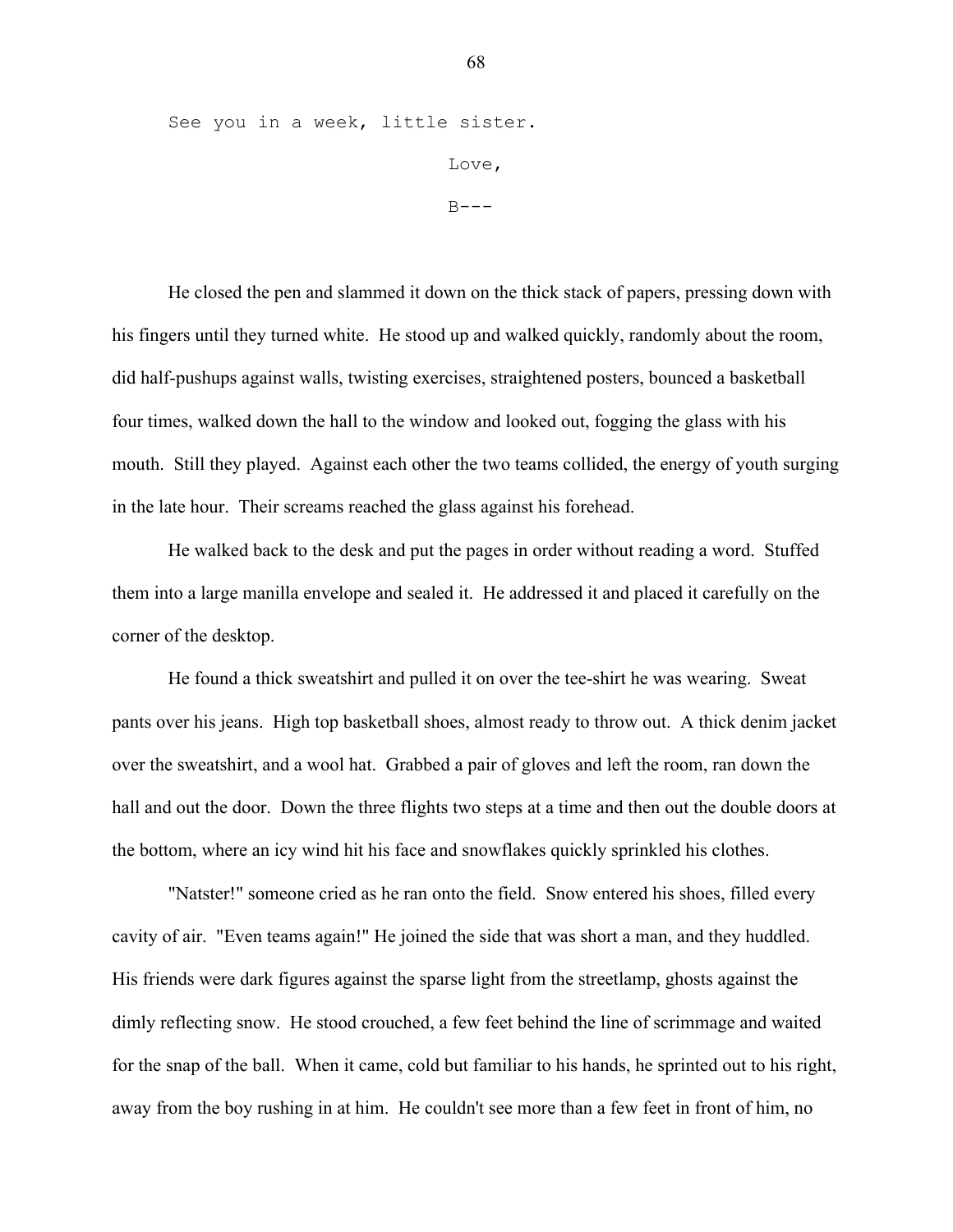one to throw to, so he ran forward. Eluded one man and churned ahead through the knee-deep snowfall, lifting his legs high and pumping his arms for locomotion. He ran and ran, joyous in the open field with his face raw and stinging like mad, until he got trapped in a crowd and two defensemen hit him, dragging him off his feet. He hit the snow hard, his whole body sinking deep into it, and he felt the snow fill his ears and mouth and nose and eyes, and he laughed insanely, letting loose a wild howl through the snow melting against his skin.

5

Nat Green carried his bags up the dark staircase of the house he grew up in and down the hall to the room at the end. His room was preserved exactly as it had been before he'd left for college four months before. His mother had cleaned and tidied but thrown nothing out and resisted every urge to redecorate. The twin bed in the corner covered tightly with the same bedspread he'd always known, his desk opposite, posters on the walls of sports figures, two trophies from junior high school still standing in the bookcase—these objects were his childhood, and they remained for the time being intact.

He dropped his bags by the closet and sat at his desk, thumbing through assorted junk mail that his parents had saved for him. Opened a drawer and found old textbook covers made from brown grocery bags, labeled for various subjects and then covered with doodling and graffiti. Pictures of the wanderings of his mind during boring high school classes. Everything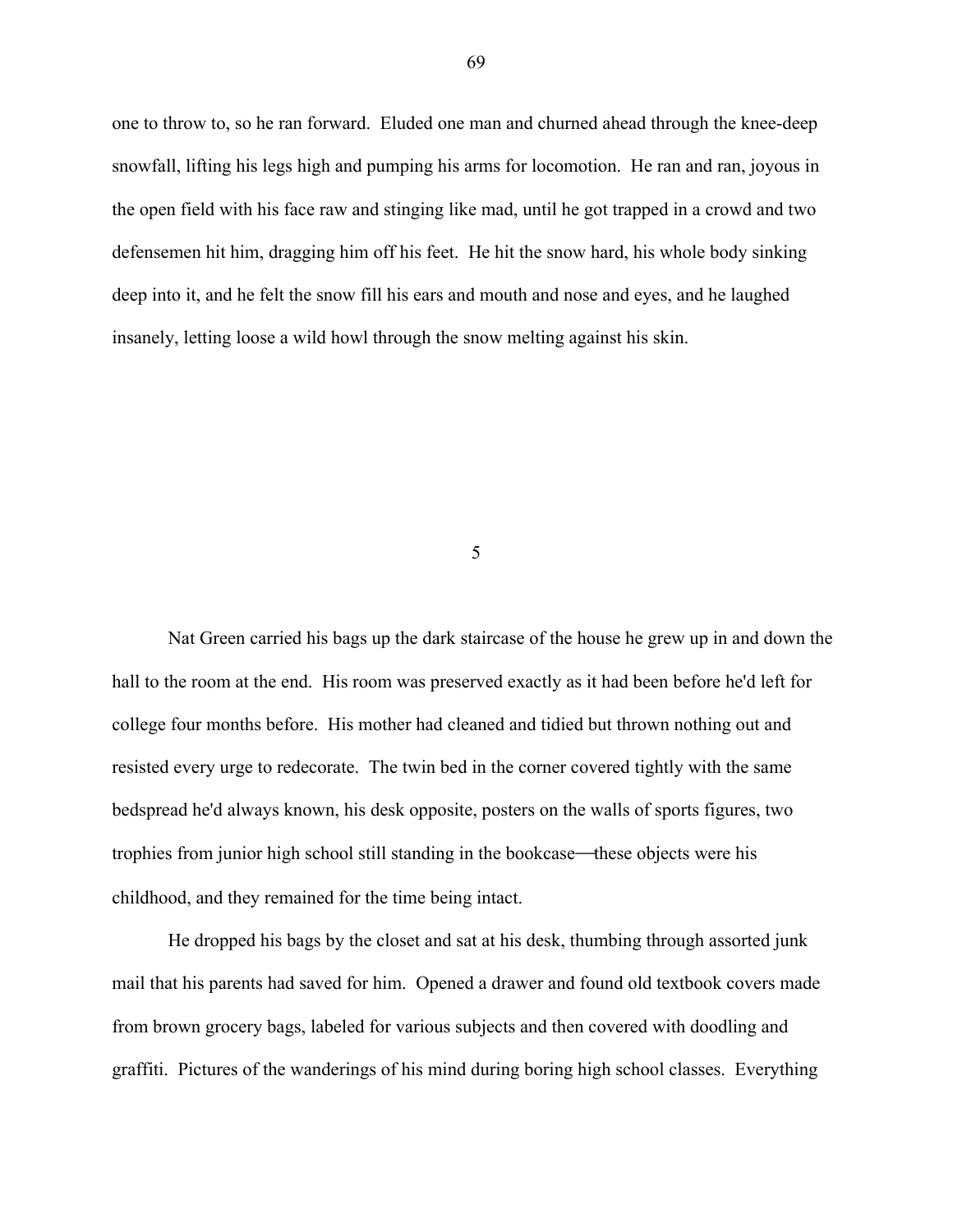smelled old and familiar.

He put the bookcovers back, closed the drawer and walked out of the room. At the other end of the hall he knocked on a door, heard his sister yell to come in, and entered. She lay on her bed, reading under a lamp that hung on the wall. Everything was pinks and yellows and flowers, except for the Bob Dylan poster he'd mailed her from the Coop.

"Hey there," he smiled and came to her. She sat up and accepted his hug. "What's up, Isabelle Green?"

"Not much, Nat Green. What odd names we have. Was your train late?"

"Yeah, Dad had to wait a while at the station. Enjoying your vacation?"

"It's okay. How was your week with your woman?"

"Just fine. I won't bore you with graphic details."

"That's all right, I don't care. Anyway, I'll get it all out of you in the next few weeks.

Hey, I couldn't believe that letter you sent me. Could that all be true?"

"I'm afraid so."

"What are you going to do? Did you tell Dad that he died?"

"I just told him in the car."

"Jesus, what'd he say?"

"Nothing. I can't understand him. It's like the fact that his father was actually discovered alive makes no difference. Things are still the same as they always were, as if he'd died all those years ago. Dad's usually so logical and intelligent, and this all just seems so stupid."

"I'll tell you one thing, he's been pretty weird since he went up to see you that weekend. Real quiet."

"Well, I'm glad he had some reaction."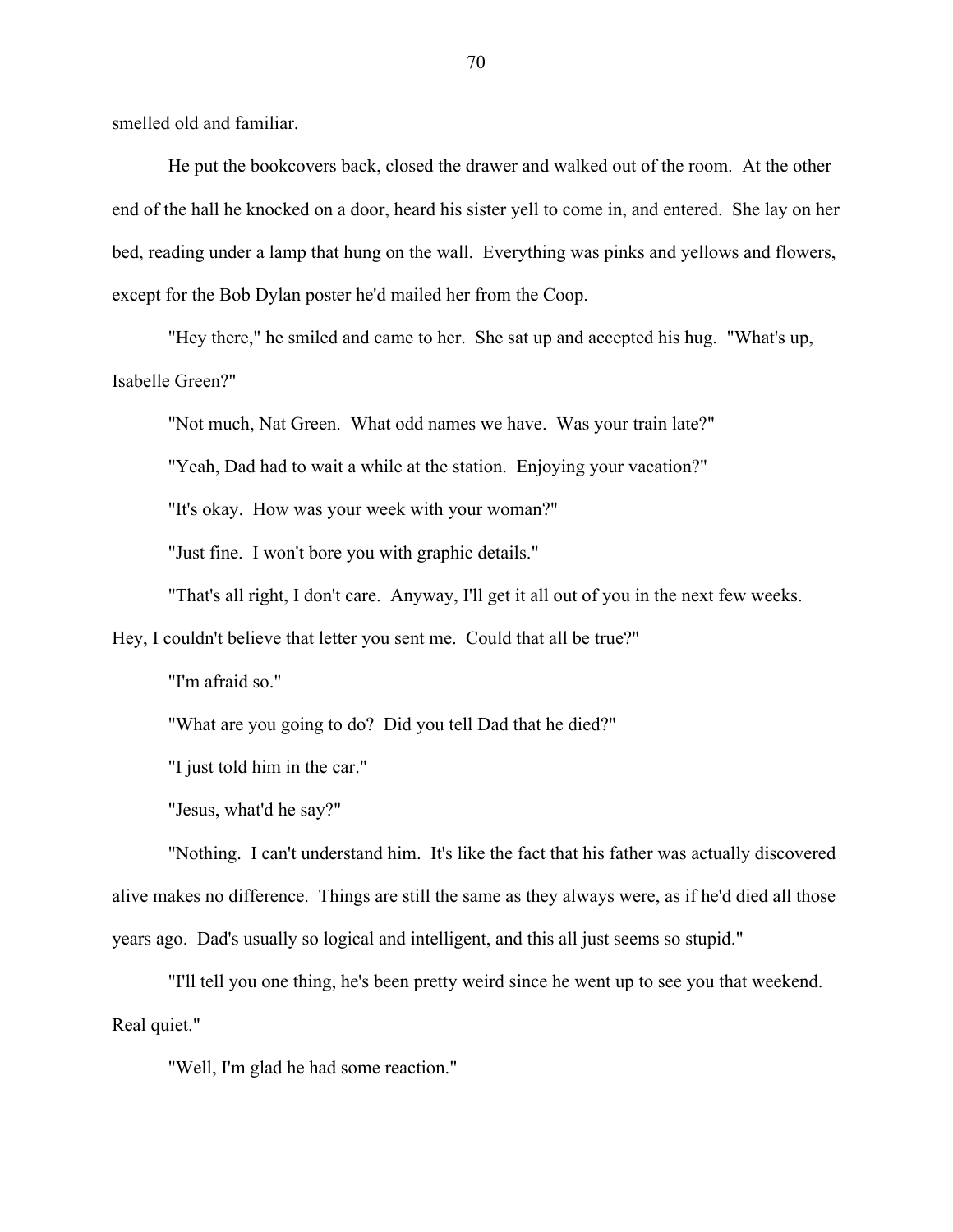"Hey, don't be too hard on Dad—you know, it hasn't been that easy a life for him. He worked hard to make it on his own—I can see why he'd have mixed reactions to all this."

"I know, I know, but it still makes no sense. It was all because of a silly accident—it was nobody's fault. He of all people should have seen it that way." Nat held a stuffed kitten in his hands, turning it over and over, squeezing.

"Hey, cut it out—you're hurting Tiffany."

He threw the kitten at her. "I'm starved. Come down and get a snack with me."

"Okay. Did Mom and Dad go to bed?"

"Yeah, they were pretty tired. They thought you were asleep too." They left her room and descended the dark staircase, walked by the den where someone had left a light on, and into the kitchen. He found the remains of a chocolate cake and split it into two pieces. They sat at the old kitchen table and ate.

"But Nat, you know what I'm still dying to know—what went on in that room while you waited outside? What did they have to say to each other after all those years?"

"Not much, I think. They were only in there a few minutes. Can you believe that? I figured he'd at least go back to see him, or even take him home."

"Maybe he meant to. Maybe he was planning on going back up there, and even bringing him back here like you say. He didn't have much of a chance—he died so soon after."

"He had enough of a chance." Nat gulped milk. "Hey, what's that?" He pointed to a burning candle sitting on a shelf above the stove.

"It's a Jahrzeit candle. Don't you remember, it's three years ago today that Grandmom died."

"Oh God, I forgot, that's right."